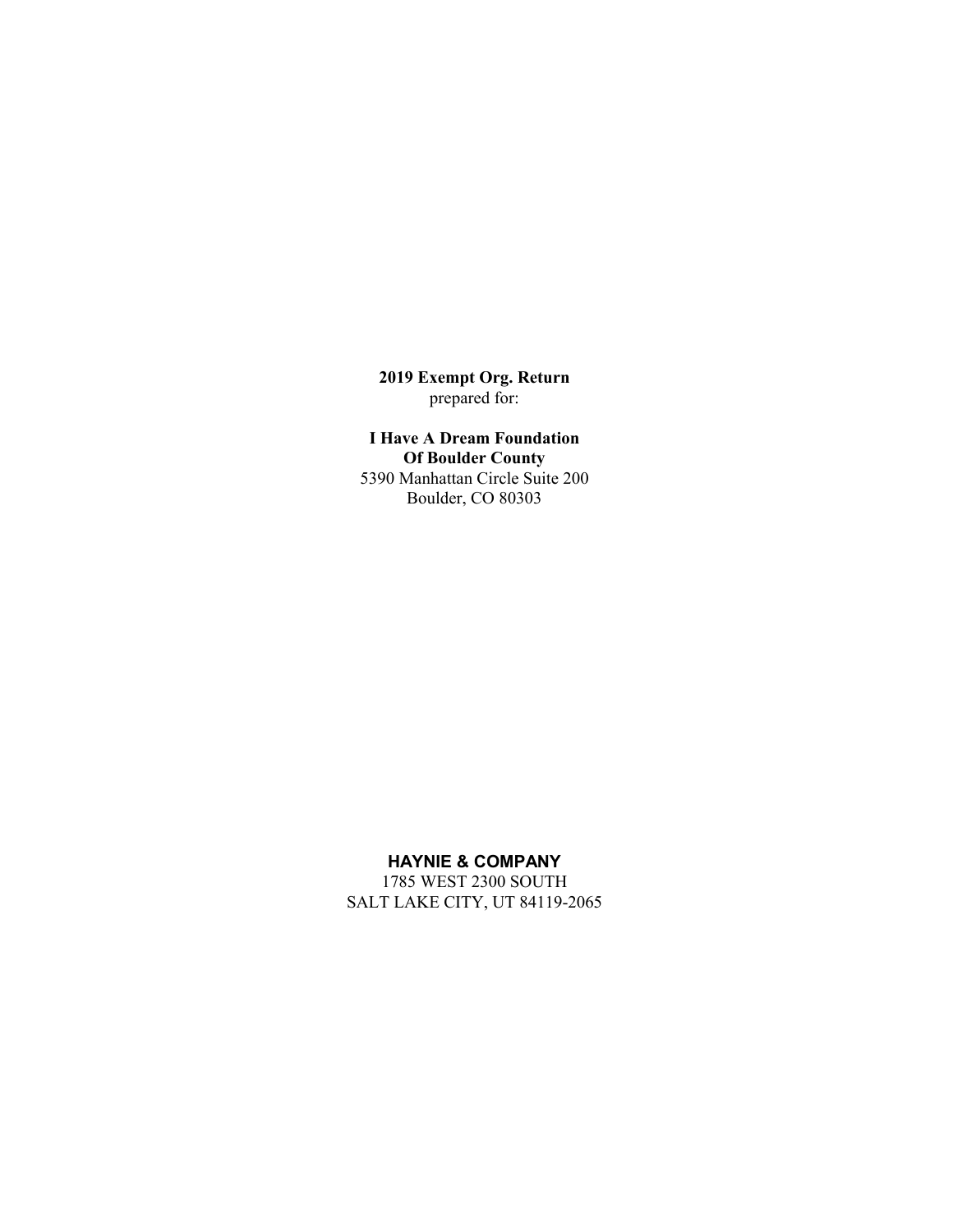## **HAYNIE & COMPANY 200 E 7TH STREET, SUITE 300 LOVELAND, CO 80537 970-667-5316**

I Have A Dream Foundation Of Boulder County 5390 Manhattan Circle Suite 200 Boulder, CO 80303

Dear Lori:

Your 2019 Federal Return of Organization Exempt from Income Tax will be electronically filed with the Internal Revenue Service upon receipt of a signed Form 8879-EO - IRS e-file Signature Authorization. No tax is payable with the filing of this return.

Please be sure to call us if you have any questions.

Sincerely,

Brian S Jacobson, CPA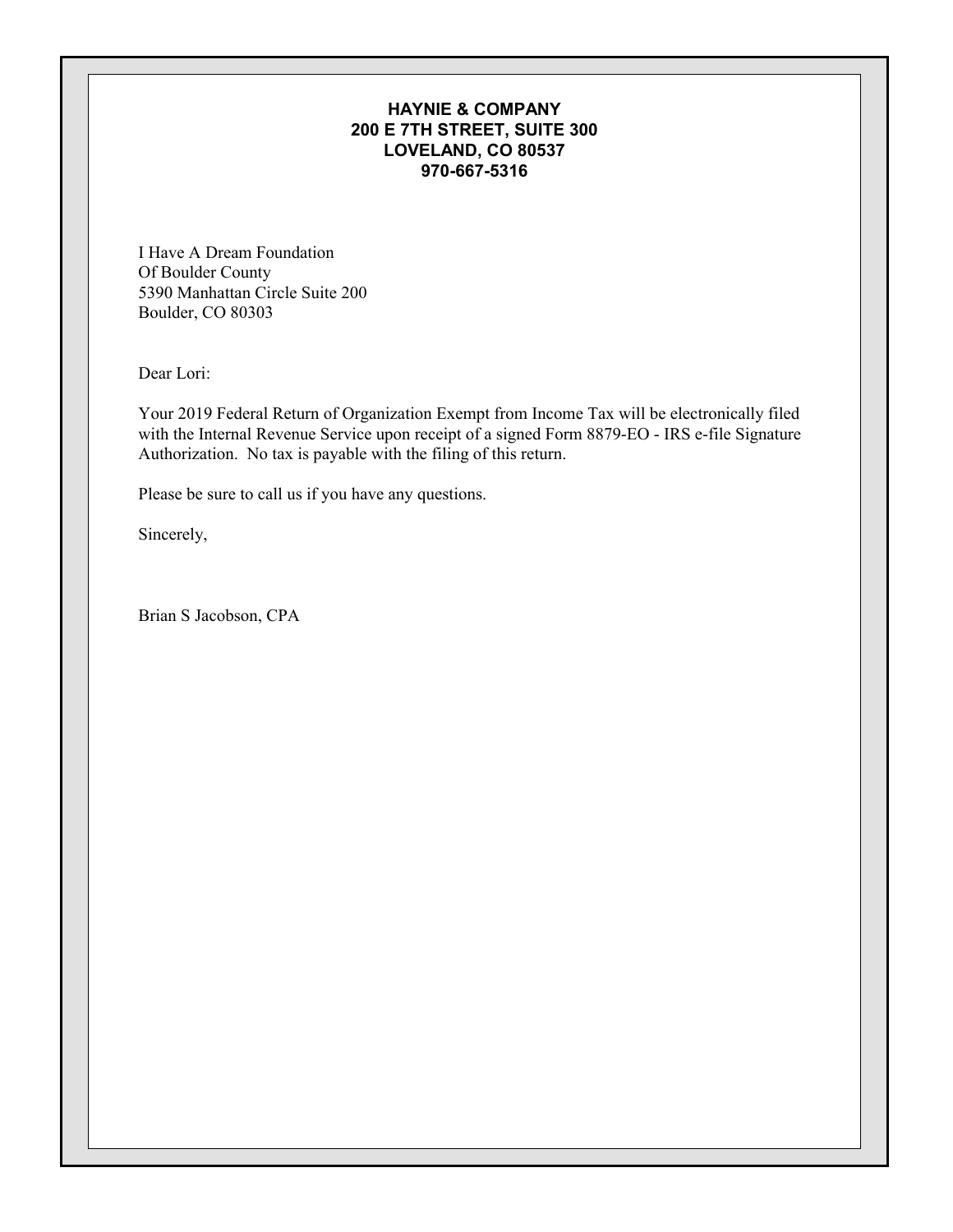| 2019                                                                                                                                                                       | <b>Federal Exempt Organization Tax Summary</b><br><b>I Have A Dream Foundation</b> |                                                    |                                             |  |  |  |
|----------------------------------------------------------------------------------------------------------------------------------------------------------------------------|------------------------------------------------------------------------------------|----------------------------------------------------|---------------------------------------------|--|--|--|
|                                                                                                                                                                            | <b>Of Boulder County</b>                                                           |                                                    | 84-1150542                                  |  |  |  |
|                                                                                                                                                                            | 2019                                                                               | 2018                                               | <b>Diff</b>                                 |  |  |  |
| <b>REVENUE</b><br>Contributions and grants                                                                                                                                 | 4,689,779<br>180,374<br>329,131                                                    | 3,477,935<br>279,144<br>606,559                    | 1,211,844<br>$-98,770$<br>$-277,428$        |  |  |  |
|                                                                                                                                                                            | 5,199,284                                                                          | 4,363,638                                          | 835,646                                     |  |  |  |
| <b>EXPENSES</b><br>Grants and similar amounts paid<br>Salaries, other compen., emp. benefits                                                                               | 329,987<br>2,288,217<br>1,258,334                                                  | 345,384<br>1,956,355<br>1,051,070                  | $-15,397$<br>331,862<br>207,264             |  |  |  |
|                                                                                                                                                                            | 3,876,538                                                                          | 3,352,809                                          | 523,729                                     |  |  |  |
| <b>NET ASSETS OR FUND BALANCES</b><br>Revenue less expenses<br>Total assets at end of year<br>Total liabilities at end of year<br>Net assets/fund balances at end of year. | 1,322,746<br>12,850,293<br>609,542<br>12,240,751                                   | 1,010,829<br>10,964,319<br>552,688<br>10, 411, 631 | 311,917<br>1,885,974<br>56,854<br>1,829,120 |  |  |  |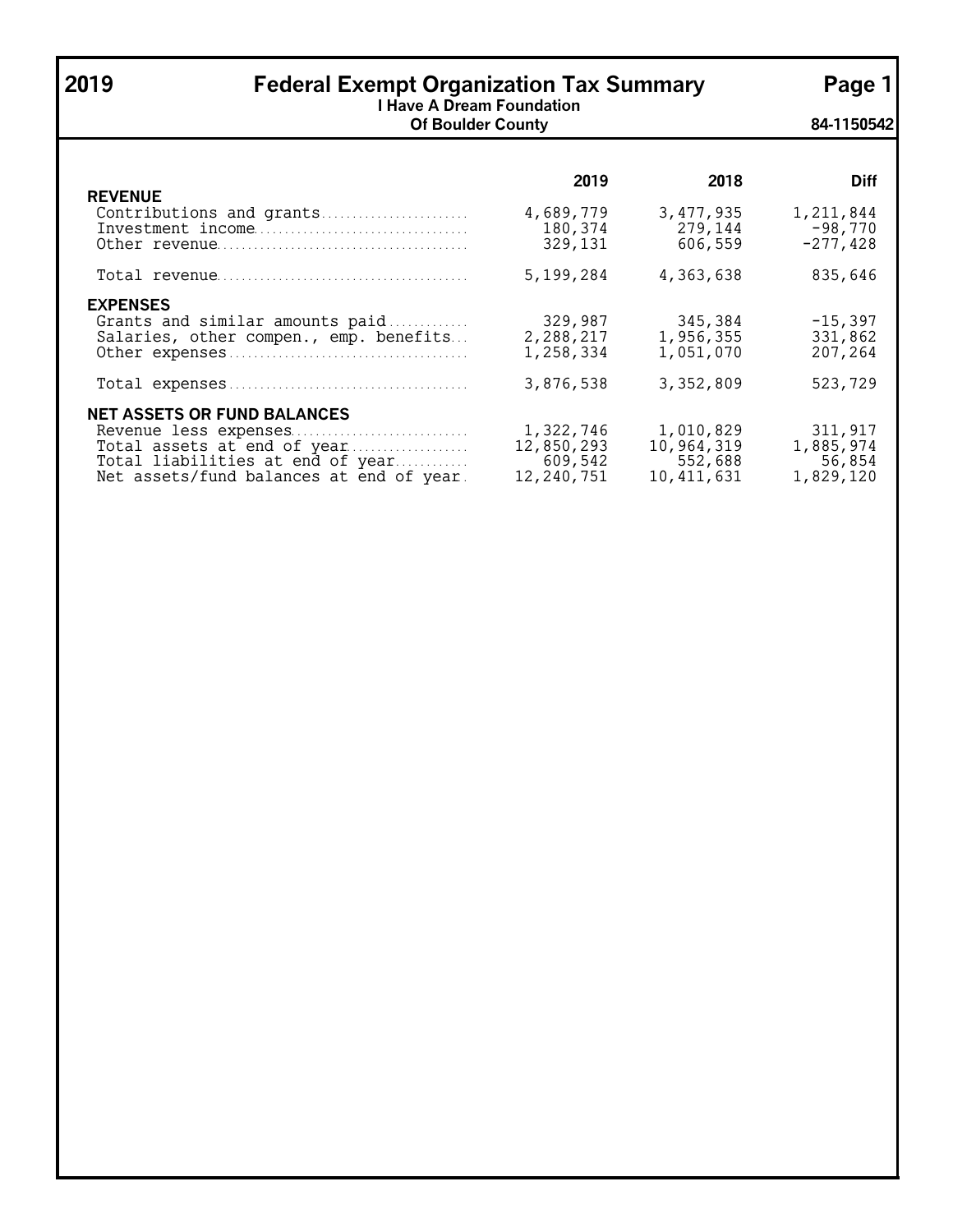# **2019 General Information Page 1**

**I Have A Dream Foundation Of Boulder County 84-1150542**

**Forms needed for this return**

Federal: 990, Sch A, Sch B, Sch D, Sch G, Sch I, Sch J, Sch O

**Carryovers to 2020**

None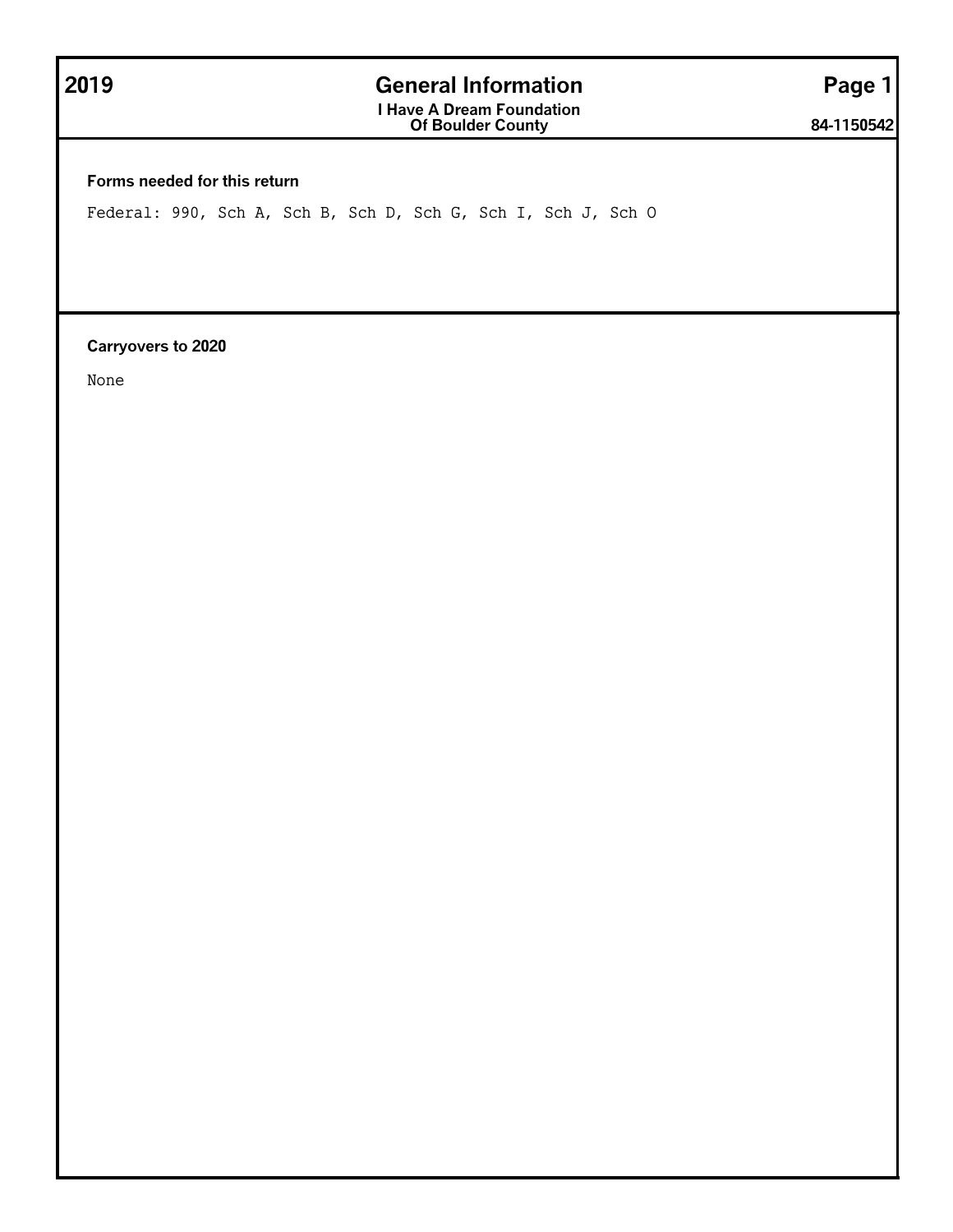## **2019 Preparer e-file Instructions - Federal Page 1**

## **The organization's Federal tax return is NOT FINISHED until you complete the following instructions.**

## **Prior to transmission of the return**

#### **Form 990**

The organization should review their Federal Return along with any accompanying schedules and statements.

#### **Paperless e-file**

The organization should read, sign and date the Form 8879-EO, IRS e-file Signature Authorization.

## **Even Return**

No payment is required.

## **After transmission of the return**

**Receive acknowledgement of your e-file transmission status.** Within several hours, connect with Lacerte and get your first acknowledgement (ACK) that Lacerte has received your transmission file.

Connect with Lacerte again after 24 and then 48 hours to receive your Federal ACKs.

**Keep a signed copy of Form 8879-EO, IRS e-file Signature Authorization in your files for 3 years.**

#### **Do not mail:**

Form 8879-EO IRS e-file Signature Authorization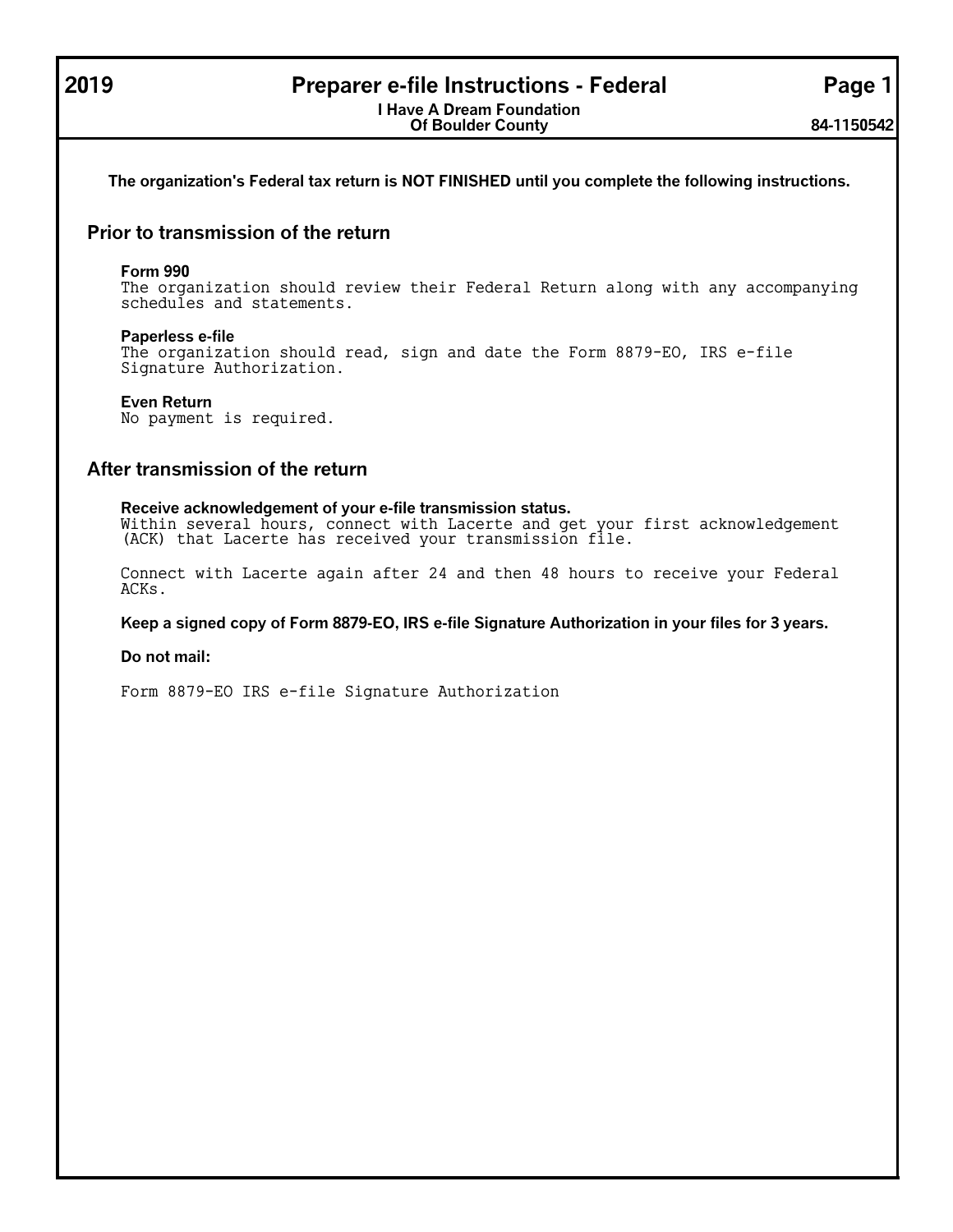## **2019 Preparer e-file Instructions - Federal Page 2**

**I Have A Dream Foundation Of Boulder County 84-1150542**

**The organization's Federal tax return is NOT FINISHED until you complete the following instructions.**

## **Prior to transmission of the return**

#### **Form 8868**

No signature is required with Form 8868.

#### **Even Return**

No payment is required.

## **After transmission of the return**

#### **Receive acknowledgement of your e-file transmission status.**

Within several hours, connect with Lacerte and get your first acknowledgement (ACK) that Lacerte has received your transmission file.

Connect with Lacerte again after 24 and then 48 hours to receive your Federal ACKs.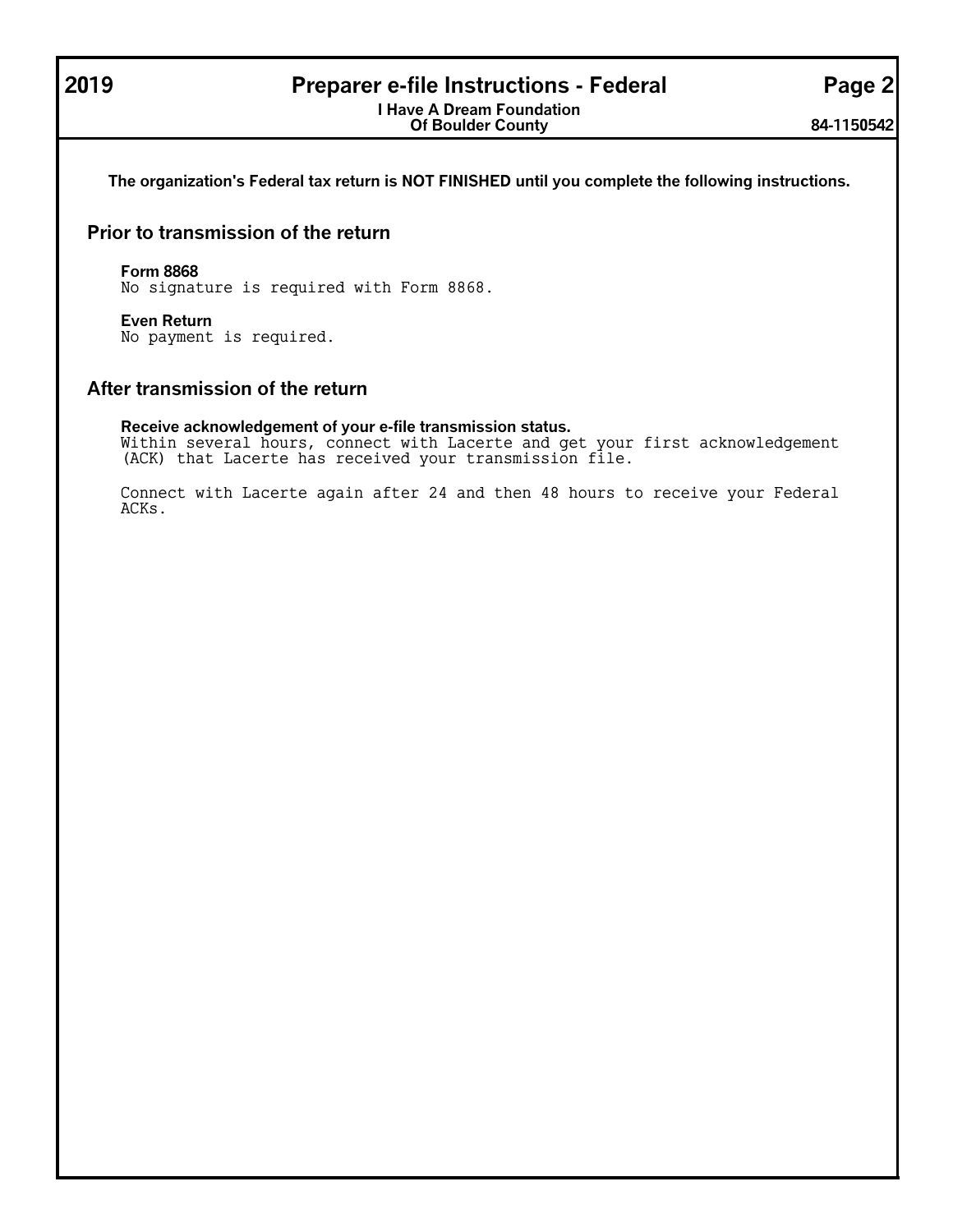| Form 8879-EO                                           |                                                                                                                                                                                                                                                                                                                                                                                                                                                                                                                                                                                                                                                                                                                                                                                                                                                                                                                                                                                                                                                                                                                                                                                                                                                                                                                                                                                                                                                                                                                                                             | <b>IRS e-file Signature Authorization</b><br>for an Exempt Organization                                             | OMB No. 1545-1878                                   |
|--------------------------------------------------------|-------------------------------------------------------------------------------------------------------------------------------------------------------------------------------------------------------------------------------------------------------------------------------------------------------------------------------------------------------------------------------------------------------------------------------------------------------------------------------------------------------------------------------------------------------------------------------------------------------------------------------------------------------------------------------------------------------------------------------------------------------------------------------------------------------------------------------------------------------------------------------------------------------------------------------------------------------------------------------------------------------------------------------------------------------------------------------------------------------------------------------------------------------------------------------------------------------------------------------------------------------------------------------------------------------------------------------------------------------------------------------------------------------------------------------------------------------------------------------------------------------------------------------------------------------------|---------------------------------------------------------------------------------------------------------------------|-----------------------------------------------------|
|                                                        | For calendar year 2019, or fiscal year beginning $\begin{array}{c} \begin{array}{c} \n-1 \\ -2\n\end{array}$ , 2019, and ending $\begin{array}{c} \n-1 \\ -2\n\end{array}$                                                                                                                                                                                                                                                                                                                                                                                                                                                                                                                                                                                                                                                                                                                                                                                                                                                                                                                                                                                                                                                                                                                                                                                                                                                                                                                                                                                  | ► Do not send to the IRS. Keep for your records.                                                                    | 2019                                                |
| Department of the Treasury<br>Internal Revenue Service |                                                                                                                                                                                                                                                                                                                                                                                                                                                                                                                                                                                                                                                                                                                                                                                                                                                                                                                                                                                                                                                                                                                                                                                                                                                                                                                                                                                                                                                                                                                                                             | ► Go to www.irs.gov/Form8879EO for the latest information.                                                          |                                                     |
| Name of exempt organization                            | I Have A Dream Foundation<br>Of Boulder County                                                                                                                                                                                                                                                                                                                                                                                                                                                                                                                                                                                                                                                                                                                                                                                                                                                                                                                                                                                                                                                                                                                                                                                                                                                                                                                                                                                                                                                                                                              |                                                                                                                     | Employer identification number<br>84-1150542        |
| Name and title of officer                              |                                                                                                                                                                                                                                                                                                                                                                                                                                                                                                                                                                                                                                                                                                                                                                                                                                                                                                                                                                                                                                                                                                                                                                                                                                                                                                                                                                                                                                                                                                                                                             |                                                                                                                     |                                                     |
| Perla Delgado, Ph.D.                                   | <b>Part I</b> Type of Return and Return Information (Whole Dollars Only)                                                                                                                                                                                                                                                                                                                                                                                                                                                                                                                                                                                                                                                                                                                                                                                                                                                                                                                                                                                                                                                                                                                                                                                                                                                                                                                                                                                                                                                                                    | CEO                                                                                                                 |                                                     |
|                                                        | Check the box for the return for which you are using this Form 8879-EO and enter the applicable amount, if any, from the return. If you<br>check the box on line 1a, 2a, 3a, 4a, or 5a, below, and the amount on that line for the return being filed with this form was blank, then<br>leave line 1b, 2b, 3b, 4b, or 5b, whichever is applicable, blank (do not enter -0-). But, if you entered -0- on the return, then enter -0- on<br>the applicable line below. Do not complete more than one line in Part I.                                                                                                                                                                                                                                                                                                                                                                                                                                                                                                                                                                                                                                                                                                                                                                                                                                                                                                                                                                                                                                           |                                                                                                                     |                                                     |
|                                                        | 1 a Form 990 check here $\dots$ $\blacktriangleright$ $X$ b Total revenue, if any (Form 990, Part VIII, column (A), line 12)                                                                                                                                                                                                                                                                                                                                                                                                                                                                                                                                                                                                                                                                                                                                                                                                                                                                                                                                                                                                                                                                                                                                                                                                                                                                                                                                                                                                                                |                                                                                                                     | $1b$ 5, 199, 284.                                   |
|                                                        | 2a Form 990-EZ check here  . ► D <b>b Total revenue</b> , if any (Form 990-EZ, line 9)                                                                                                                                                                                                                                                                                                                                                                                                                                                                                                                                                                                                                                                                                                                                                                                                                                                                                                                                                                                                                                                                                                                                                                                                                                                                                                                                                                                                                                                                      |                                                                                                                     | 2b                                                  |
|                                                        | 4a Form 990-PF check here $\dots \rightarrow$   b Tax based on investment income (Form 990-PF, Part VI, line 5)                                                                                                                                                                                                                                                                                                                                                                                                                                                                                                                                                                                                                                                                                                                                                                                                                                                                                                                                                                                                                                                                                                                                                                                                                                                                                                                                                                                                                                             |                                                                                                                     | 3b<br>4b                                            |
|                                                        | 5a Form 8868 check here $\ldots$   b Balance Due (Form 8868, line 3c) $\ldots$ $\ldots$ $\ldots$ $\ldots$ $\ldots$ $\ldots$ $\ldots$                                                                                                                                                                                                                                                                                                                                                                                                                                                                                                                                                                                                                                                                                                                                                                                                                                                                                                                                                                                                                                                                                                                                                                                                                                                                                                                                                                                                                        |                                                                                                                     | 5b                                                  |
|                                                        |                                                                                                                                                                                                                                                                                                                                                                                                                                                                                                                                                                                                                                                                                                                                                                                                                                                                                                                                                                                                                                                                                                                                                                                                                                                                                                                                                                                                                                                                                                                                                             |                                                                                                                     |                                                     |
|                                                        | <b>Part II Declaration and Signature Authorization of Officer</b><br>Under penalties of perjury, I declare that I am an officer of the above organization and that I have examined a copy of the organization's 2019                                                                                                                                                                                                                                                                                                                                                                                                                                                                                                                                                                                                                                                                                                                                                                                                                                                                                                                                                                                                                                                                                                                                                                                                                                                                                                                                        |                                                                                                                     |                                                     |
|                                                        | electronic return and accompanying schedules and statements and to the best of my knowledge and belief, they are true, correct, and complete.<br>I further declare that the amount in Part I above is the amount shown on the copy of the organization's electronic return. I consent to allow my<br>intermediate service provider, transmitter, or electronic return originator (ERO) to send the organization's return to the IRS and to receive from<br>the IRS (a) an acknowledgement of receipt or reason for rejection of the transmission, (b) the reason for any delay in processing the return or refund, and (c) the date of any refund. If applicable, I authorize the U.S. Tr<br>funds withdrawal (direct debit) entry to the financial institution account indicated in the tax preparation software for payment of the<br>organization's federal taxes owed on this return, and the financial institution to debit the entry to this account. To revoke a payment, I must<br>contact the U.S. Treasury Financial Agent at 1-888-353-4537 no later than 2 business days prior to the payment (settlement) date. I also<br>authorize the financial institutions involved in the processing of the electronic payment of taxes to receive confidential information necessary to<br>answer inquiries and resolve issues related to the payment. I have selected a personal identification number (PIN) as my signature for the<br>organization's electronic return and, if applicable, the organization's consent to electronic funds withdrawal. |                                                                                                                     |                                                     |
| Officer's PIN: check one box only                      |                                                                                                                                                                                                                                                                                                                                                                                                                                                                                                                                                                                                                                                                                                                                                                                                                                                                                                                                                                                                                                                                                                                                                                                                                                                                                                                                                                                                                                                                                                                                                             |                                                                                                                     |                                                     |
|                                                        | $X$ <sup> </sup> authorize $HAYNIE \& COMPANY$<br>ERO firm name                                                                                                                                                                                                                                                                                                                                                                                                                                                                                                                                                                                                                                                                                                                                                                                                                                                                                                                                                                                                                                                                                                                                                                                                                                                                                                                                                                                                                                                                                             |                                                                                                                     | 40560<br>as my signature<br>Enter five numbers, but |
| the return's disclosure consent screen.                | on the organization's tax year 2019 electronically filed return. If I have indicated within this return that a copy of the return is being filed with<br>a state agency(ies) regulating charities as part of the IRS Fed/State program, I also authorize the aforementioned ERO to enter my PIN on<br>As an officer of the organization, I will enter my PIN as my signature on the organization's tax year 2019 electronically filed return. If I have<br>indicated within this return that a copy of the return is being filed with a state agency(ies) regulating charities as part of the IRS Fed/State program, I will enter my PIN on the return's disclosure consent screen.                                                                                                                                                                                                                                                                                                                                                                                                                                                                                                                                                                                                                                                                                                                                                                                                                                                                         |                                                                                                                     | do not enter all zeros                              |
| Officer's signature ►                                  |                                                                                                                                                                                                                                                                                                                                                                                                                                                                                                                                                                                                                                                                                                                                                                                                                                                                                                                                                                                                                                                                                                                                                                                                                                                                                                                                                                                                                                                                                                                                                             | Date $\blacktriangleright$                                                                                          |                                                     |
| <b>Part III Certification and Authentication</b>       |                                                                                                                                                                                                                                                                                                                                                                                                                                                                                                                                                                                                                                                                                                                                                                                                                                                                                                                                                                                                                                                                                                                                                                                                                                                                                                                                                                                                                                                                                                                                                             |                                                                                                                     |                                                     |
|                                                        | <b>ERO's EFIN/PIN.</b> Enter your six-digit electronic filing identification                                                                                                                                                                                                                                                                                                                                                                                                                                                                                                                                                                                                                                                                                                                                                                                                                                                                                                                                                                                                                                                                                                                                                                                                                                                                                                                                                                                                                                                                                |                                                                                                                     |                                                     |
|                                                        |                                                                                                                                                                                                                                                                                                                                                                                                                                                                                                                                                                                                                                                                                                                                                                                                                                                                                                                                                                                                                                                                                                                                                                                                                                                                                                                                                                                                                                                                                                                                                             |                                                                                                                     | 87564512345<br>Do not enter all zeros               |
| Authorized IRS e-file Providers for Business Returns.  | I certify that the above numeric entry is my PIN, which is my signature on the 2019 electronically filed return for the organization indicated<br>above. I confirm that I am submitting this return in accordance with the requirements of Pub. 4163, Modernized e-File (MeF) Information for                                                                                                                                                                                                                                                                                                                                                                                                                                                                                                                                                                                                                                                                                                                                                                                                                                                                                                                                                                                                                                                                                                                                                                                                                                                               |                                                                                                                     |                                                     |
| ERO's signature<br>►                                   | Brian S Jacobson, CPA                                                                                                                                                                                                                                                                                                                                                                                                                                                                                                                                                                                                                                                                                                                                                                                                                                                                                                                                                                                                                                                                                                                                                                                                                                                                                                                                                                                                                                                                                                                                       | Date $\blacktriangleright$                                                                                          |                                                     |
|                                                        |                                                                                                                                                                                                                                                                                                                                                                                                                                                                                                                                                                                                                                                                                                                                                                                                                                                                                                                                                                                                                                                                                                                                                                                                                                                                                                                                                                                                                                                                                                                                                             | <b>ERO Must Retain This Form - See Instructions</b><br>Do Not Submit This Form to the IRS Unless Requested To Do So |                                                     |

**BAA For Paperwork Reduction Act Notice, see instructions.** Form 8879-EO (2019)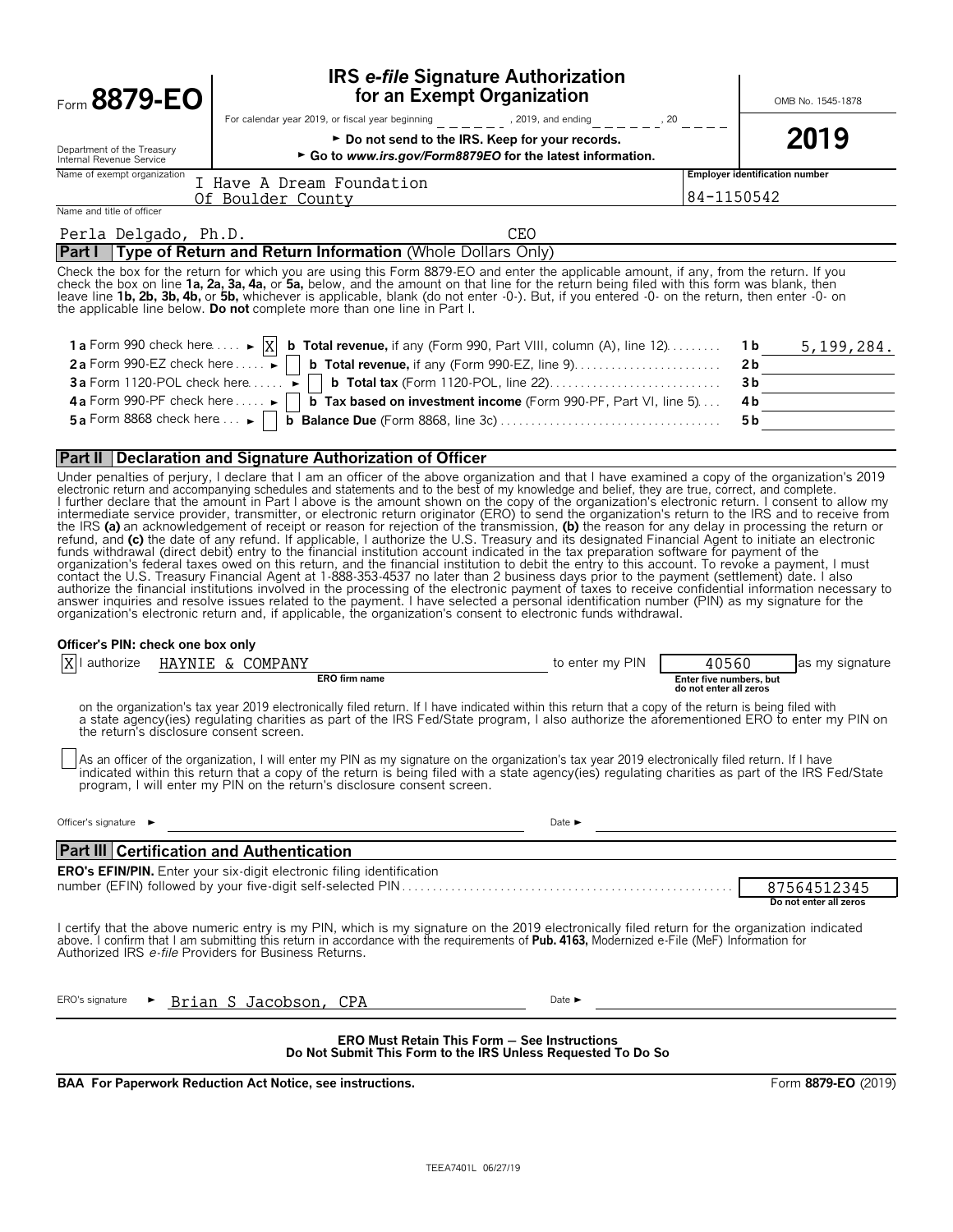| <b>90</b><br>Form $\bar{\bm{\omega}}$ |
|---------------------------------------|

# **Return of Organization Exempt From Income Tax 2019**<br>Under section 501(c), 527, or 4947(a)(1) of the Internal Revenue Code (except private foundations)

Department of the Treasury **and County of the Treasury and County of the County of the County of the County of County of the Donot enter social security numbers on this form as it may be made public. County the Treasury C** 

OMB No. 1545-0047

|                                        |                                                                                                                                               |                                                                                   | For the 2019 calendar year, or tax year beginning                                                                                                                                                                                 |                      |                         |               | , 2019, and ending        |                    |                                                                                          |                 |                                  |                 |
|----------------------------------------|-----------------------------------------------------------------------------------------------------------------------------------------------|-----------------------------------------------------------------------------------|-----------------------------------------------------------------------------------------------------------------------------------------------------------------------------------------------------------------------------------|----------------------|-------------------------|---------------|---------------------------|--------------------|------------------------------------------------------------------------------------------|-----------------|----------------------------------|-----------------|
| в                                      |                                                                                                                                               | Check if applicable:                                                              | C                                                                                                                                                                                                                                 |                      |                         |               |                           |                    |                                                                                          |                 | D Employer identification number |                 |
|                                        |                                                                                                                                               | Address change                                                                    | I Have A Dream Foundation                                                                                                                                                                                                         |                      |                         |               |                           |                    |                                                                                          | 84-1150542      |                                  |                 |
|                                        |                                                                                                                                               | Name change                                                                       | Of Boulder County                                                                                                                                                                                                                 |                      |                         |               |                           |                    | E Telephone number                                                                       |                 |                                  |                 |
|                                        |                                                                                                                                               | Initial return                                                                    | 5390 Manhattan Circle #200                                                                                                                                                                                                        |                      |                         |               |                           |                    |                                                                                          |                 | 303-444-3636                     |                 |
|                                        |                                                                                                                                               | Final return/terminated                                                           | Boulder, CO 80303                                                                                                                                                                                                                 |                      |                         |               |                           |                    |                                                                                          |                 |                                  |                 |
|                                        |                                                                                                                                               | Amended return                                                                    |                                                                                                                                                                                                                                   |                      |                         |               |                           |                    | G Gross receipts $\varsigma$                                                             |                 |                                  | 5, 314, 733.    |
|                                        |                                                                                                                                               | Application pending                                                               | F Name and address of principal officer:                                                                                                                                                                                          |                      |                         |               |                           |                    | H(a) Is this a group return for subordinates?                                            |                 |                                  | Yes<br>$X_{No}$ |
|                                        |                                                                                                                                               |                                                                                   | Same As C Above                                                                                                                                                                                                                   |                      |                         |               |                           |                    | <b>H(b)</b> Are all subordinates included?<br>If "No," attach a list. (see instructions) |                 |                                  | Yes<br>No       |
|                                        |                                                                                                                                               | Tax-exempt status:                                                                | $X$ 501(c)(3)<br>$501(c)$ (                                                                                                                                                                                                       |                      | $\sqrt{ }$ (insert no.) | 4947(a)(1) or | 527                       |                    |                                                                                          |                 |                                  |                 |
| J                                      |                                                                                                                                               | Website: $\blacktriangleright$                                                    | www.ihaveadreamboulder.org                                                                                                                                                                                                        |                      |                         |               |                           |                    | $H(c)$ Group exemption number $\blacktriangleright$                                      |                 |                                  |                 |
| Κ                                      |                                                                                                                                               | Form of organization:                                                             | X Corporation<br>Trust                                                                                                                                                                                                            | Association          | Other <sup>&gt;</sup>   |               | L Year of formation: 1990 |                    |                                                                                          |                 | M State of legal domicile: CO    |                 |
|                                        | Part I                                                                                                                                        | <b>Summary</b>                                                                    |                                                                                                                                                                                                                                   |                      |                         |               |                           |                    |                                                                                          |                 |                                  |                 |
|                                        | 1.                                                                                                                                            |                                                                                   | Briefly describe the organization's mission or most significant activities: To motivate and empower children from                                                                                                                 |                      |                         |               |                           |                    |                                                                                          |                 |                                  |                 |
|                                        |                                                                                                                                               |                                                                                   | low-income communities to reach their education and career goals through long-term                                                                                                                                                |                      |                         |               |                           |                    |                                                                                          |                 |                                  |                 |
|                                        |                                                                                                                                               |                                                                                   | mentoring, tutoring, and cultural enrichment. Upon graduation, Dreamers are                                                                                                                                                       |                      |                         |               |                           |                    |                                                                                          |                 |                                  |                 |
|                                        |                                                                                                                                               |                                                                                   | eligible for a scholarship towards college or vocational school.                                                                                                                                                                  |                      |                         |               |                           |                    |                                                                                          |                 |                                  |                 |
|                                        | 2                                                                                                                                             |                                                                                   | Check this box $\blacktriangleright$   if the organization discontinued its operations or disposed of more than 25% of its net assets.                                                                                            |                      |                         |               |                           |                    |                                                                                          |                 |                                  |                 |
|                                        | 3                                                                                                                                             |                                                                                   | Number of voting members of the governing body (Part VI, line 1a)                                                                                                                                                                 |                      |                         |               |                           |                    |                                                                                          | 3               |                                  | 21              |
|                                        | 4<br>5                                                                                                                                        |                                                                                   | Number of independent voting members of the governing body (Part VI, line 1b)<br>Total number of individuals employed in calendar year 2019 (Part V, line 2a)                                                                     |                      |                         |               |                           |                    |                                                                                          | 4<br>5          |                                  | 21              |
|                                        | 6                                                                                                                                             |                                                                                   |                                                                                                                                                                                                                                   |                      |                         |               |                           |                    |                                                                                          | $6\overline{6}$ |                                  | 57<br>433       |
| <b>Activities &amp; Governance</b>     |                                                                                                                                               |                                                                                   |                                                                                                                                                                                                                                   |                      |                         |               |                           |                    |                                                                                          | 7a              |                                  | 0.              |
|                                        |                                                                                                                                               |                                                                                   |                                                                                                                                                                                                                                   |                      |                         |               |                           |                    |                                                                                          | 7b              |                                  | $0$ .           |
|                                        |                                                                                                                                               |                                                                                   |                                                                                                                                                                                                                                   |                      |                         |               |                           |                    | <b>Prior Year</b>                                                                        |                 | <b>Current Year</b>              |                 |
|                                        | 8                                                                                                                                             |                                                                                   |                                                                                                                                                                                                                                   |                      |                         |               |                           |                    | 3, 477, 935.                                                                             |                 |                                  | 4,689,779.      |
| Revenue                                | 9                                                                                                                                             |                                                                                   |                                                                                                                                                                                                                                   |                      |                         |               |                           |                    |                                                                                          |                 |                                  |                 |
|                                        | 10                                                                                                                                            |                                                                                   | Investment income (Part VIII, column (A), lines 3, 4, and 7d)                                                                                                                                                                     |                      |                         |               |                           |                    | 279,144.                                                                                 |                 |                                  | 180, 374.       |
|                                        | 11                                                                                                                                            |                                                                                   | Other revenue (Part VIII, column (A), lines 5, 6d, 8c, 9c, 10c, and 11e)                                                                                                                                                          |                      |                         |               |                           |                    | 606, 559.                                                                                |                 |                                  | 329, 131.       |
|                                        | 12                                                                                                                                            |                                                                                   | Total revenue - add lines 8 through 11 (must equal Part VIII, column (A), line 12)                                                                                                                                                |                      |                         |               |                           |                    | 4, 363, 638.                                                                             |                 |                                  | 5, 199, 284.    |
|                                        | Grants and similar amounts paid (Part IX, column (A), lines 1-3)<br>13<br>Benefits paid to or for members (Part IX, column (A), line 4)<br>14 |                                                                                   |                                                                                                                                                                                                                                   |                      |                         |               | 345,384.                  |                    |                                                                                          | 329,987.        |                                  |                 |
|                                        |                                                                                                                                               |                                                                                   |                                                                                                                                                                                                                                   |                      |                         |               |                           |                    |                                                                                          |                 |                                  |                 |
|                                        | 15                                                                                                                                            | Salaries, other compensation, employee benefits (Part IX, column (A), lines 5-10) |                                                                                                                                                                                                                                   |                      |                         |               |                           | 1,956,355.         |                                                                                          |                 | 2,288,217.                       |                 |
|                                        |                                                                                                                                               |                                                                                   |                                                                                                                                                                                                                                   |                      |                         |               |                           |                    |                                                                                          |                 |                                  |                 |
| Expenses                               |                                                                                                                                               |                                                                                   | <b>b</b> Total fundraising expenses (Part IX, column (D), line 25) $\blacktriangleright$                                                                                                                                          |                      |                         |               | 185,253.                  |                    |                                                                                          |                 |                                  |                 |
|                                        | 17                                                                                                                                            |                                                                                   | Other expenses (Part IX, column (A), lines 11a-11d, 11f-24e)                                                                                                                                                                      |                      |                         |               |                           |                    | 1,051,070.                                                                               |                 |                                  | 1,258,334.      |
|                                        | 18                                                                                                                                            |                                                                                   | Total expenses. Add lines 13-17 (must equal Part IX, column (A), line 25)                                                                                                                                                         |                      |                         |               |                           |                    | 3,352,809.                                                                               |                 |                                  | 3,876,538.      |
|                                        | 19                                                                                                                                            |                                                                                   | Revenue less expenses. Subtract line 18 from line 12                                                                                                                                                                              |                      |                         |               |                           |                    | 1,010,829.                                                                               |                 |                                  | 1,322,746.      |
|                                        |                                                                                                                                               |                                                                                   |                                                                                                                                                                                                                                   |                      |                         |               |                           |                    | Beginning of Current Year                                                                |                 | <b>End of Year</b>               |                 |
| <b>Net Assets or<br/>Fund Balances</b> | 20                                                                                                                                            |                                                                                   |                                                                                                                                                                                                                                   |                      |                         |               |                           |                    | 10,964,319.                                                                              |                 |                                  | 12,850,293.     |
|                                        | 21                                                                                                                                            |                                                                                   |                                                                                                                                                                                                                                   |                      |                         |               |                           |                    | 552,688.                                                                                 |                 |                                  | 609,542.        |
|                                        | 22                                                                                                                                            |                                                                                   | Net assets or fund balances. Subtract line 21 from line 20                                                                                                                                                                        |                      |                         |               |                           |                    | 10, 411, 631                                                                             |                 |                                  | 12,240,751.     |
|                                        | Part II                                                                                                                                       | <b>Signature Block</b>                                                            |                                                                                                                                                                                                                                   |                      |                         |               |                           |                    |                                                                                          |                 |                                  |                 |
|                                        |                                                                                                                                               |                                                                                   | Under penalties of perjury, I declare that I have examined this return, including accompanying schedules and statements, and to the best of my knowledge and belief, it is true, correct, and<br>complete. Declaration of prepare |                      |                         |               |                           |                    |                                                                                          |                 |                                  |                 |
|                                        |                                                                                                                                               |                                                                                   |                                                                                                                                                                                                                                   |                      |                         |               |                           |                    |                                                                                          | 11/5/2020       |                                  |                 |
|                                        |                                                                                                                                               |                                                                                   | Signature of officer                                                                                                                                                                                                              |                      |                         |               |                           |                    | Date                                                                                     |                 |                                  |                 |
| Sign<br>Here                           |                                                                                                                                               |                                                                                   | Perla Delgado, Ph.D.                                                                                                                                                                                                              |                      |                         |               |                           | CEO                |                                                                                          |                 |                                  |                 |
|                                        |                                                                                                                                               |                                                                                   | Type or print name and title                                                                                                                                                                                                      |                      |                         |               |                           |                    |                                                                                          |                 |                                  |                 |
|                                        |                                                                                                                                               |                                                                                   | Print/Type preparer's name                                                                                                                                                                                                        | Preparer's signature |                         |               | Date                      |                    | Check                                                                                    | if              | <b>PTIN</b>                      |                 |
| Paid                                   |                                                                                                                                               |                                                                                   | Brian S Jacobson, CPA                                                                                                                                                                                                             |                      | Brian S Jacobson,       | CPA           |                           |                    | self-employed                                                                            |                 | P00668876                        |                 |
|                                        | Preparer                                                                                                                                      | Firm's name                                                                       | ► HAYNIE                                                                                                                                                                                                                          | & COMPANY            |                         |               |                           |                    |                                                                                          |                 |                                  |                 |
|                                        | <b>Use Only</b>                                                                                                                               | Firm's address                                                                    | 1785 WEST 2300 SOUTH                                                                                                                                                                                                              |                      |                         |               |                           |                    |                                                                                          |                 | Firm's EIN ► 87-0325228          |                 |
|                                        |                                                                                                                                               |                                                                                   | SALT LAKE CITY, UT 84119-2065                                                                                                                                                                                                     |                      |                         |               |                           |                    | Phone no.                                                                                |                 | 801-972-4800                     |                 |
|                                        |                                                                                                                                               |                                                                                   | May the IRS discuss this return with the preparer shown above? (see instructions)                                                                                                                                                 |                      |                         |               |                           |                    |                                                                                          |                 | X<br>Yes                         | No              |
|                                        |                                                                                                                                               |                                                                                   | BAA For Paperwork Reduction Act Notice, see the separate instructions.                                                                                                                                                            |                      |                         |               |                           | TEEA0101L 01/21/20 |                                                                                          |                 |                                  | Form 990 (2019) |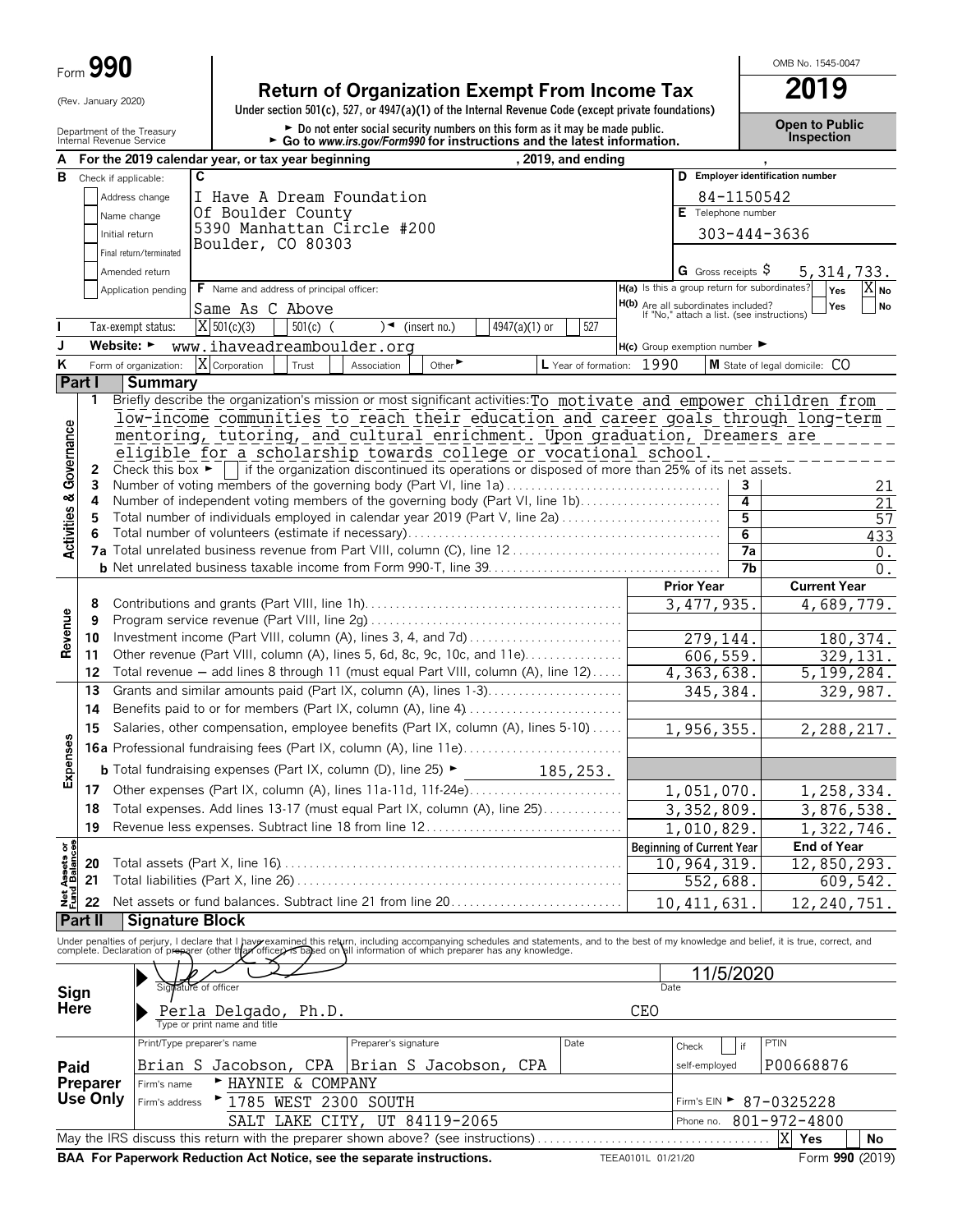|              | Form 990 (2019) I Have A Dream Foundation                              |                                                     |                                   |                                                                                                                                                                                                                                                                                  |                           | 84-1150542    | Page 2          |
|--------------|------------------------------------------------------------------------|-----------------------------------------------------|-----------------------------------|----------------------------------------------------------------------------------------------------------------------------------------------------------------------------------------------------------------------------------------------------------------------------------|---------------------------|---------------|-----------------|
|              | <b>Part III</b>                                                        | <b>Statement of Program Service Accomplishments</b> |                                   |                                                                                                                                                                                                                                                                                  |                           |               |                 |
|              |                                                                        |                                                     |                                   |                                                                                                                                                                                                                                                                                  |                           |               | $\mathbf X$     |
| 1            | Briefly describe the organization's mission:                           |                                                     |                                   |                                                                                                                                                                                                                                                                                  |                           |               |                 |
|              | See Schedule 0                                                         |                                                     |                                   | _________________________________                                                                                                                                                                                                                                                |                           |               |                 |
|              |                                                                        |                                                     |                                   |                                                                                                                                                                                                                                                                                  |                           |               |                 |
|              |                                                                        |                                                     |                                   |                                                                                                                                                                                                                                                                                  |                           |               |                 |
| $\mathbf{2}$ |                                                                        |                                                     |                                   | Did the organization undertake any significant program services during the year which were not listed on the prior                                                                                                                                                               |                           |               |                 |
|              | Form 990 or 990-EZ?.                                                   |                                                     |                                   |                                                                                                                                                                                                                                                                                  |                           |               | Χ<br>Yes<br>No  |
|              | If "Yes," describe these new services on Schedule O.                   |                                                     |                                   |                                                                                                                                                                                                                                                                                  |                           |               |                 |
| 3            |                                                                        |                                                     |                                   | Did the organization cease conducting, or make significant changes in how it conducts, any program services?                                                                                                                                                                     |                           |               | X<br>Yes<br>No  |
|              | If "Yes," describe these changes on Schedule O.                        |                                                     |                                   |                                                                                                                                                                                                                                                                                  |                           |               |                 |
| 4            | and revenue, if any, for each program service reported.                |                                                     |                                   | Describe the organization's program service accomplishments for each of its three largest program services, as measured by expenses.<br>Section 501(c)(3) and 501(c)(4) organizations are required to report the amount of grants and allocations to others, the total expenses, |                           |               |                 |
|              | 4a (Code:                                                              | ) (Expenses \$                                      |                                   | 3, 250, 591. including grants of \$                                                                                                                                                                                                                                              |                           | ) (Revenue \$ |                 |
|              |                                                                        |                                                     |                                   | Providing financial, emotional and academic support to students in Boulder County                                                                                                                                                                                                |                           |               |                 |
|              |                                                                        |                                                     |                                   | through mentoring, tutoring and college scholarships.                                                                                                                                                                                                                            |                           |               |                 |
|              |                                                                        |                                                     |                                   |                                                                                                                                                                                                                                                                                  |                           |               |                 |
|              |                                                                        |                                                     |                                   |                                                                                                                                                                                                                                                                                  |                           |               |                 |
|              |                                                                        |                                                     |                                   |                                                                                                                                                                                                                                                                                  |                           |               |                 |
|              |                                                                        |                                                     |                                   |                                                                                                                                                                                                                                                                                  |                           |               |                 |
|              |                                                                        |                                                     |                                   |                                                                                                                                                                                                                                                                                  |                           |               |                 |
|              |                                                                        |                                                     |                                   |                                                                                                                                                                                                                                                                                  |                           |               |                 |
|              |                                                                        |                                                     |                                   |                                                                                                                                                                                                                                                                                  |                           |               |                 |
|              |                                                                        |                                                     |                                   |                                                                                                                                                                                                                                                                                  |                           |               |                 |
|              |                                                                        |                                                     |                                   |                                                                                                                                                                                                                                                                                  |                           |               |                 |
|              |                                                                        |                                                     |                                   |                                                                                                                                                                                                                                                                                  |                           |               |                 |
|              | $4b$ (Code:                                                            | ) (Expenses \$                                      |                                   | including grants of $\sqrt{5}$                                                                                                                                                                                                                                                   | $($ Revenue $\frac{1}{2}$ |               |                 |
|              |                                                                        |                                                     |                                   |                                                                                                                                                                                                                                                                                  |                           |               |                 |
|              |                                                                        |                                                     |                                   |                                                                                                                                                                                                                                                                                  |                           |               |                 |
|              |                                                                        |                                                     |                                   |                                                                                                                                                                                                                                                                                  |                           |               |                 |
|              |                                                                        |                                                     |                                   |                                                                                                                                                                                                                                                                                  |                           |               |                 |
|              |                                                                        |                                                     |                                   |                                                                                                                                                                                                                                                                                  |                           |               |                 |
|              |                                                                        |                                                     |                                   |                                                                                                                                                                                                                                                                                  |                           |               |                 |
|              |                                                                        |                                                     |                                   |                                                                                                                                                                                                                                                                                  |                           |               |                 |
|              |                                                                        |                                                     |                                   |                                                                                                                                                                                                                                                                                  |                           |               |                 |
|              |                                                                        |                                                     |                                   |                                                                                                                                                                                                                                                                                  |                           |               |                 |
|              |                                                                        |                                                     |                                   |                                                                                                                                                                                                                                                                                  |                           |               |                 |
|              |                                                                        |                                                     |                                   |                                                                                                                                                                                                                                                                                  |                           |               |                 |
|              | 4c (Code:                                                              | ) (Expenses \$                                      |                                   | including grants of $\beta$ (Revenue $\beta$                                                                                                                                                                                                                                     |                           |               |                 |
|              |                                                                        |                                                     |                                   |                                                                                                                                                                                                                                                                                  |                           |               |                 |
|              |                                                                        |                                                     |                                   |                                                                                                                                                                                                                                                                                  |                           |               |                 |
|              |                                                                        |                                                     |                                   |                                                                                                                                                                                                                                                                                  |                           |               |                 |
|              |                                                                        |                                                     |                                   |                                                                                                                                                                                                                                                                                  |                           |               |                 |
|              |                                                                        |                                                     |                                   |                                                                                                                                                                                                                                                                                  |                           |               |                 |
|              |                                                                        |                                                     |                                   |                                                                                                                                                                                                                                                                                  |                           |               |                 |
|              |                                                                        |                                                     |                                   |                                                                                                                                                                                                                                                                                  |                           |               |                 |
|              |                                                                        |                                                     |                                   |                                                                                                                                                                                                                                                                                  |                           |               |                 |
|              |                                                                        |                                                     |                                   |                                                                                                                                                                                                                                                                                  |                           |               |                 |
|              |                                                                        |                                                     |                                   |                                                                                                                                                                                                                                                                                  |                           |               |                 |
|              |                                                                        |                                                     |                                   |                                                                                                                                                                                                                                                                                  |                           |               |                 |
|              |                                                                        |                                                     |                                   |                                                                                                                                                                                                                                                                                  |                           |               |                 |
|              | 4d Other program services (Describe on Schedule O.)<br>\$<br>(Expenses |                                                     | including grants of $\frac{1}{2}$ |                                                                                                                                                                                                                                                                                  | ) (Revenue \$             |               |                 |
|              | 4 e Total program service expenses ►                                   |                                                     | 3,250,591.                        |                                                                                                                                                                                                                                                                                  |                           |               |                 |
| <b>BAA</b>   |                                                                        |                                                     |                                   | TEEA0102L 07/31/19                                                                                                                                                                                                                                                               |                           |               | Form 990 (2019) |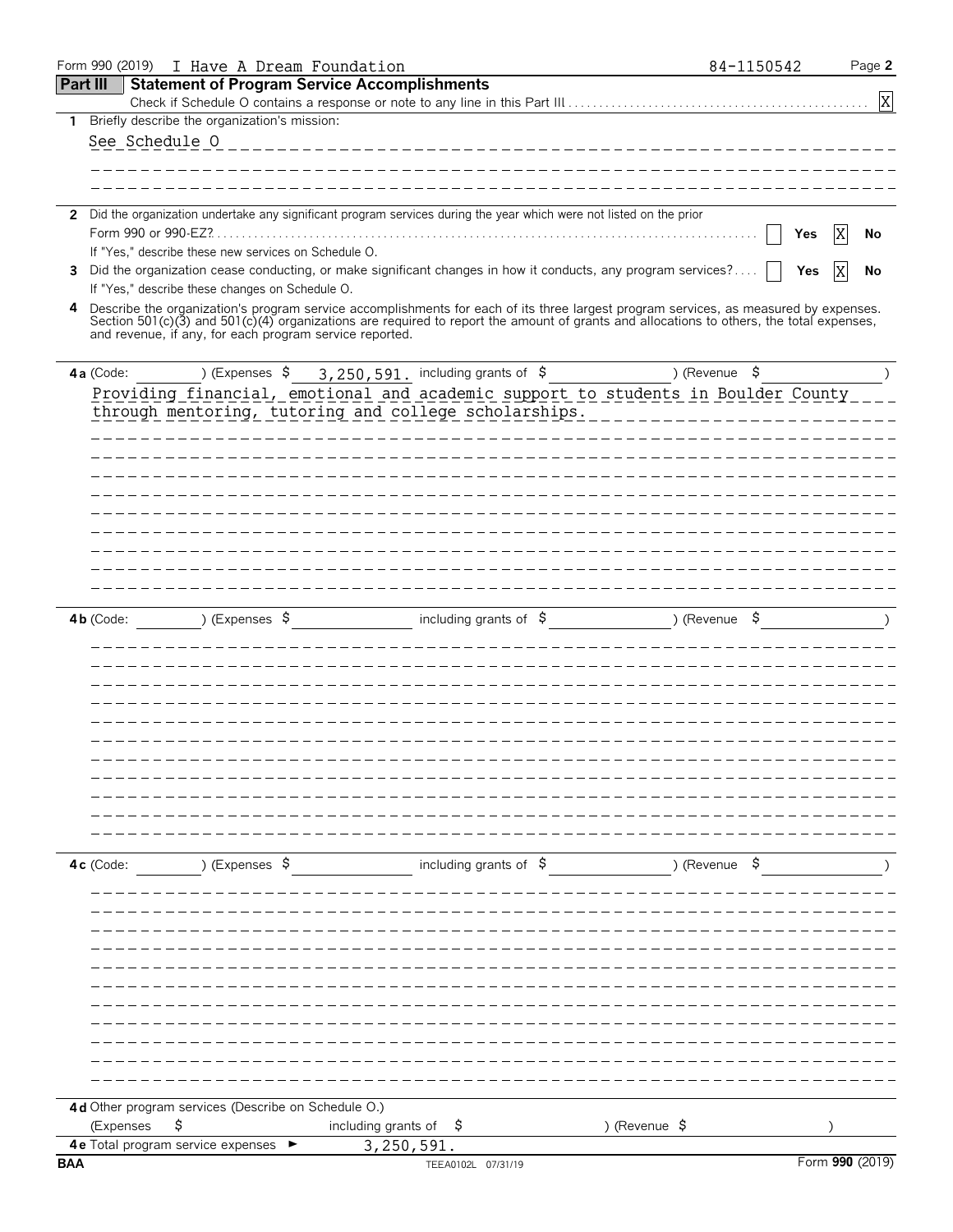Form 990 (2019) I Have A Dream Foundation **84-1150542** Page 3

| Part IV    | <b>Checklist of Required Schedules</b>                                                                                                                                                                                                              |                 |            |                 |
|------------|-----------------------------------------------------------------------------------------------------------------------------------------------------------------------------------------------------------------------------------------------------|-----------------|------------|-----------------|
| 1          | Is the organization described in section 501(c)(3) or 4947(a)(1) (other than a private foundation)? If 'Yes,' complete                                                                                                                              |                 | <b>Yes</b> | No.             |
|            |                                                                                                                                                                                                                                                     | 1               | X          |                 |
| 2          |                                                                                                                                                                                                                                                     | $\overline{2}$  | X          |                 |
| 3          | Did the organization engage in direct or indirect political campaign activities on behalf of or in opposition to candidates                                                                                                                         | 3               |            | Χ               |
| 4          | Section 501(c)(3) organizations. Did the organization engage in lobbying activities, or have a section 501(h) election                                                                                                                              | 4               |            | X               |
| 5          | Is the organization a section 501(c)(4), 501(c)(5), or 501(c)(6) organization that receives membership dues,<br>assessments, or similar amounts as defined in Revenue Procedure 98-19? If 'Yes,' complete Schedule C, Part III                      | 5               |            | Χ               |
| 6          | Did the organization maintain any donor advised funds or any similar funds or accounts for which donors have the right<br>to provide advice on the distribution or investment of amounts in such funds or accounts? If 'Yes,' complete Schedule D,  | 6               |            | Χ               |
| 7          | Did the organization receive or hold a conservation easement, including easements to preserve open space, the                                                                                                                                       | $\overline{7}$  |            | Χ               |
| 8          | Did the organization maintain collections of works of art, historical treasures, or other similar assets? If 'Yes,'                                                                                                                                 | 8               |            | Χ               |
| 9          | Did the organization report an amount in Part X, line 21, for escrow or custodial account liability, serve as a custodian<br>for amounts not listed in Part X; or provide credit counseling, debt management, credit repair, or debt negotiation    | 9               |            | Χ               |
|            | 10 Did the organization, directly or through a related organization, hold assets in donor-restricted endowments                                                                                                                                     | 10              |            | X               |
|            | 11 If the organization's answer to any of the following questions is 'Yes', then complete Schedule D, Parts VI, VII, VIII, IX,<br>or X as applicable.                                                                                               |                 |            |                 |
|            | a Did the organization report an amount for land, buildings, and equipment in Part X, line 10? If 'Yes,' complete Schedule                                                                                                                          | 11 a            | Χ          |                 |
|            | <b>b</b> Did the organization report an amount for investments - other securities in Part X, line 12, that is 5% or more of its total                                                                                                               | 11 <sub>b</sub> | Χ          |                 |
|            | c Did the organization report an amount for investments - program related in Part X, line 13, that is 5% or more of its total                                                                                                                       | 11c             |            | Χ               |
|            | d Did the organization report an amount for other assets in Part X, line 15, that is 5% or more of its total assets reported                                                                                                                        | 11d             |            | Χ               |
|            | e Did the organization report an amount for other liabilities in Part X, line 25? If 'Yes,' complete Schedule D, Part X                                                                                                                             | 11e             |            | X               |
|            | f Did the organization's separate or consolidated financial statements for the tax year include a footnote that addresses<br>the organization's liability for uncertain tax positions under FIN 48 (ASC 740)? If 'Yes,' complete Schedule D, Part X | 11f             | X          |                 |
|            | 12a Did the organization obtain separate, independent audited financial statements for the tax year? If 'Yes,' complete                                                                                                                             | 12a             | X          |                 |
|            | <b>b</b> Was the organization included in consolidated, independent audited financial statements for the tax year? If 'Yes,' and<br>if the organization answered 'No' to line 12a, then completing Schedule D, Parts XI and XII is optional         | 12 <sub>b</sub> |            | Χ               |
|            |                                                                                                                                                                                                                                                     | 13              |            | Χ               |
|            |                                                                                                                                                                                                                                                     | 14a             |            | Χ               |
|            | <b>b</b> Did the organization have aggregate revenues or expenses of more than \$10,000 from grantmaking, fundraising,                                                                                                                              | 14b             |            | X               |
|            | 15 Did the organization report on Part IX, column (A), line 3, more than \$5,000 of grants or other assistance to or for any                                                                                                                        | 15              |            | X               |
| 16         | Did the organization report on Part IX, column (A), line 3, more than \$5,000 of aggregate grants or other assistance to<br>or for foreign individuals? If 'Yes,' complete Schedule F, Parts III and IV                                             | 16              |            | Χ               |
| 17.        | Did the organization report a total of more than \$15,000 of expenses for professional fundraising services on Part IX,                                                                                                                             | 17              |            | Χ               |
| 18         | Did the organization report more than \$15,000 total of fundraising event gross income and contributions on Part VIII,                                                                                                                              | 18              | X          |                 |
| 19         | Did the organization report more than \$15,000 of gross income from gaming activities on Part VIII, line 9a? If 'Yes,'                                                                                                                              | 19              |            | Χ               |
|            |                                                                                                                                                                                                                                                     | 20a             |            | X               |
|            | <b>b</b> If 'Yes' to line 20a, did the organization attach a copy of its audited financial statements to this return?                                                                                                                               | 20 <sub>b</sub> |            |                 |
| 21         | Did the organization report more than \$5,000 of grants or other assistance to any domestic organization or                                                                                                                                         | 21              |            | X               |
| <b>BAA</b> | TEEA0103L 07/31/19                                                                                                                                                                                                                                  |                 |            | Form 990 (2019) |

| Form 990 (2019) |  |  | I Have A Dream Foundatio |
|-----------------|--|--|--------------------------|
|                 |  |  |                          |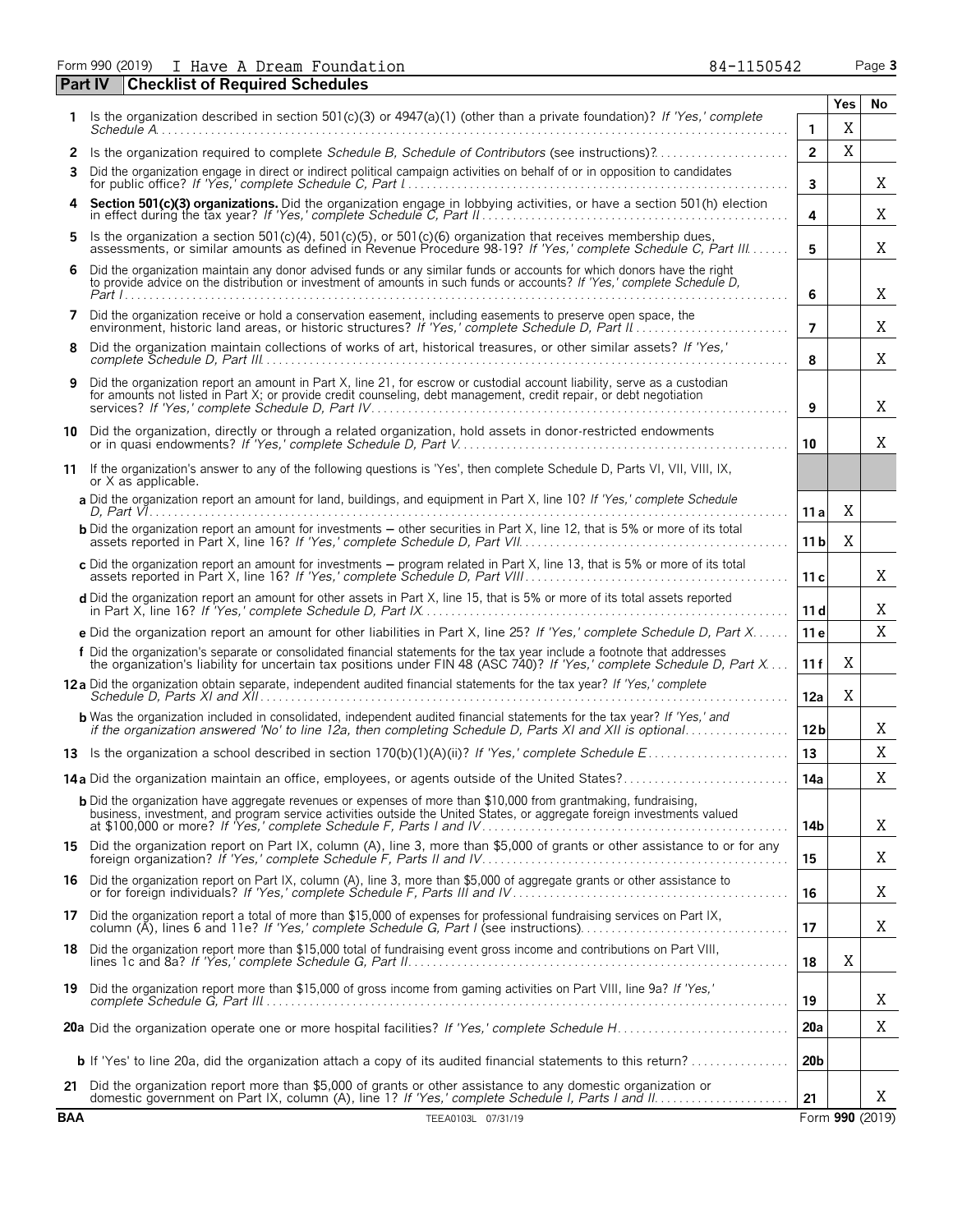Form 990 (2019) I Have A Dream Foundation 84-1150542 Page **4** I Have A Dream Foundation 84-1150542

|            | <b>Checklist of Required Schedules</b> (continued)<br>  Part IV                                                                                                                                                                                                                                                                       |                 |                |                 |
|------------|---------------------------------------------------------------------------------------------------------------------------------------------------------------------------------------------------------------------------------------------------------------------------------------------------------------------------------------|-----------------|----------------|-----------------|
|            | 22 Did the organization report more than \$5,000 of grants or other assistance to or for domestic individuals on Part IX,                                                                                                                                                                                                             |                 | <b>Yes</b>     | No              |
|            |                                                                                                                                                                                                                                                                                                                                       | 22              | X              |                 |
|            | 23 Did the organization answer 'Yes' to Part VII, Section A, line 3, 4, or 5 about compensation of the organization's current<br>and former officers, directors, trustees, key employees, and highest compensated employees? If 'Yes,' complete                                                                                       | 23              | X              |                 |
|            | 24 a Did the organization have a tax-exempt bond issue with an outstanding principal amount of more than \$100,000 as of the last day of the year, that was issued after December 31, 2002? If 'Yes,' answer lines 24b through                                                                                                        | 24a             |                | X               |
|            | <b>b</b> Did the organization invest any proceeds of tax-exempt bonds beyond a temporary period exception?                                                                                                                                                                                                                            | 24 <sub>b</sub> |                |                 |
|            | c Did the organization maintain an escrow account other than a refunding escrow at any time during the year to defease                                                                                                                                                                                                                | 24c             |                |                 |
|            | d Did the organization act as an 'on behalf of' issuer for bonds outstanding at any time during the year?                                                                                                                                                                                                                             | 24d             |                |                 |
|            | 25 a Section 501(c)(3), 501(c)(4), and 501(c)(29) organizations. Did the organization engage in an excess benefit                                                                                                                                                                                                                     | 25a             |                | X               |
|            | <b>b</b> Is the organization aware that it engaged in an excess benefit transaction with a disqualified person in a prior year, and<br>that the transaction has not been reported on any of the organization's prior Forms 990 or 990-EZ? If 'Yes,' complete                                                                          | 25 <sub>b</sub> |                | X               |
|            | 26 Did the organization report any amount on Part X, line 5 or 22, for receivables from or payables to any current or<br>former officer, director, trustee, key employee, creator or founder, substantial contributor, or 35% controlled entity<br>or family member of any of these persons? If 'Yes,' complete Schedule L, Part II   | 26              |                | Χ               |
| 27         | Did the organization provide a grant or other assistance to any current or former officer, director, trustee, key<br>employee, creator or founder, substantial contributor or employee thereof, a grant selection committee<br>member, or to a 35% controlled entity (including an employee thereof) or family member of any of these | 27              |                | X               |
| 28         | Was the organization a party to a business transaction with one of the following parties (see Schedule L, Part IV<br>instructions, for applicable filing thresholds, conditions, and exceptions):                                                                                                                                     |                 |                |                 |
|            | a A current or former officer, director, trustee, key employee, creator or founder, or substantial contributor? If                                                                                                                                                                                                                    | 28a             |                | Χ               |
|            | <b>b</b> A family member of any individual described in line 28a? If 'Yes,' complete Schedule L, Part IV                                                                                                                                                                                                                              | 28 <sub>b</sub> |                | X               |
|            | c A 35% controlled entity of one or more individuals and/or organizations described in lines 28a or 28b? If                                                                                                                                                                                                                           | 28c             |                | Χ               |
| 29         | Did the organization receive more than \$25,000 in non-cash contributions? If 'Yes,' complete Schedule M                                                                                                                                                                                                                              | 29              |                | $\overline{X}$  |
| 30         | Did the organization receive contributions of art, historical treasures, or other similar assets, or qualified conservation                                                                                                                                                                                                           | 30              |                | Χ               |
| 31         | Did the organization liquidate, terminate, or dissolve and cease operations? If 'Yes,' complete Schedule N, Part I                                                                                                                                                                                                                    | 31              |                | $\overline{X}$  |
| 32         | Did the organization sell, exchange, dispose of, or transfer more than 25% of its net assets? If 'Yes,' complete                                                                                                                                                                                                                      | 32              |                | Χ               |
| 33         | Did the organization own 100% of an entity disregarded as separate from the organization under Regulations sections                                                                                                                                                                                                                   | 33              |                | Χ               |
|            | 34 Was the organization related to any tax-exempt or taxable entity? If 'Yes,' complete Schedule R, Part II, III, or IV,                                                                                                                                                                                                              | 34              |                | Χ               |
|            |                                                                                                                                                                                                                                                                                                                                       | 35a             |                | $\overline{X}$  |
|            | b If 'Yes' to line 35a, did the organization receive any payment from or engage in any transaction with a controlled<br>entity within the meaning of section 512(b)(13)? If 'Yes,' complete Schedule R, Part V, line 2                                                                                                                | 35 <sub>b</sub> |                |                 |
|            |                                                                                                                                                                                                                                                                                                                                       | 36              |                | X               |
|            | 37 Did the organization conduct more than 5% of its activities through an entity that is not a related organization and that is treated as a partnership for federal income tax purposes? If 'Yes,' complete Schedule R, Part                                                                                                         | 37              |                | Χ               |
| 38         | Did the organization complete Schedule O and provide explanations in Schedule O for Part VI, lines 11b and 19?                                                                                                                                                                                                                        | 38              | X              |                 |
|            | Part V Statements Regarding Other IRS Filings and Tax Compliance                                                                                                                                                                                                                                                                      |                 |                |                 |
|            |                                                                                                                                                                                                                                                                                                                                       |                 |                | No              |
|            |                                                                                                                                                                                                                                                                                                                                       | 18              | Yes            |                 |
|            | <b>b</b> Enter the number of Forms W-2G included in line 1a. Enter -0- if not applicable<br>1 <sub>b</sub>                                                                                                                                                                                                                            | 0               |                |                 |
|            |                                                                                                                                                                                                                                                                                                                                       |                 |                |                 |
| <b>BAA</b> | C Did the organization comply with backup withholding rules for reportable payments to vendors and reportable gaming<br>(gambling) winnings to prize winners?<br>TEEA0104L 07/31/19                                                                                                                                                   | 1 <sub>c</sub>  | $\overline{X}$ | Form 990 (2019) |
|            |                                                                                                                                                                                                                                                                                                                                       |                 |                |                 |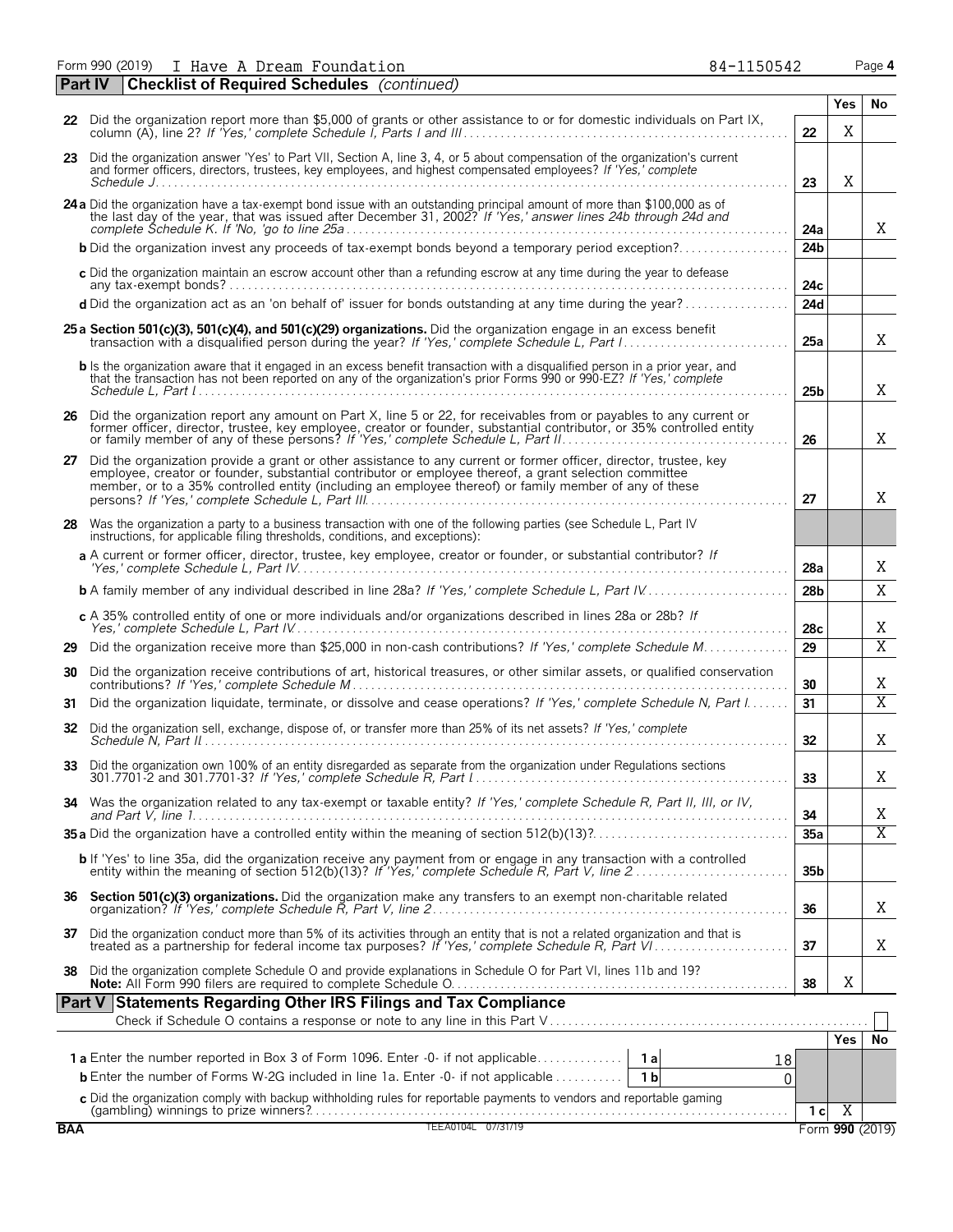|               | Form 990 (2019)<br>84-1150542<br>I Have A Dream Foundation                                                                                                                                                                                       |                       |     | Page 5          |
|---------------|--------------------------------------------------------------------------------------------------------------------------------------------------------------------------------------------------------------------------------------------------|-----------------------|-----|-----------------|
| <b>Part V</b> | Statements Regarding Other IRS Filings and Tax Compliance (continued)                                                                                                                                                                            |                       |     |                 |
|               |                                                                                                                                                                                                                                                  |                       | Yes | No              |
|               | 2a Enter the number of employees reported on Form W-3, Transmittal of Wage and Tax State-                                                                                                                                                        |                       |     |                 |
|               | ments, filed for the calendar year ending with or within the year covered by this return<br>2a<br>57                                                                                                                                             |                       |     |                 |
|               | <b>b</b> If at least one is reported on line 2a, did the organization file all required federal employment tax returns?                                                                                                                          | 2 <sub>b</sub>        | X   |                 |
|               | Note: If the sum of lines 1a and 2a is greater than 250, you may be required to e-file (see instructions)<br>3a Did the organization have unrelated business gross income of \$1,000 or more during the year?                                    | 3a                    |     | $\overline{X}$  |
|               |                                                                                                                                                                                                                                                  | 3 <sub>b</sub>        |     |                 |
|               |                                                                                                                                                                                                                                                  |                       |     |                 |
|               | 4a At any time during the calendar year, did the organization have an interest in, or a signature or other authority over, a<br>financial account in a foreign country (such as a bank account, securities account, or other financial account)? | 4a                    |     | X               |
|               | b If 'Yes,' enter the name of the foreign country<br>See instructions for filing requirements for FinCEN Form 114, Report of Foreign Bank and Financial Accounts (FBAR).                                                                         |                       |     |                 |
|               | <b>5a</b> Was the organization a party to a prohibited tax shelter transaction at any time during the tax year?                                                                                                                                  | 5a                    |     | Χ               |
|               | <b>b</b> Did any taxable party notify the organization that it was or is a party to a prohibited tax shelter transaction?                                                                                                                        | 5 <sub>b</sub>        |     | $\overline{X}$  |
|               |                                                                                                                                                                                                                                                  | 5 c                   |     |                 |
|               |                                                                                                                                                                                                                                                  |                       |     |                 |
|               | 6 a Does the organization have annual gross receipts that are normally greater than \$100,000, and did the organization solicit any contributions that were not tax deductible as charitable contributions?                                      | 6a                    |     | X               |
|               | b If 'Yes,' did the organization include with every solicitation an express statement that such contributions or gifts were                                                                                                                      | 6b                    |     |                 |
|               | 7 Organizations that may receive deductible contributions under section 170(c).                                                                                                                                                                  |                       |     |                 |
|               | a Did the organization receive a payment in excess of \$75 made partly as a contribution and partly for goods and                                                                                                                                |                       |     | X               |
|               |                                                                                                                                                                                                                                                  | 7 a<br>7 <sub>b</sub> |     |                 |
|               | c Did the organization sell, exchange, or otherwise dispose of tangible personal property for which it was required to file                                                                                                                      |                       |     |                 |
|               |                                                                                                                                                                                                                                                  | 7 с                   |     | X               |
|               |                                                                                                                                                                                                                                                  |                       |     |                 |
|               | e Did the organization receive any funds, directly or indirectly, to pay premiums on a personal benefit contract?                                                                                                                                | 7e                    |     | Χ               |
|               | f Did the organization, during the year, pay premiums, directly or indirectly, on a personal benefit contract?                                                                                                                                   | 7f                    |     | X               |
|               | q If the organization received a contribution of qualified intellectual property, did the organization file Form 8899                                                                                                                            | 7 g                   |     |                 |
|               | h If the organization received a contribution of cars, boats, airplanes, or other vehicles, did the organization file a                                                                                                                          | 7 h                   |     |                 |
| 8.            | Sponsoring organizations maintaining donor advised funds. Did a donor advised fund maintained by the sponsoring                                                                                                                                  |                       |     |                 |
|               |                                                                                                                                                                                                                                                  | 8                     |     |                 |
| 9             | Sponsoring organizations maintaining donor advised funds.                                                                                                                                                                                        |                       |     |                 |
|               |                                                                                                                                                                                                                                                  | 9a                    |     |                 |
|               |                                                                                                                                                                                                                                                  | 9 b                   |     |                 |
|               | 10 Section 501(c)(7) organizations. Enter:                                                                                                                                                                                                       |                       |     |                 |
|               | a Initiation fees and capital contributions included on Part VIII, line 12<br>10 a                                                                                                                                                               |                       |     |                 |
|               | b Gross receipts, included on Form 990, Part VIII, line 12, for public use of club facilities<br>10 <sub>b</sub>                                                                                                                                 |                       |     |                 |
|               | 11 Section 501(c)(12) organizations. Enter:                                                                                                                                                                                                      |                       |     |                 |
|               | 11a                                                                                                                                                                                                                                              |                       |     |                 |
|               | <b>b</b> Gross income from other sources (Do not net amounts due or paid to other sources<br>11 <sub>b</sub>                                                                                                                                     |                       |     |                 |
|               | 12a Section 4947(a)(1) non-exempt charitable trusts. Is the organization filing Form 990 in lieu of Form 1041?                                                                                                                                   | 12a                   |     |                 |
|               | <b>b</b> If 'Yes,' enter the amount of tax-exempt interest received or accrued during the year<br>12 <sub>b</sub>                                                                                                                                |                       |     |                 |
|               | 13 Section 501(c)(29) qualified nonprofit health insurance issuers.                                                                                                                                                                              |                       |     |                 |
|               |                                                                                                                                                                                                                                                  | 13a                   |     |                 |
|               | <b>Note:</b> See the instructions for additional information the organization must report on Schedule O.                                                                                                                                         |                       |     |                 |
|               | <b>b</b> Enter the amount of reserves the organization is required to maintain by the states in<br>13 <sub>b</sub>                                                                                                                               |                       |     |                 |
|               | 13c                                                                                                                                                                                                                                              |                       |     |                 |
|               |                                                                                                                                                                                                                                                  | 14 a                  |     | X               |
|               | <b>b</b> If 'Yes,' has it filed a Form 720 to report these payments? If 'No,' provide an explanation on Schedule O                                                                                                                               | 14 <sub>b</sub>       |     |                 |
|               | 15 Is the organization subject to the section 4960 tax on payment(s) of more than \$1,000,000 in remuneration or                                                                                                                                 | 15                    |     | X               |
|               | If 'Yes,' see instructions and file Form 4720, Schedule N.                                                                                                                                                                                       |                       |     |                 |
|               | 16 Is the organization an educational institution subject to the section 4968 excise tax on net investment income?<br>If 'Yes,' complete Form 4720, Schedule O.                                                                                  | 16                    |     | Χ               |
| <b>BAA</b>    | TEEA0105L 07/31/19                                                                                                                                                                                                                               |                       |     | Form 990 (2019) |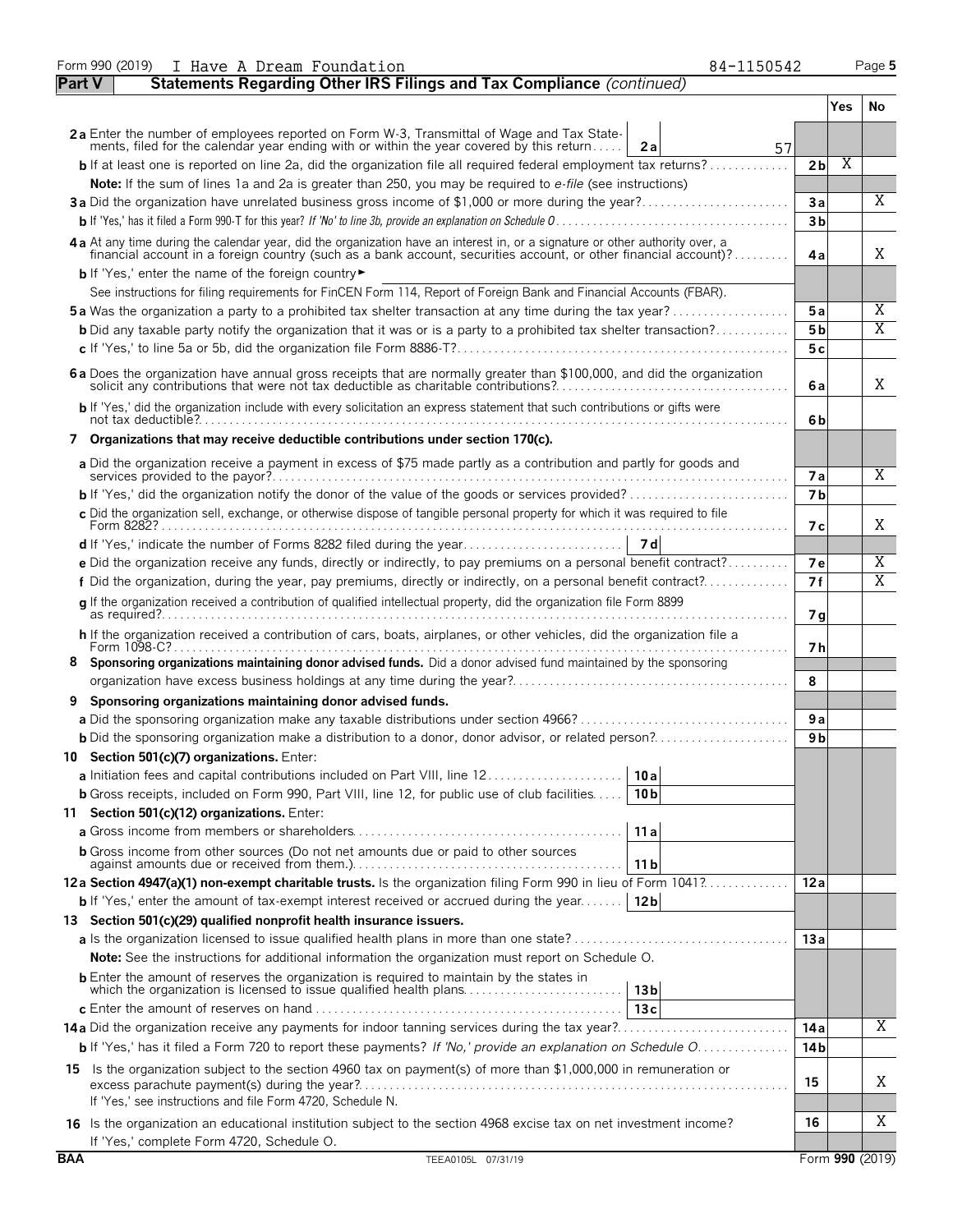| Form 990 (2019) I Have A Dream Foundation                                                                   | 84-1150542 | Page 6 |
|-------------------------------------------------------------------------------------------------------------|------------|--------|
| Part VI Governance, Management, and Disclosure For each 'Yes' response to lines 2 through 7b below, and for |            |        |

*a 'No' response to line 8a, 8b, or 10b below, describe the circumstances, processes, or changes on Schedule O. See instructions.* Check if Schedule O contains a response or note to any line in this Part VI. . . . . . . . . . . . . . . . . . . . . . . . . . . . . . . . . . . . . . . . . . . . . . . . . .

|     | <b>Section A. Governing Body and Management</b>                                                                                                                                                                                                                                                                                |                 |                |                |
|-----|--------------------------------------------------------------------------------------------------------------------------------------------------------------------------------------------------------------------------------------------------------------------------------------------------------------------------------|-----------------|----------------|----------------|
|     |                                                                                                                                                                                                                                                                                                                                |                 | <b>Yes</b>     | No             |
|     | 1a Enter the number of voting members of the governing body at the end of the tax year<br>1 a<br>21<br>If there are material differences in voting rights among members<br>of the governing body, or if the governing body delegated broad<br>authority to an executive committee or similar committee, explain on Schedule O. |                 |                |                |
|     | <b>b</b> Enter the number of voting members included on line 1a, above, who are independent   1b<br>21                                                                                                                                                                                                                         |                 |                |                |
|     | 2 Did any officer, director, trustee, or key employee have a family relationship or a business relationship with any other                                                                                                                                                                                                     |                 |                |                |
|     |                                                                                                                                                                                                                                                                                                                                | $\overline{2}$  |                | Χ              |
|     | 3 Did the organization delegate control over management duties customarily performed by or under the direct supervision                                                                                                                                                                                                        |                 |                |                |
|     | of officers, directors, trustees, or key employees to a management company or other person?                                                                                                                                                                                                                                    | 3               |                | Χ              |
|     | 4 Did the organization make any significant changes to its governing documents                                                                                                                                                                                                                                                 |                 |                |                |
|     |                                                                                                                                                                                                                                                                                                                                | 4               |                | Χ              |
| 5.  | Did the organization become aware during the year of a significant diversion of the organization's assets?                                                                                                                                                                                                                     | 5<br>6          |                | $\overline{X}$ |
| 6.  | 7 a Did the organization have members, stockholders, or other persons who had the power to elect or appoint one or more                                                                                                                                                                                                        |                 |                | $\overline{X}$ |
|     |                                                                                                                                                                                                                                                                                                                                | 7 a             |                | X              |
|     | <b>b</b> Are any governance decisions of the organization reserved to (or subject to approval by) members,                                                                                                                                                                                                                     | 7 b             |                | X              |
|     | 8 Did the organization contemporaneously document the meetings held or written actions undertaken during the year by<br>the following:                                                                                                                                                                                         |                 |                |                |
|     |                                                                                                                                                                                                                                                                                                                                | 8 a             | X              |                |
|     |                                                                                                                                                                                                                                                                                                                                | 8 <sub>b</sub>  | $\overline{X}$ |                |
|     | 9 Is there any officer, director, trustee, or key employee listed in Part VII, Section A, who cannot be reached at the<br>organization's mailing address? If 'Yes,' provide the names and addresses on Schedule Q                                                                                                              | 9               |                | Χ              |
|     | <b>Section B. Policies</b> (This Section B requests information about policies not required by the Internal Revenue Code.)                                                                                                                                                                                                     |                 |                |                |
|     |                                                                                                                                                                                                                                                                                                                                |                 | <b>Yes</b>     | No             |
|     |                                                                                                                                                                                                                                                                                                                                | 10a             |                | X              |
|     | b If 'Yes,' did the organization have written policies and procedures governing the activities of such chapters, affiliates, and branches to ensure their                                                                                                                                                                      | 10 <sub>b</sub> |                |                |
|     |                                                                                                                                                                                                                                                                                                                                | 11a             | $\overline{X}$ |                |
|     | <b>b</b> Describe in Schedule O the process, if any, used by the organization to review this Form 990. See Schedule O                                                                                                                                                                                                          |                 |                |                |
|     |                                                                                                                                                                                                                                                                                                                                | 12a             | Χ              |                |
|     | <b>b</b> Were officers, directors, or trustees, and key employees required to disclose annually interests that could give rise                                                                                                                                                                                                 | 12 <sub>b</sub> | Χ              |                |
|     | c Did the organization regularly and consistently monitor and enforce compliance with the policy? If 'Yes,' describe in                                                                                                                                                                                                        | 12c             | X              |                |
|     |                                                                                                                                                                                                                                                                                                                                | 13              | $\overline{X}$ |                |
| 14. |                                                                                                                                                                                                                                                                                                                                | 14              | $\overline{X}$ |                |
|     | 15 Did the process for determining compensation of the following persons include a review and approval by independent<br>persons, comparability data, and contemporaneous substantiation of the deliberation and decision?                                                                                                     |                 |                |                |
|     |                                                                                                                                                                                                                                                                                                                                | 15 a            | Χ              |                |
|     |                                                                                                                                                                                                                                                                                                                                | 15 <sub>b</sub> | Χ              |                |
|     | If 'Yes' to line 15a or 15b, describe the process in Schedule O (see instructions).                                                                                                                                                                                                                                            |                 |                |                |
|     | <b>16a</b> Did the organization invest in, contribute assets to, or participate in a joint venture or similar arrangement with a                                                                                                                                                                                               | 16 a            |                | Χ              |
|     | b If 'Yes,' did the organization follow a written policy or procedure requiring the organization to evaluate its<br>participation in joint venture arrangements under applicable federal tax law, and take steps to safeguard the                                                                                              |                 |                |                |
|     | <b>Section C. Disclosure</b>                                                                                                                                                                                                                                                                                                   | 16 <sub>b</sub> |                |                |
|     | 17 List the states with which a copy of this Form 990 is required to be filed $\blacktriangleright$<br>None                                                                                                                                                                                                                    |                 |                |                |
|     |                                                                                                                                                                                                                                                                                                                                |                 |                |                |
|     | 18 Section 6104 requires an organization to make its Forms 1023 (1024 or 1024-A, if applicable), 990, and 990-T (Section 501(c)(3)s only)<br>available for public inspection. Indicate how you made these available. Check all that apply.                                                                                     |                 |                |                |
|     | Own website<br>Another's website<br>X<br>Upon request<br>Other (explain on Schedule O)                                                                                                                                                                                                                                         |                 |                |                |
|     | 19 Describe on Schedule O whether (and if so, how) the organization made its governing documents, conflict of interest policy, and financial statements available to                                                                                                                                                           |                 |                |                |

|                                 | 19 Describe on Schedule O whether (and if so, how) the organization made its governing documents, conflict of interest policy, and financial statements available to |  |
|---------------------------------|----------------------------------------------------------------------------------------------------------------------------------------------------------------------|--|
| the public during the tax year. | See Schedule O                                                                                                                                                       |  |
|                                 | $20$ State the name address and telephone number of the nersen who nessesses the erranization's beeks and records                                                    |  |

**20** State the name, address, and telephone number of the person who possesses the organization's books and records ► Executive Director 5390 Manhattan Circle #200 Boulder CO 80301 303-444-3636 X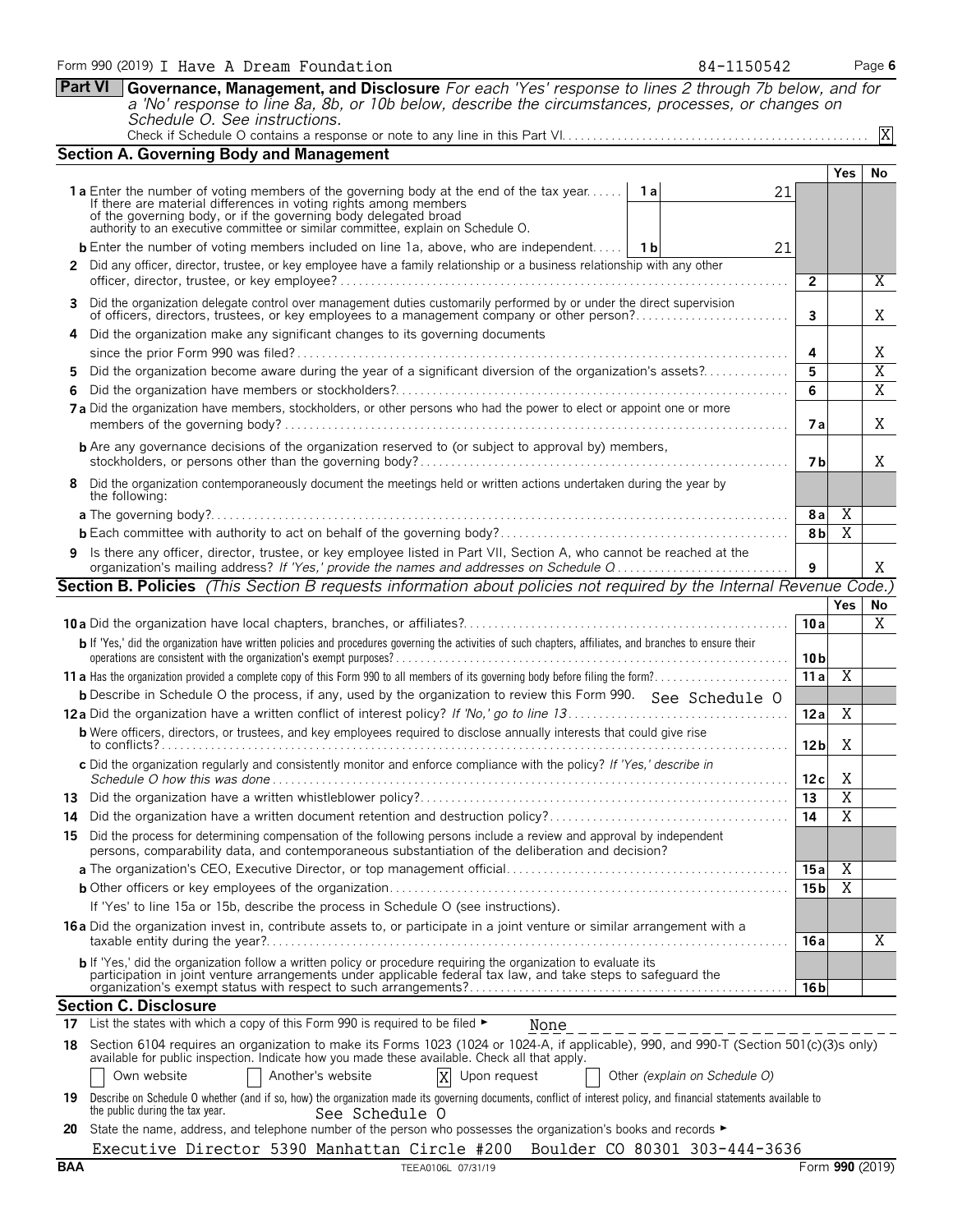| Form 990 (2019) I Have A Dream Foundation                                                                                                                      | 84-1150542 | Page 7 |
|----------------------------------------------------------------------------------------------------------------------------------------------------------------|------------|--------|
| Part VII   Compensation of Officers, Directors, Trustees, Key Employees, Highest Compensated Employees, and<br><b>Independent Contractors</b>                  |            |        |
|                                                                                                                                                                |            |        |
| Section A. Officers, Directors, Trustees, Key Employees, and Highest Compensated Employees                                                                     |            |        |
| 1 a Complete this table for all persons required to be listed. Report compensation for the calendar year ending with or within the<br>organization's tax year. |            |        |

? List all of the organization's **current** officers, directors, trustees (whether individuals or organizations), regardless of amount of compensation. Enter -0- in columns (D), (E), and (F) if no compensation was paid.

? List all of the organization's **current** key employees, if any. See instructions for definition of 'key employee.'

? List the organization's five **current** highest compensated employees (other than an officer, director, trustee, or key employee) who received reportable compensation (Box 5 of Form W-2 and/or Box 7 of Form 1099-MISC) of more than \$100,000 from the organization and any related organizations.

? List all of the organization's **former** officers, key employees, and highest compensated employees who received more than \$100,000 of reportable compensation from the organization and any related organizations.

? List all of the organization's **former directors or trustees** that received, in the capacity as a former director or trustee of the

organization, more than \$10,000 of reportable compensation from the organization and any related organizations.

See instructions for the order in which to list the persons above.

Check this box if neither the organization nor any related organization compensated any current officer, director, or trustee.

|            |                             |                                                                                                                                 |                    |                      | (C)     |                   |                                                                                        |                                                            |                                          |                                                                       |
|------------|-----------------------------|---------------------------------------------------------------------------------------------------------------------------------|--------------------|----------------------|---------|-------------------|----------------------------------------------------------------------------------------|------------------------------------------------------------|------------------------------------------|-----------------------------------------------------------------------|
|            | (A)<br>Name and title       | (B)<br>Average<br>hours<br>per                                                                                                  |                    |                      |         | director/trustee) | Position (do not check more<br>than one box, unless person<br>is both an officer and a | (D)<br>Reportable<br>compensation from<br>the organization | (E)<br>Reportable<br>compensation from   | (F)<br>Estimated amount<br>of other                                   |
|            |                             | week<br>week<br>(list any $\frac{Q}{R}$<br>hours for $\frac{Q}{R}$<br>related<br>organiza-<br>tions<br>below<br>dotted<br>line) | Individual trustee | nstitutional trustee | Officer | Key employee      | Former<br>Highest compensated<br>employee                                              | (W-2/1099-MISC)                                            | related organizations<br>(W-2/1099-MISC) | compensation from<br>the organization<br>and related<br>organizations |
|            | (1) Lori Canova             | $40\,$                                                                                                                          |                    |                      |         |                   |                                                                                        |                                                            |                                          |                                                                       |
| <b>CEO</b> |                             | $\mathbf 0$                                                                                                                     |                    |                      | X       |                   |                                                                                        | 151, 314.                                                  | $\mathbf 0$ .                            | 1,149.                                                                |
|            | (2) Terry Bittner           | $40$                                                                                                                            |                    |                      |         |                   |                                                                                        |                                                            |                                          |                                                                       |
| <b>CFO</b> |                             | $\mathbf 0$                                                                                                                     |                    |                      | X       |                   |                                                                                        | 93,127                                                     | $\mathbf 0$ .                            | 2,771.                                                                |
|            | (3) Christina Clark         | 1.5                                                                                                                             |                    |                      |         |                   |                                                                                        |                                                            |                                          |                                                                       |
|            | Member                      | $\Omega$                                                                                                                        | $\rm X$            |                      |         |                   |                                                                                        | $\mathbf 0$                                                | $\mathbf 0$                              | $0_{\cdot}$                                                           |
|            | (4) Michael Bosma           | 1.5                                                                                                                             |                    |                      |         |                   |                                                                                        |                                                            |                                          |                                                                       |
|            | Member                      | 0                                                                                                                               | $\mathbf X$        |                      |         |                   |                                                                                        | $\mathsf{O}$ .                                             | $\mathbf{0}$                             | $\boldsymbol{0}$ .                                                    |
|            | (5) Eva Gaudio              | 1.5                                                                                                                             |                    |                      |         |                   |                                                                                        |                                                            |                                          |                                                                       |
|            | Member                      | $\mathbf 0$                                                                                                                     | X                  |                      |         |                   |                                                                                        | $\mathbf{0}$                                               | $\mathbf{0}$                             | 0.                                                                    |
|            | (6) Mike Greenwood          | 1.5                                                                                                                             |                    |                      |         |                   |                                                                                        |                                                            |                                          |                                                                       |
|            | Member                      | $\mathbf 0$                                                                                                                     | $\mathbf X$        |                      |         |                   |                                                                                        | $\mathbf{0}$                                               | $\mathbf{0}$                             | $\boldsymbol{0}$ .                                                    |
|            | (7) Dennis Berry            | 1.5                                                                                                                             |                    |                      |         |                   |                                                                                        |                                                            |                                          |                                                                       |
|            | Member                      | $\mathbf 0$                                                                                                                     | Χ                  |                      |         |                   |                                                                                        | $\mathsf 0$                                                | $\mathbf 0$                              | $\boldsymbol{0}$ .                                                    |
|            | (8) Marilyn Lozano Monnette | 1.5                                                                                                                             |                    |                      |         |                   |                                                                                        |                                                            |                                          |                                                                       |
|            | Member                      | 0                                                                                                                               | X                  |                      |         |                   |                                                                                        | $\mathbf 0$                                                | $\mathbf 0$                              | $\boldsymbol{0}$ .                                                    |
|            | (9) Jackie Kapushion        | 1.5                                                                                                                             |                    |                      |         |                   |                                                                                        |                                                            |                                          |                                                                       |
|            | Member                      | $\mathbf 0$                                                                                                                     | $\rm X$            |                      |         |                   |                                                                                        | $\mathbf 0$                                                | $\mathbf 0$                              | $\boldsymbol{0}$ .                                                    |
|            | (10) Dan DeGolier           | 1.5                                                                                                                             |                    |                      |         |                   |                                                                                        |                                                            |                                          |                                                                       |
|            | Member                      | 0                                                                                                                               | X                  |                      |         |                   |                                                                                        | $\mathbf{0}$                                               | $\mathbf 0$ .                            | $\boldsymbol{0}$ .                                                    |
|            | (11) Juana Gómez -Delgado   | 1.5                                                                                                                             |                    |                      |         |                   |                                                                                        |                                                            |                                          |                                                                       |
|            | Member                      | $\mathbf 0$                                                                                                                     | $\mathbf X$        |                      |         |                   |                                                                                        | $\mathbf{0}$ .                                             | $\mathbf{0}$ .                           | $\boldsymbol{0}$ .                                                    |
|            | (12) Margaret Crespo        | 1.5                                                                                                                             |                    |                      |         |                   |                                                                                        |                                                            |                                          |                                                                       |
|            | Member                      | $\mathbf 0$                                                                                                                     | $\mathbf X$        |                      |         |                   |                                                                                        | $\mathbf{0}$ .                                             | $\mathbf{0}$ .                           | $\boldsymbol{0}$ .                                                    |
|            | (13) Jack Mills             | 1.5                                                                                                                             |                    |                      |         |                   |                                                                                        |                                                            |                                          |                                                                       |
|            | Member                      | 0                                                                                                                               | X                  |                      |         |                   |                                                                                        | $\mathbf{0}$ .                                             | $\mathbf{0}$ .                           | $\boldsymbol{0}$ .                                                    |
|            | (14) Harold Dominguez       | 1.5                                                                                                                             |                    |                      |         |                   |                                                                                        |                                                            |                                          |                                                                       |
|            | Member                      | $\Omega$                                                                                                                        | X                  |                      |         |                   |                                                                                        | $\overline{0}$                                             | $\mathbf{0}$                             | $\boldsymbol{0}$ .                                                    |
| <b>BAA</b> |                             | TEEA0107L 07/31/19                                                                                                              |                    |                      |         |                   |                                                                                        |                                                            |                                          | Form 990 (2019)                                                       |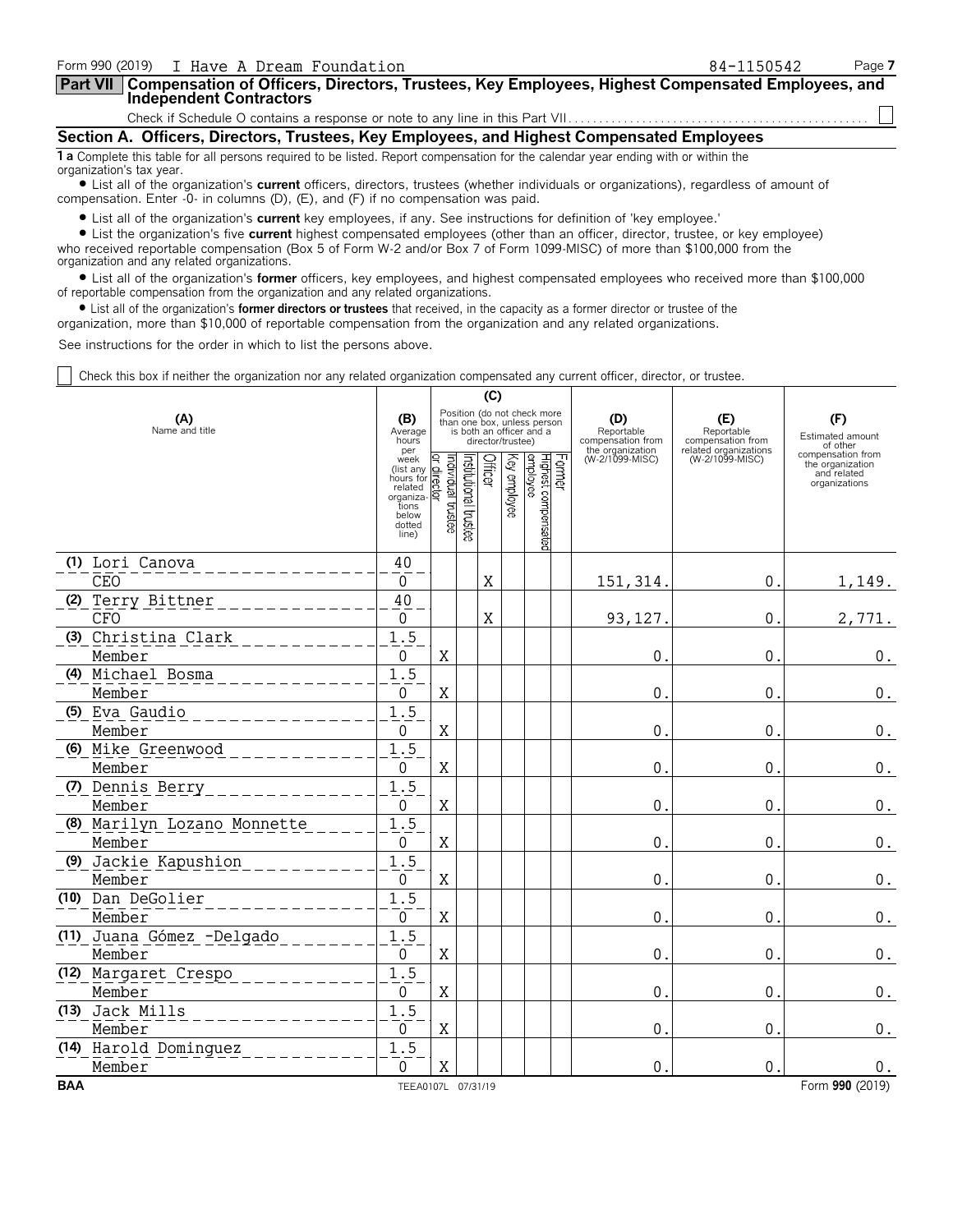#### Form 990 (2019) I Have A Dream Foundation **84-1150542** Page 8

**Part VII Section A. Officers, Directors, Trustees, Key Employees, and Highest Compensated Employees** *(continued)* **(B) (C)** Position<br>(do not check more than one<br>box, unless person is both an Average **(D) (E) (F) (A)** (do not check more than one hours box, unless person is both an Name and title Reportable Reportable per officer and a director/trustee) Estimated amount compensation from compensation from week of other the organization related organizations (list any compensation from (W-2/1099-MISC) (W-2/1099-MISC) hours the organization for and related related 월占등|꼭 글 동원옥 \_ \_ \_ \_ \_ \_ \_ \_ \_ \_ \_ \_ \_ \_ \_ \_ \_ organizations organiza - tions below dotted line) **(15) (16)** Chris Gunlikson 1.5 **(17) (18)** Jackie Juarez 1.5 <u>**(19)** Kristen Solomon \_ \_ \_ \_ \_ \_ \_ \_ \_ \_ 1.5</u> **(20)** Danica Powell 1.5 **(21) (22) (23)** John Ricotta 1.5 **(24) (25) 1 b Subtotal**. . . . . . . . . . . . . . . . . . . . . . . . . . . . . . . . . . . . . . . . . . . . . . . . . . . . . . . . . . . . . . . . . . G **c Total from continuation sheets to Part VII, Section A** . . . . . . . . . . . . . . . . . . . . . . . G **d Total (add lines 1b and 1c)**. . . . . . . . . . . . . . . . . . . . . . . . . . . . . . . . . . . . . . . . . . . . . . . . G **2** Total number of individuals (including but not limited to those listed above) who received more than \$100,000 of reportable compensation from the organization  $\blacktriangleright$ **Yes No 3** Did the organization list any **former** officer, director, trustee, key employee, or highest compensated employee on line 1a? *If 'Yes,' complete Schedule J for such individual*. . . . . . . . . . . . . . . . . . . . . . . . . . . . . . . . . . . . . . . . . . . . . . . . . . . . . . . . . **3 4** For any individual listed on line 1a, is the sum of reportable compensation and other compensation from the organization and related organizations greater than \$150,000? *If 'Yes,' complete Schedule J for*  $\frac{1}{2}$  and  $\frac{1}{2}$  and  $\frac{1}{2}$  and  $\frac{1}{2}$  and  $\frac{1}{2}$  and  $\frac{1}{2}$  and  $\frac{1}{2}$  and  $\frac{1}{2}$  and  $\frac{1}{2}$  and  $\frac{1}{2}$  and  $\frac{1}{2}$  and  $\frac{1}{2}$  and  $\frac{1}{2}$  and  $\frac{1}{2}$  and  $\frac{1}{2}$  and  $\frac{1}{2}$  a 5 Did any person listed on line 1a receive or accrue compensation from any unrelated organization or individual<br>for services rendered to the organization? If 'Yes,' complete Schedule J for such person...................... **Section B. Independent Contractors 1** Complete this table for your five highest compensated independent contractors that received more than \$100,000 of compensation from the organization. Report compensation for the calendar year ending with or within the organization's tax year. **(A) (B) (C)** Name and business address Description of services Compensation **2** Total number of independent contractors (including but not limited to those listed above) who received more than \$100,000 of compensation from the organization ▶  $\Omega$ X X X 1 244,441. 0. 3,920. 244,441. 0. 3,920. 0. 0. 0. Jim Hooton 1.5 Member 0 X 0. 0. 0. Member 0 X 0. 0. 0. Al Manzi 1.5 Member | 0 |X| | | | | | | 0.| 0.| 0.| 0. Member 0 X 0. 0. 0. Chairman 0 X 0. 0. 0. Member 0 X 0. 0. 0. Charity Sevian 1.5 Member 0 X 0. 0. 0. Marina LaGrave 1.5 Member 0 X 0. 0. 0. Member 0 X 0. 0. 0.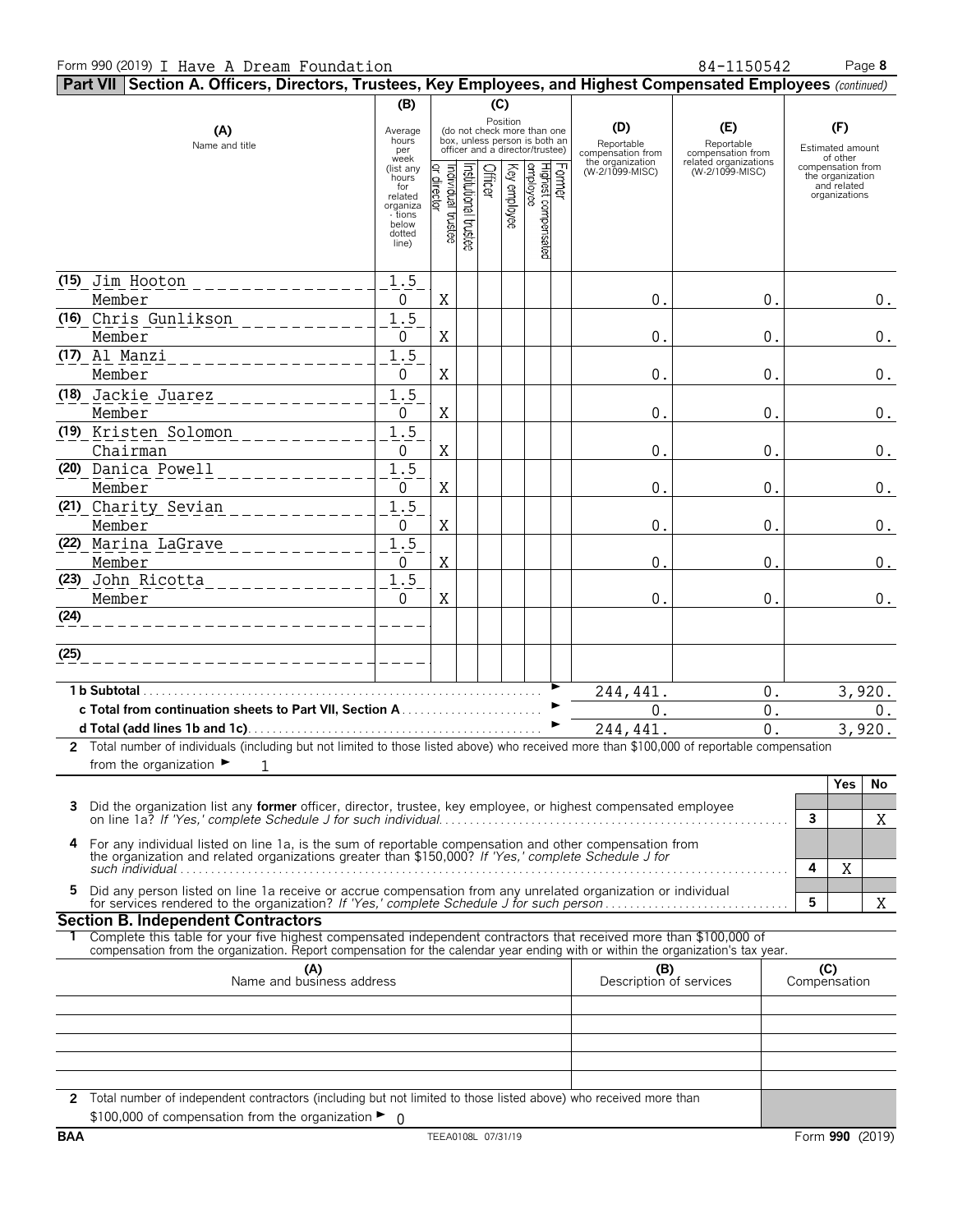#### Form 990 (2019) I Have A Dream Foundation **84-1150542** Page 9

## **Part VIII Statement of Revenue**

|                                           |                                                           |                                                                                           |                       | (A)<br>Total revenue | (B)<br>Related or<br>exempt<br>function<br>revenue | (C)<br>Unrelated<br>business<br>revenue | (D)<br>Revenue<br>excluded from tax<br>under sections<br>512-514 |
|-------------------------------------------|-----------------------------------------------------------|-------------------------------------------------------------------------------------------|-----------------------|----------------------|----------------------------------------------------|-----------------------------------------|------------------------------------------------------------------|
|                                           |                                                           | 1a Federated campaigns<br>1a                                                              |                       |                      |                                                    |                                         |                                                                  |
| Similar Amounts                           |                                                           | 1 <sub>b</sub><br><b>b</b> Membership dues                                                |                       |                      |                                                    |                                         |                                                                  |
|                                           |                                                           | 1 <sub>c</sub><br>c Fundraising events                                                    |                       |                      |                                                    |                                         |                                                                  |
|                                           |                                                           | 1 <sub>d</sub><br>d Related organizations                                                 | 52,503.               |                      |                                                    |                                         |                                                                  |
|                                           |                                                           | 1e<br>e Government grants (contributions)                                                 | 588,996.              |                      |                                                    |                                         |                                                                  |
| Contributions, Gifts, Grants<br>and Other |                                                           | f All other contributions, gifts, grants, and<br>similar amounts not included above<br>1f | 4,048,280.            |                      |                                                    |                                         |                                                                  |
|                                           |                                                           | g Noncash contributions included in<br>1 <sub>g</sub>                                     |                       |                      |                                                    |                                         |                                                                  |
|                                           |                                                           | h Total. Add lines 1a-1f                                                                  | ▶                     | 4,689,779.           |                                                    |                                         |                                                                  |
|                                           |                                                           |                                                                                           | <b>Business Code</b>  |                      |                                                    |                                         |                                                                  |
| Program Service Revenue                   | 2a                                                        |                                                                                           |                       |                      |                                                    |                                         |                                                                  |
|                                           | b                                                         |                                                                                           |                       |                      |                                                    |                                         |                                                                  |
|                                           |                                                           |                                                                                           |                       |                      |                                                    |                                         |                                                                  |
|                                           |                                                           |                                                                                           |                       |                      |                                                    |                                         |                                                                  |
|                                           |                                                           |                                                                                           |                       |                      |                                                    |                                         |                                                                  |
|                                           |                                                           | f All other program service revenue                                                       |                       |                      |                                                    |                                         |                                                                  |
|                                           |                                                           |                                                                                           |                       |                      |                                                    |                                         |                                                                  |
|                                           | 3                                                         | Investment income (including dividends, interest, and                                     |                       |                      |                                                    |                                         |                                                                  |
|                                           |                                                           |                                                                                           |                       | 116,326.             |                                                    |                                         | 116,326.                                                         |
|                                           | 4                                                         | Income from investment of tax-exempt bond proceeds▶                                       |                       |                      |                                                    |                                         |                                                                  |
|                                           | 5                                                         | (i) Real                                                                                  | (ii) Personal         |                      |                                                    |                                         |                                                                  |
|                                           |                                                           | <b>6a</b><br><b>6a</b> Gross rents                                                        |                       |                      |                                                    |                                         |                                                                  |
|                                           |                                                           | <b>b</b> Less: rental expenses<br>6 <sub>b</sub>                                          |                       |                      |                                                    |                                         |                                                                  |
|                                           |                                                           | <b>c</b> Rental income or (loss) $ 6c $                                                   |                       |                      |                                                    |                                         |                                                                  |
|                                           |                                                           |                                                                                           | $\blacktriangleright$ |                      |                                                    |                                         |                                                                  |
|                                           |                                                           | (i) Securities                                                                            | (ii) Other            |                      |                                                    |                                         |                                                                  |
|                                           |                                                           | 7 a Gross amount from<br>sales of assets                                                  |                       |                      |                                                    |                                         |                                                                  |
|                                           |                                                           | 7a<br>64,048.<br>other than inventory<br><b>b</b> Less: cost or other basis               |                       |                      |                                                    |                                         |                                                                  |
|                                           |                                                           | and sales expenses<br>7b                                                                  |                       |                      |                                                    |                                         |                                                                  |
|                                           |                                                           | $c$ Gain or (loss)<br>7c<br>64,048.                                                       |                       |                      |                                                    |                                         |                                                                  |
|                                           |                                                           |                                                                                           |                       | 64,048.              |                                                    |                                         | 64,048.                                                          |
|                                           |                                                           | 8 a Gross income from fundraising events                                                  |                       |                      |                                                    |                                         |                                                                  |
| <b>Other Revenue</b>                      |                                                           | (not including $\zeta$                                                                    |                       |                      |                                                    |                                         |                                                                  |
|                                           |                                                           | of contributions reported on line 1c).                                                    |                       |                      |                                                    |                                         |                                                                  |
|                                           |                                                           | See Part IV, line 18                                                                      | 8а<br>444,580.        |                      |                                                    |                                         |                                                                  |
|                                           |                                                           | <b>b</b> Less: direct expenses                                                            | 8b<br>115,449         |                      |                                                    |                                         |                                                                  |
|                                           |                                                           | c Net income or (loss) from fundraising events                                            |                       | 329,131              |                                                    |                                         |                                                                  |
|                                           |                                                           | 9 a Gross income from gaming activities.                                                  |                       |                      |                                                    |                                         |                                                                  |
|                                           |                                                           | See Part IV, line 19.                                                                     | 9a                    |                      |                                                    |                                         |                                                                  |
|                                           |                                                           | <b>b</b> Less: direct expenses                                                            | 9 <sub>b</sub>        |                      |                                                    |                                         |                                                                  |
|                                           |                                                           | c Net income or (loss) from gaming activities                                             |                       |                      |                                                    |                                         |                                                                  |
|                                           |                                                           | <b>10a</b> Gross sales of inventory, less<br>returns and allowances                       |                       |                      |                                                    |                                         |                                                                  |
|                                           |                                                           | <b>b</b> Less: cost of goods sold                                                         | 10al<br>10b           |                      |                                                    |                                         |                                                                  |
|                                           |                                                           | c Net income or (loss) from sales of inventory                                            |                       |                      |                                                    |                                         |                                                                  |
|                                           |                                                           |                                                                                           | <b>Business Code</b>  |                      |                                                    |                                         |                                                                  |
|                                           |                                                           |                                                                                           |                       |                      |                                                    |                                         |                                                                  |
|                                           |                                                           |                                                                                           |                       |                      |                                                    |                                         |                                                                  |
|                                           |                                                           |                                                                                           |                       |                      |                                                    |                                         |                                                                  |
| Miscellaneous                             | $\begin{array}{c}\n\textbf{Reume} \\ \hline\n\end{array}$ | <b>d</b> All other revenue $\ldots$                                                       |                       |                      |                                                    |                                         |                                                                  |
|                                           |                                                           |                                                                                           |                       |                      |                                                    |                                         |                                                                  |
|                                           | 12                                                        | Total revenue. See instructions                                                           | ٠                     | 5,199,284            | $\mathbf{0}$                                       | $0$ .                                   | 180,374.                                                         |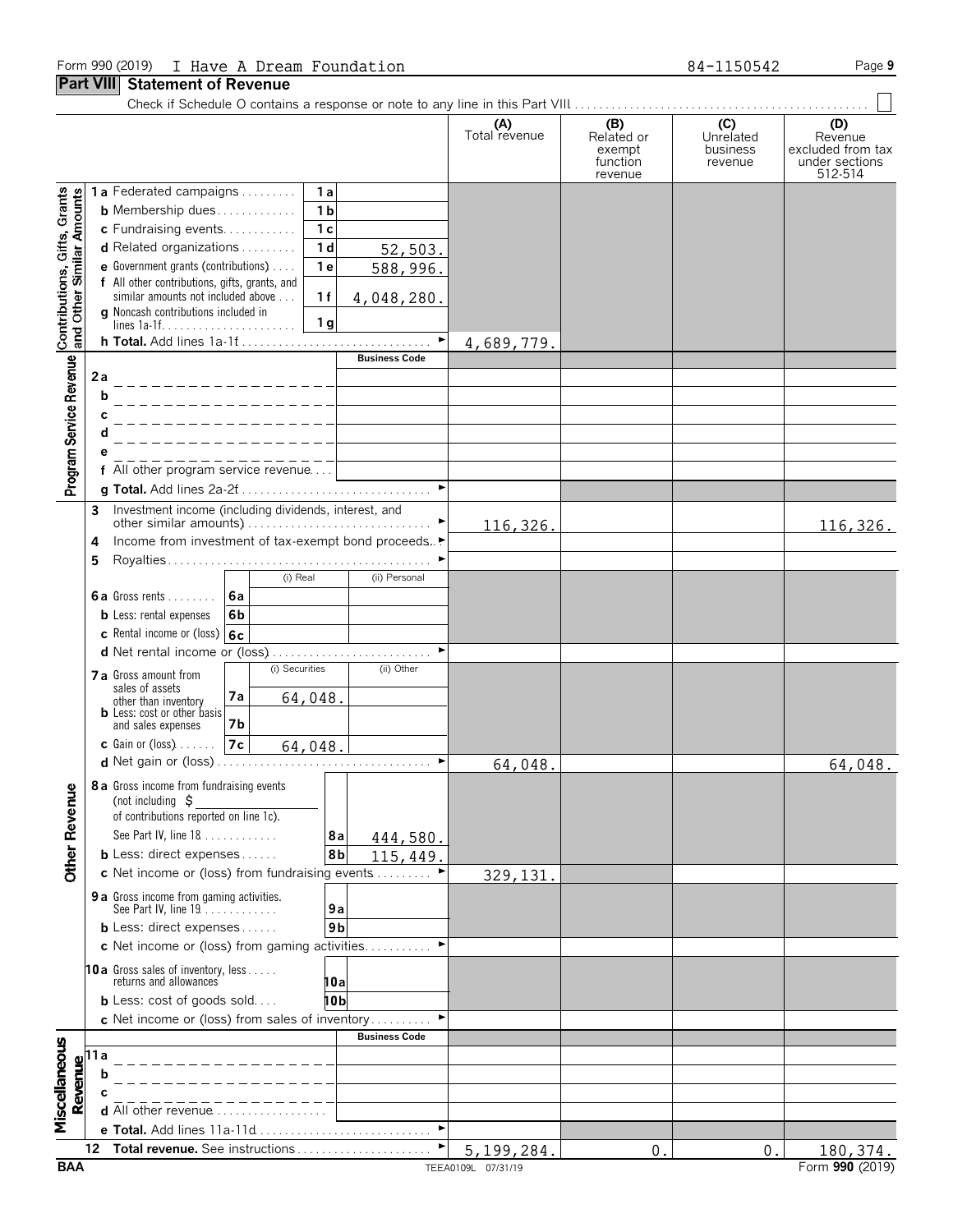|              | Section 501(c)(3) and 501(c)(4) organizations must complete all columns. All other organizations must complete column (A).                                                                                    |                       |                                    |                                                      |                                |
|--------------|---------------------------------------------------------------------------------------------------------------------------------------------------------------------------------------------------------------|-----------------------|------------------------------------|------------------------------------------------------|--------------------------------|
|              |                                                                                                                                                                                                               |                       |                                    |                                                      |                                |
|              | Do not include amounts reported on lines<br>6b, 7b, 8b, 9b, and 10b of Part VIII.                                                                                                                             | (A)<br>Total expenses | (B)<br>Program service<br>expenses | $\overline{C}$<br>Management and<br>general expenses | (D)<br>Fundraising<br>expenses |
| 1.           | Grants and other assistance to domestic<br>organizations and domestic governments.                                                                                                                            |                       |                                    |                                                      |                                |
| $\mathbf{z}$ | Grants and other assistance to domestic<br>individuals. See Part IV, line 22                                                                                                                                  | 329,987.              | 329,987.                           |                                                      |                                |
| 3            | Grants and other assistance to foreign<br>organizations, foreign governments, and for-<br>eign individuals. See Part IV, lines 15 and 16                                                                      |                       |                                    |                                                      |                                |
| 4<br>5       | Benefits paid to or for members<br>Compensation of current officers, directors,<br>trustees, and key employees                                                                                                | 248,361.              | 158,607.                           | 76,032.                                              | 13,722.                        |
| 6            | Compensation not included above to<br>disqualified persons (as defined under<br>section $4958(f)(1)$ and persons described                                                                                    | 0.                    | 0.                                 | 0.                                                   | $0$ .                          |
| 7            | Other salaries and wages                                                                                                                                                                                      | 1,723,092.            | 1,425,098.                         | 152,108.                                             | 145,886.                       |
| 8            | Pension plan accruals and contributions<br>(include section $401(k)$ and $403(b)$ )<br>employer contributions)                                                                                                |                       |                                    |                                                      |                                |
|              |                                                                                                                                                                                                               | 200, 915.             | 161,399.                           | 23,250.                                              | 16, 266.                       |
| 9            | Other employee benefits                                                                                                                                                                                       | 115,849.              | 93,064.                            | 13,406.                                              | 9,379.                         |
| 10           | Payroll taxes                                                                                                                                                                                                 |                       |                                    |                                                      |                                |
| 11           | Fees for services (nonemployees):                                                                                                                                                                             |                       |                                    |                                                      |                                |
|              |                                                                                                                                                                                                               |                       |                                    |                                                      |                                |
|              |                                                                                                                                                                                                               |                       |                                    |                                                      |                                |
|              |                                                                                                                                                                                                               |                       |                                    |                                                      |                                |
|              |                                                                                                                                                                                                               |                       |                                    |                                                      |                                |
|              | e Professional fundraising services. See Part IV, line 17                                                                                                                                                     |                       |                                    |                                                      |                                |
|              | f Investment management fees                                                                                                                                                                                  |                       |                                    |                                                      |                                |
|              | g Other. (If line 11q amount exceeds 10% of line 25, column<br>(A) amount, list line 11g expenses on Schedule $0.$ )<br>12 Advertising and promotion                                                          |                       |                                    |                                                      |                                |
| 13           |                                                                                                                                                                                                               | 30,246.               | 17,487.                            | 12,759.                                              |                                |
| 14           | Information technology                                                                                                                                                                                        | 28,959.               | 28,959.                            |                                                      |                                |
| 15           |                                                                                                                                                                                                               |                       |                                    |                                                      |                                |
| 16           | Occupancy                                                                                                                                                                                                     | 15,428.               | 4,167.                             | 11,261.                                              |                                |
| 17           |                                                                                                                                                                                                               | 27,384.               | 25,704.                            | 1,680.                                               |                                |
| 18           | Payments of travel or entertainment<br>expenses for any federal, state, or local<br>public officials                                                                                                          |                       |                                    |                                                      |                                |
| 19           | Conferences, conventions, and meetings                                                                                                                                                                        |                       |                                    |                                                      |                                |
| 20           | $Interest \dots \dots \dots \dots \dots \dots \dots \dots \dots \dots \dots \dots \dots \dots$                                                                                                                | 16, 573.              | 8,286.                             | 8,287.                                               |                                |
| 21           | Payments to affiliates                                                                                                                                                                                        |                       |                                    |                                                      |                                |
| 22           | Depreciation, depletion, and amortization                                                                                                                                                                     | 73,352.               | 52,668.                            | 20,684.                                              |                                |
| 23           | $insurance \ldots \ldots \ldots \ldots \ldots \ldots \ldots \ldots \ldots$                                                                                                                                    | 55,134.               | 47, 112.                           | 8,022.                                               |                                |
| 24           | Other expenses. Itemize expenses not<br>covered above (List miscellaneous expenses<br>on line 24e. If line 24e amount exceeds 10%<br>of line 25, column (A) amount, list line 24e<br>expenses on Schedule O.) |                       |                                    |                                                      |                                |
|              | a Academic/Enrichment Activities                                                                                                                                                                              | 480,184               | 480,184                            |                                                      |                                |
|              | <b>b</b> <u>AmeriCorp</u> Expenses                                                                                                                                                                            | 271,922               | 271,922                            |                                                      |                                |
|              | C Board Meetings and Workshops _ _ _                                                                                                                                                                          | 65,378.               | 27,002                             | 38, 376.                                             |                                |
|              | d Social/Cultural Activities                                                                                                                                                                                  | 62, 343.              | 62,343                             |                                                      |                                |
|              |                                                                                                                                                                                                               | 131, 431.             | 56,602.                            | 74,829.                                              |                                |
| 25           | Total functional expenses. Add lines 1 through 24e                                                                                                                                                            | 3,876,538.            | 3,250,591.                         | 440,694.                                             | 185,253.                       |
|              | 26 Joint costs. Complete this line only if<br>the organization reported in column (B)<br>joint costs from a combined educational<br>campaign and fundraising solicitation.                                    |                       |                                    |                                                      |                                |

Check here  $\blacktriangleright$  | if following

SOP 98-2 (ASC 958-720). . . . . . . . . . . . . . . . .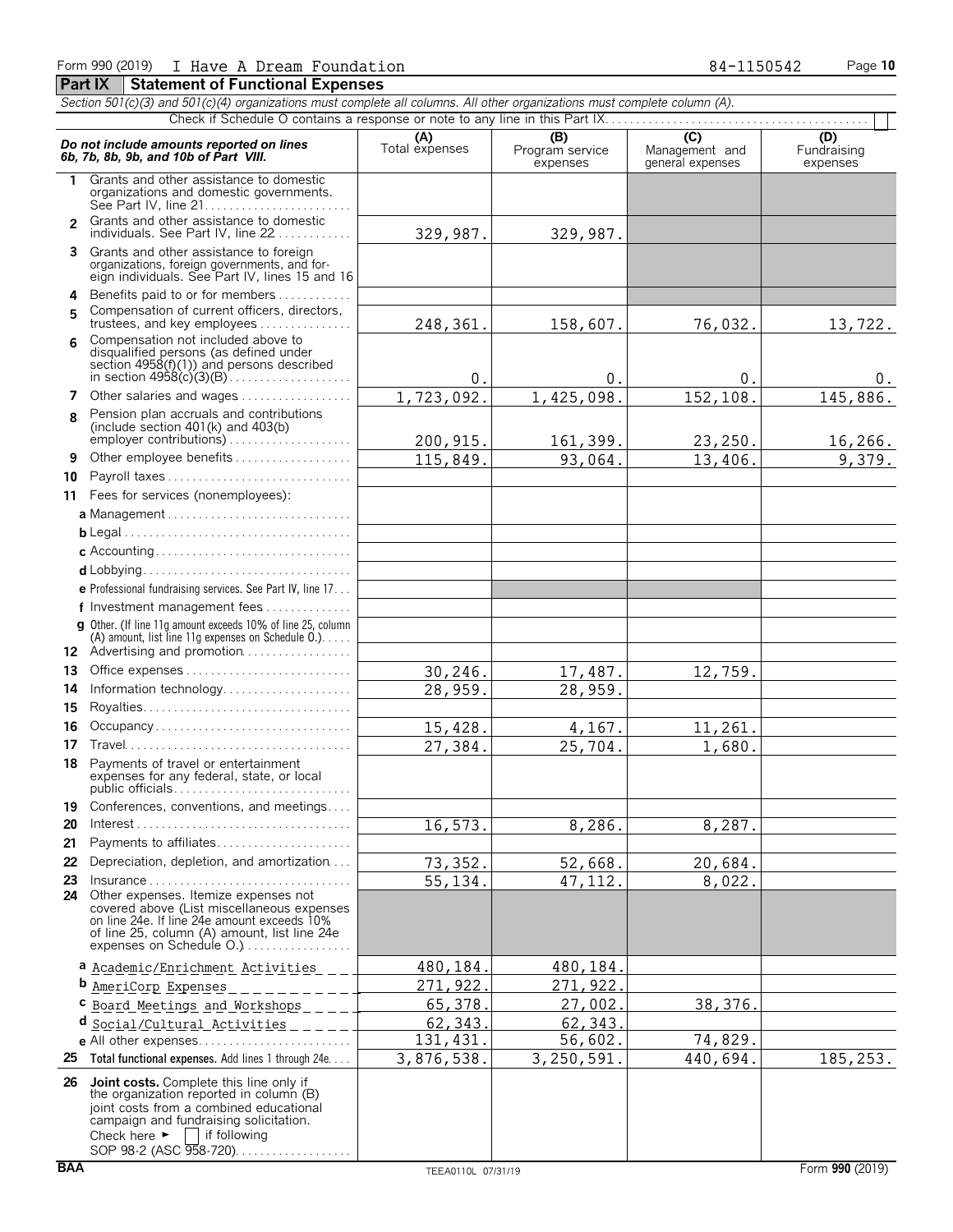#### Form 990 (2019) I Have A Dream Foundation **84-1150542** Page 11

**Part X Balance Sheet** 

| 84-1150542 |  |  |
|------------|--|--|
|            |  |  |
|            |  |  |

Check if Schedule O contains a response or note to any line in this Part X . . . . . . . . . . . . . . . . . . . . . . . . . . . . . . . . . . . . . . . . . . . . . . . . . . **(A) (B)**<br>Beginning of year **End of year 1** Cash ' non-interest-bearing. . . . . . . . . . . . . . . . . . . . . . . . . . . . . . . . . . . . . . . . . . . . . . . . . . **1** 2,067,969. **2** Savings and temporary cash investments. . . . . . . . . . . . . . . . . . . . . . . . . . . . . . . . . . . . . . **2** 3,716,086. **3** Pledges and grants receivable, net. . . . . . . . . . . . . . . . . . . . . . . . . . . . . . . . . . . . . . . . . . . . **3** 251,096 **4** Accounts receivable, net. . . . . . . . . . . . . . . . . . . . . . . . . . . . . . . . . . . . . . . . . . . . . . . . . . . . . . **4 5** Loans and other receivables from any current or former officer, director, trustee, key employee, creator or founder, substantial contributor, or 35% controlled entity or family member of any of these persons . . . . . . . . . . . . . . . . . . . . . **5 6** Loans and other receivables from other disqualified persons (as defined under section 4958(f)(1)), and persons described in section 4958(c)(3)(B). . . . . . . . . . . . . . **6 7** Notes and loans receivable, net. . . . . . . . . . . . . . . . . . . . . . . . . . . . . . . . . . . . . . . . . . . . . . . **7 8** Inventories for sale or use. . . . . . . . . . . . . . . . . . . . . . . . . . . . . . . . . . . . . . . . . . . . . . . . . . . . **8** Assets **9** Prepaid expenses and deferred charges. . . . . . . . . . . . . . . . . . . . . . . . . . . . . . . . . . . . . . . **9** 23,755. **10a** Land, buildings, and equipment: cost or other basis. Complete Part VI of Schedule D. . . . . . . . . . . . . . . . . . . . **10a** 1,868,148. **b** Less: accumulated depreciation. . . . . . . . . . . . . . . . 10b  $\vert$  **100 1, 437, 452. 10c** 1,437,452. 10c 1,351,718. **11** Investments ' publicly traded securities. . . . . . . . . . . . . . . . . . . . . . . . . . . . . . . . . . . . . . . **11 12** Investments ' other securities. See Part IV, line 11. . . . . . . . . . . . . . . . . . . . . . . . . . . . **12** 5,439,669. **13** Investments ' program-related. See Part IV, line 11 . . . . . . . . . . . . . . . . . . . . . . . . . . . **13 14** Intangible assets. . . . . . . . . . . . . . . . . . . . . . . . . . . . . . . . . . . . . . . . . . . . . . . . . . . . . . . . . . . . . **14 15** Other assets. See Part IV, line 11. . . . . . . . . . . . . . . . . . . . . . . . . . . . . . . . . . . . . . . . . . . . . **15 16 Total assets.** Add lines 1 through 15 (must equal line 33). . . . . . . . . . . . . . . . . . . . . . . **16** 12,850,293. **17** Accounts payable and accrued expenses . . . . . . . . . . . . . . . . . . . . . . . . . . . . . . . . . . . . . . **17** 119,690. 17 204,351 **18** Grants payable. . . . . . . . . . . . . . . . . . . . . . . . . . . . . . . . . . . . . . . . . . . . . . . . . . . . . . . . . . . . . . . **18 19** Deferred revenue. . . . . . . . . . . . . . . . . . . . . . . . . . . . . . . . . . . . . . . . . . . . . . . . . . . . . . . . . . . . . **19 20** Tax-exempt bond liabilities . . . . . . . . . . . . . . . . . . . . . . . . . . . . . . . . . . . . . . . . . . . . . . . . . . . **20** Liabilities **21** Escrow or custodial account liability. Complete Part IV of Schedule D. . . . . . . . . . . **21 22** Loans and other payables to any current or former officer, director, trustee, key employee, creator or founder, substantial contributor, or 35% controlled entity or family member of any of these persons . . . . . . . . . . . . . . . . . . . . . **22 23** Secured mortgages and notes payable to unrelated third parties . . . . . . . . . . . . . . . . 432, 998. 23 432,998. 23 405,191 **24** Unsecured notes and loans payable to unrelated third parties. . . . . . . . . . . . . . . . . . . **24 25** Other liabilities (including federal income tax, payables to related third parties, and other liabilities not included on lines 17-24). Complete Part X of Schedule D. **25 26 Total liabilities.** Add lines 17 through 25. . . . . . . . . . . . . . . . . . . . . . . . . . . . . . . . . . . . . . . **26** 552,688. 609,542. **Organizations that follow FASB ASC 958, check here** G X or Fund Balances **and complete lines 27, 28, 32, and 33. 27** Net assets without donor restrictions . . . . . . . . . . . . . . . . . . . . . . . . . . . . . . . . . . . . . . . . . . **27** 2,876,646. **28** Net assets with donor restrictions . . . . . . . . . . . . . . . . . . . . . . . . . . . . . . . . . . . . . . . . . . . . . **28** 6,982,388. 9,364,105. **Organizations that do not follow FASB ASC 958, check here** G **and complete lines 29 through 33. 29** Capital stock or trust principal, or current funds. . . . . . . . . . . . . . . . . . . . . . . . . . . . . . . . **29** Assets **30** Paid-in or capital surplus, or land, building, or equipment fund. . . . . . . . . . . . . . . . . . **30 31** Retained earnings, endowment, accumulated income, or other funds. . . . . . . . . . . . **31** Net: **32** Total net assets or fund balances . . . . . . . . . . . . . . . . . . . . . . . . . . . . . . . . . . . . . . . . . . . . . **32** 12,240,751 **33** Total liabilities and net assets/fund balances. . . . . . . . . . . . . . . . . . . . . . . . . . . . . . . . . . . **33**  $10,964,319.$  33 | 12,850,293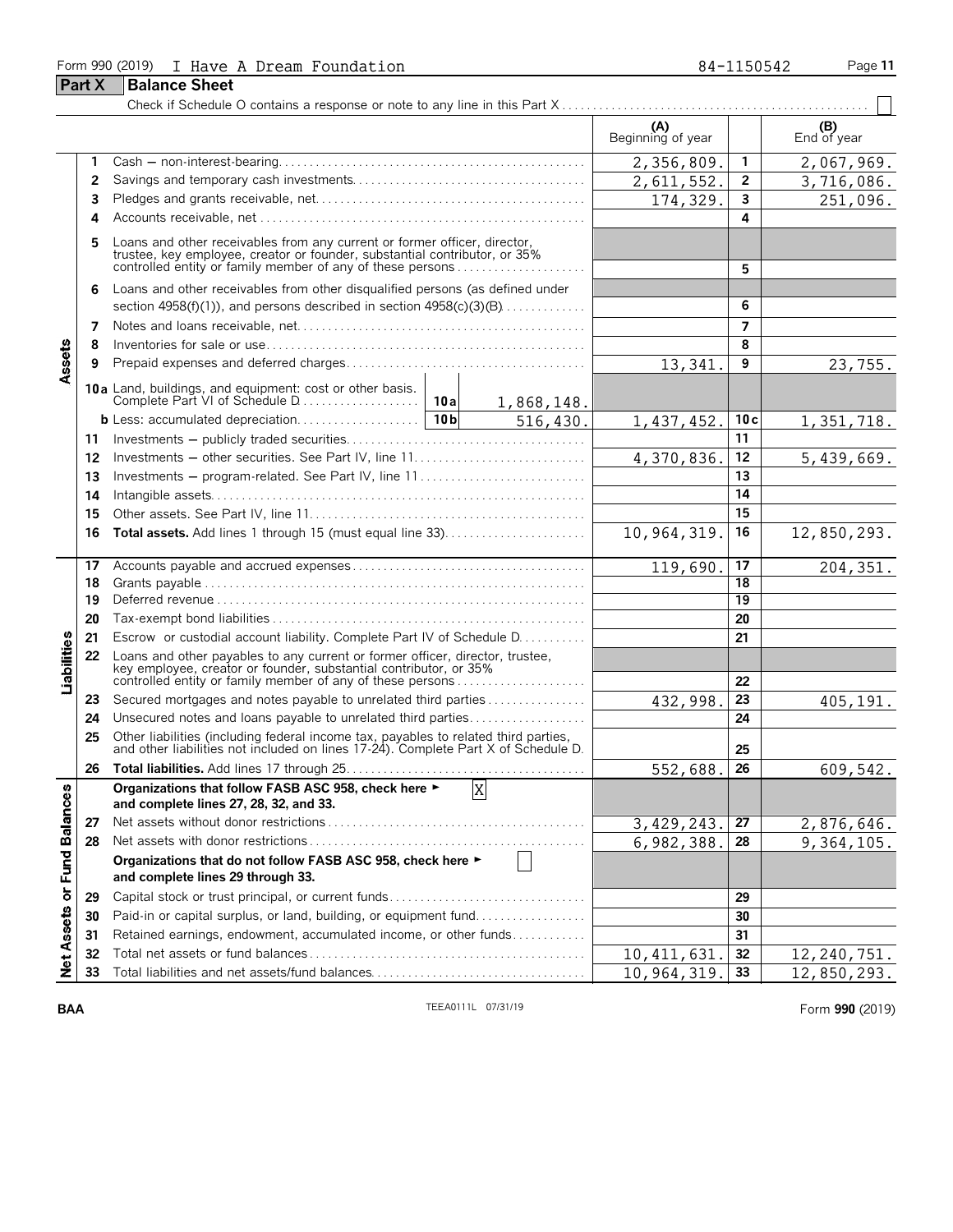|            | Form 990 (2019) I Have A Dream Foundation                                                                                                                                                                                                            | 84-1150542        |                |            | Page 12         |
|------------|------------------------------------------------------------------------------------------------------------------------------------------------------------------------------------------------------------------------------------------------------|-------------------|----------------|------------|-----------------|
|            | <b>Reconciliation of Net Assets</b><br><b>Part XI</b>                                                                                                                                                                                                |                   |                |            |                 |
|            |                                                                                                                                                                                                                                                      |                   |                |            |                 |
| 1.         |                                                                                                                                                                                                                                                      | $\mathbf{1}$      |                |            | 5, 199, 284.    |
| 2          |                                                                                                                                                                                                                                                      | $\overline{2}$    |                |            | 3,876,538.      |
| 3          |                                                                                                                                                                                                                                                      | $\mathbf{3}$      |                |            | 1,322,746.      |
| 4          | Net assets or fund balances at beginning of year (must equal Part X, line 32, column (A))                                                                                                                                                            | 4                 | 10, 411, 631.  |            |                 |
| 5          |                                                                                                                                                                                                                                                      | 5                 |                |            | 506,374.        |
| 6          |                                                                                                                                                                                                                                                      | 6                 |                |            |                 |
| 7          |                                                                                                                                                                                                                                                      | $\overline{\tau}$ |                |            |                 |
| 8          |                                                                                                                                                                                                                                                      | 8                 |                |            |                 |
| 9          |                                                                                                                                                                                                                                                      | 9                 |                |            | $0$ .           |
| 10         | Net assets or fund balances at end of year. Combine lines 3 through 9 (must equal Part X, line 32,                                                                                                                                                   |                   |                |            |                 |
|            | column (B) $\ldots$ $\ldots$ $\ldots$ $\ldots$ $\ldots$ $\ldots$ $\ldots$ $\ldots$ $\ldots$ $\ldots$ $\ldots$ $\ldots$ $\ldots$ $\ldots$ $\ldots$                                                                                                    | 10                | 12,240,751.    |            |                 |
|            | <b>Part XII Financial Statements and Reporting</b>                                                                                                                                                                                                   |                   |                |            |                 |
|            |                                                                                                                                                                                                                                                      |                   |                |            |                 |
|            |                                                                                                                                                                                                                                                      |                   |                | <b>Yes</b> | No              |
|            | Accounting method used to prepare the Form 990:<br>Cash<br>X Accrual<br>Other                                                                                                                                                                        |                   |                |            |                 |
|            | If the organization changed its method of accounting from a prior year or checked 'Other,' explain<br>in Schedule O.                                                                                                                                 |                   |                |            |                 |
|            | 2a Were the organization's financial statements compiled or reviewed by an independent accountant?                                                                                                                                                   |                   | 2a             |            | X               |
|            | If 'Yes,' check a box below to indicate whether the financial statements for the year were compiled or reviewed on a<br>separate basis, consolidated basis, or both:<br>Consolidated basis<br>Both consolidated and separate basis<br>Separate basis |                   |                |            |                 |
|            | <b>b</b> Were the organization's financial statements audited by an independent accountant?                                                                                                                                                          |                   | 2 <sub>b</sub> | X          |                 |
|            | If 'Yes,' check a box below to indicate whether the financial statements for the year were audited on a separate<br>basis, consolidated basis, or both:<br>X<br>Consolidated basis<br><b>Both consolidated and separate basis</b><br>Separate basis  |                   |                |            |                 |
|            | c If 'Yes' to line 2a or 2b, does the organization have a committee that assumes responsibility for oversight of the audit,<br>review, or compilation of its financial statements and selection of an independent accountant?                        |                   | 2c             | X          |                 |
|            | If the organization changed either its oversight process or selection process during the tax year, explain<br>on Schedule O.                                                                                                                         |                   |                |            |                 |
|            | 3a As a result of a federal award, was the organization required to undergo an audit or audits as set forth in the Single                                                                                                                            |                   | Зa             |            | Χ               |
|            | b If 'Yes,' did the organization undergo the required audit or audits? If the organization did not undergo the required audit<br>or audits, explain why on Schedule O and describe any steps taken to undergo such audits                            |                   | 3 <sub>b</sub> |            |                 |
| <b>BAA</b> | TEEA0112L 01/21/20                                                                                                                                                                                                                                   |                   |                |            | Form 990 (2019) |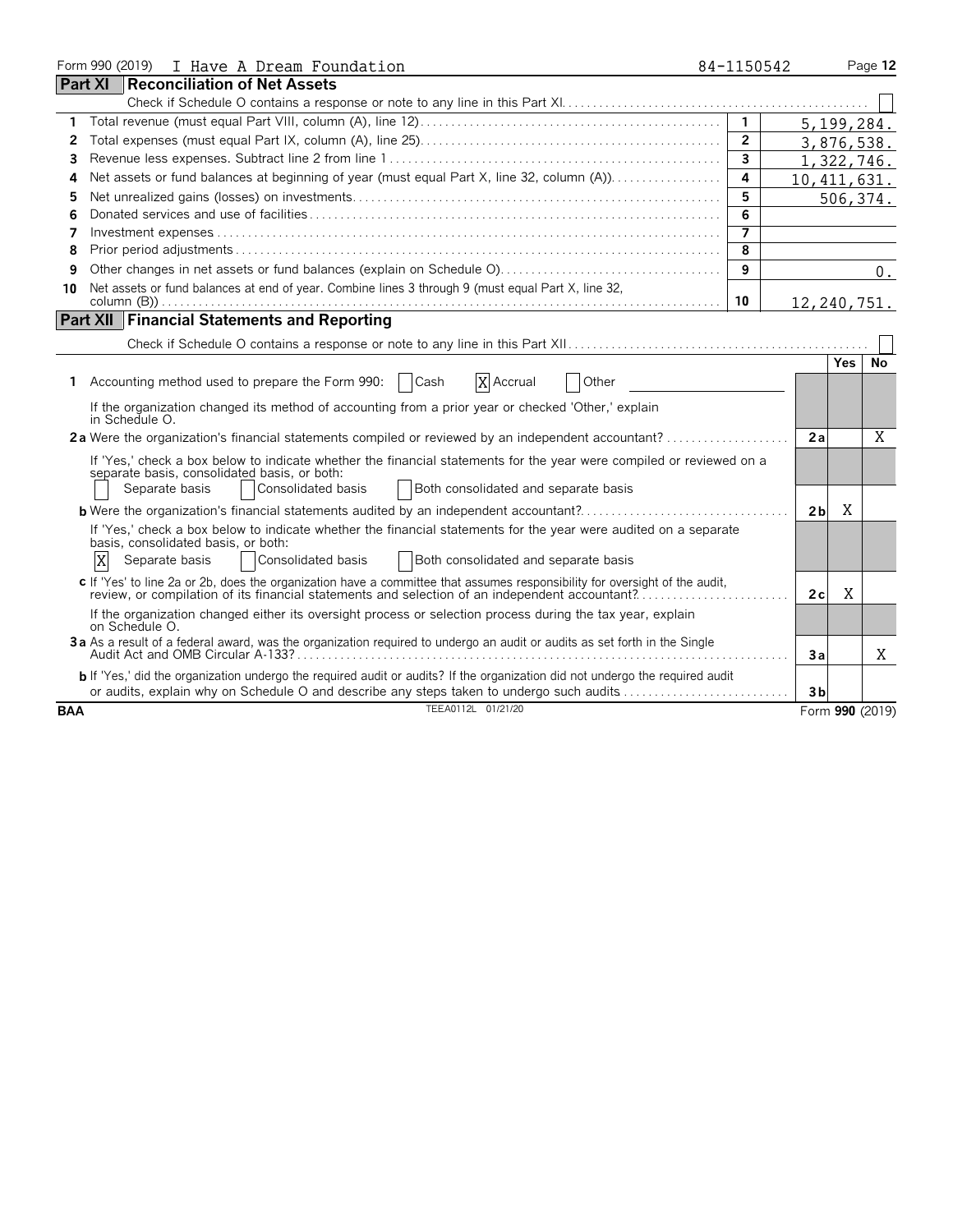|                                                        |                                               |                                                                               | <b>Public Charity Status and Public Support</b>                                                                                                                                                                                                                                                                                                                                                                                                                                                                                                 |                                     |                                      |                                                      | OMB No. 1545-0047                                  |
|--------------------------------------------------------|-----------------------------------------------|-------------------------------------------------------------------------------|-------------------------------------------------------------------------------------------------------------------------------------------------------------------------------------------------------------------------------------------------------------------------------------------------------------------------------------------------------------------------------------------------------------------------------------------------------------------------------------------------------------------------------------------------|-------------------------------------|--------------------------------------|------------------------------------------------------|----------------------------------------------------|
| <b>SCHEDULE A</b><br>(Form 990 or 990-EZ)              |                                               | Complete if the organization is a section 501(c)(3) organization or a section | 2019                                                                                                                                                                                                                                                                                                                                                                                                                                                                                                                                            |                                     |                                      |                                                      |                                                    |
|                                                        |                                               |                                                                               | 4947(a)(1) nonexempt charitable trust.<br>Attach to Form 990 or Form 990-EZ.                                                                                                                                                                                                                                                                                                                                                                                                                                                                    |                                     |                                      |                                                      |                                                    |
| Department of the Treasury<br>Internal Revenue Service |                                               | ► Go to www.irs.gov/Form990 for instructions and the latest information.      |                                                                                                                                                                                                                                                                                                                                                                                                                                                                                                                                                 | <b>Open to Public</b><br>Inspection |                                      |                                                      |                                                    |
| Name of the organization                               | Of Boulder County                             | I Have A Dream Foundation                                                     |                                                                                                                                                                                                                                                                                                                                                                                                                                                                                                                                                 |                                     |                                      | <b>Employer identification number</b><br>84-1150542  |                                                    |
| Part I                                                 |                                               |                                                                               | Reason for Public Charity Status (All organizations must complete this part.) See instructions.                                                                                                                                                                                                                                                                                                                                                                                                                                                 |                                     |                                      |                                                      |                                                    |
|                                                        |                                               |                                                                               | The organization is not a private foundation because it is: (For lines 1 through 12, check only one box.)                                                                                                                                                                                                                                                                                                                                                                                                                                       |                                     |                                      |                                                      |                                                    |
| 1<br>2                                                 |                                               |                                                                               | A church, convention of churches, or association of churches described in section 170(b)(1)(A)(i).<br>A school described in section 170(b)(1)(A)(ii). (Attach Schedule E (Form 990 or 990-EZ).)                                                                                                                                                                                                                                                                                                                                                 |                                     |                                      |                                                      |                                                    |
| 3                                                      |                                               |                                                                               | A hospital or a cooperative hospital service organization described in section 170(b)(1)(A)(iii).                                                                                                                                                                                                                                                                                                                                                                                                                                               |                                     |                                      |                                                      |                                                    |
| 4<br>name, city, and state:                            |                                               |                                                                               | A medical research organization operated in conjunction with a hospital described in section 170(b)(1)(A)(iii). Enter the hospital's                                                                                                                                                                                                                                                                                                                                                                                                            |                                     |                                      |                                                      |                                                    |
| 5                                                      | section 170(b)(1)(A)(iv). (Complete Part II.) |                                                                               | An organization operated for the benefit of a college or university owned or operated by a governmental unit described in                                                                                                                                                                                                                                                                                                                                                                                                                       |                                     |                                      |                                                      |                                                    |
| 6<br>7                                                 |                                               |                                                                               | A federal, state, or local government or governmental unit described in section 170(b)(1)(A)(v).                                                                                                                                                                                                                                                                                                                                                                                                                                                |                                     |                                      |                                                      |                                                    |
| X                                                      |                                               | in section 170(b)(1)(A)(vi). (Complete Part II.)                              | An organization that normally receives a substantial part of its support from a governmental unit or from the general public described                                                                                                                                                                                                                                                                                                                                                                                                          |                                     |                                      |                                                      |                                                    |
| 8                                                      |                                               |                                                                               | A community trust described in section 170(b)(1)(A)(vi). (Complete Part II.)                                                                                                                                                                                                                                                                                                                                                                                                                                                                    |                                     |                                      |                                                      |                                                    |
| 9<br>university:                                       |                                               |                                                                               | An agricultural research organization described in section 170(b)(1)(A)(ix) operated in conjunction with a land-grant college<br>or university or a non-land-grant college of agriculture (see instructions). Enter the name, city, and state of the college or                                                                                                                                                                                                                                                                                 |                                     |                                      |                                                      |                                                    |
| 10                                                     |                                               | June 30, 1975. See section 509(a)(2). (Complete Part III.)                    | An organization that normally receives: (1) more than 33-1/3% of its support from contributions, membership fees, and gross receipts<br>from activities related to its exempt functions-subject to certain exceptions, and (2) no more than 33-1/3% of its support from gross<br>investment income and unrelated business taxable income (less section 511 tax) from businesses acquired by the organization after                                                                                                                              |                                     |                                      |                                                      |                                                    |
| 11                                                     |                                               |                                                                               | An organization organized and operated exclusively to test for public safety. See section 509(a)(4).                                                                                                                                                                                                                                                                                                                                                                                                                                            |                                     |                                      |                                                      |                                                    |
| 12<br>а                                                |                                               |                                                                               | An organization organized and operated exclusively for the benefit of, to perform the functions of, or to carry out the purposes of one<br>or more publicly supported organizations described in section 509(a)(1) or section 509(a)(2). See section 509(a)(3). Check the box in<br>lines 12a through 12d that describes the type of supporting organization and complete lines 12e, 12f, and 12g.<br>Type I. A supporting organization operated, supervised, or controlled by its supported organization(s), typically by giving the supported |                                     |                                      |                                                      |                                                    |
|                                                        | complete Part IV, Sections A and B.           |                                                                               | organization(s) the power to regularly appoint or elect a majority of the directors or trustees of the supporting organization. You must                                                                                                                                                                                                                                                                                                                                                                                                        |                                     |                                      |                                                      |                                                    |
| b                                                      | must complete Part IV, Sections A and C.      |                                                                               | Type II. A supporting organization supervised or controlled in connection with its supported organization(s), by having control or<br>management of the supporting organization vested in the same persons that control or manage the supported organization(s). You                                                                                                                                                                                                                                                                            |                                     |                                      |                                                      |                                                    |
| С                                                      |                                               |                                                                               | Type III functionally integrated. A supporting organization operated in connection with, and functionally integrated with, its supported organization(s) (see instructions). You must complete Part IV, Sections A, D, and E.                                                                                                                                                                                                                                                                                                                   |                                     |                                      |                                                      |                                                    |
| d                                                      |                                               |                                                                               | Type III non-functionally integrated. A supporting organization operated in connection with its supported organization(s) that is not<br>functionally integrated. The organization generally must satisfy a distribution requirement and an attentiveness requirement (see<br>instructions). You must complete Part IV, Sections A and D, and Part V.                                                                                                                                                                                           |                                     |                                      |                                                      |                                                    |
| е                                                      |                                               |                                                                               | Check this box if the organization received a written determination from the IRS that it is a Type I, Type II, Type III functionally<br>integrated, or Type III non-functionally integrated supporting organization.                                                                                                                                                                                                                                                                                                                            |                                     |                                      |                                                      |                                                    |
|                                                        |                                               | g Provide the following information about the supported organization(s).      |                                                                                                                                                                                                                                                                                                                                                                                                                                                                                                                                                 |                                     |                                      |                                                      |                                                    |
| (i) Name of supported organization                     |                                               | $(ii)$ $EIN$                                                                  | (iii) Type of organization<br>described on lines 1-10<br>above (see instructions))                                                                                                                                                                                                                                                                                                                                                                                                                                                              | in your governing<br>document?      | $(iv)$ is the<br>organization listed | (v) Amount of monetary<br>support (see instructions) | (vi) Amount of other<br>support (see instructions) |
|                                                        |                                               |                                                                               |                                                                                                                                                                                                                                                                                                                                                                                                                                                                                                                                                 | Yes                                 | No                                   |                                                      |                                                    |
| (A)                                                    |                                               |                                                                               |                                                                                                                                                                                                                                                                                                                                                                                                                                                                                                                                                 |                                     |                                      |                                                      |                                                    |
| (B)                                                    |                                               |                                                                               |                                                                                                                                                                                                                                                                                                                                                                                                                                                                                                                                                 |                                     |                                      |                                                      |                                                    |
| (C)                                                    |                                               |                                                                               |                                                                                                                                                                                                                                                                                                                                                                                                                                                                                                                                                 |                                     |                                      |                                                      |                                                    |
| (D)                                                    |                                               |                                                                               |                                                                                                                                                                                                                                                                                                                                                                                                                                                                                                                                                 |                                     |                                      |                                                      |                                                    |
| (E)                                                    |                                               |                                                                               |                                                                                                                                                                                                                                                                                                                                                                                                                                                                                                                                                 |                                     |                                      |                                                      |                                                    |
| Total                                                  |                                               |                                                                               |                                                                                                                                                                                                                                                                                                                                                                                                                                                                                                                                                 |                                     |                                      |                                                      |                                                    |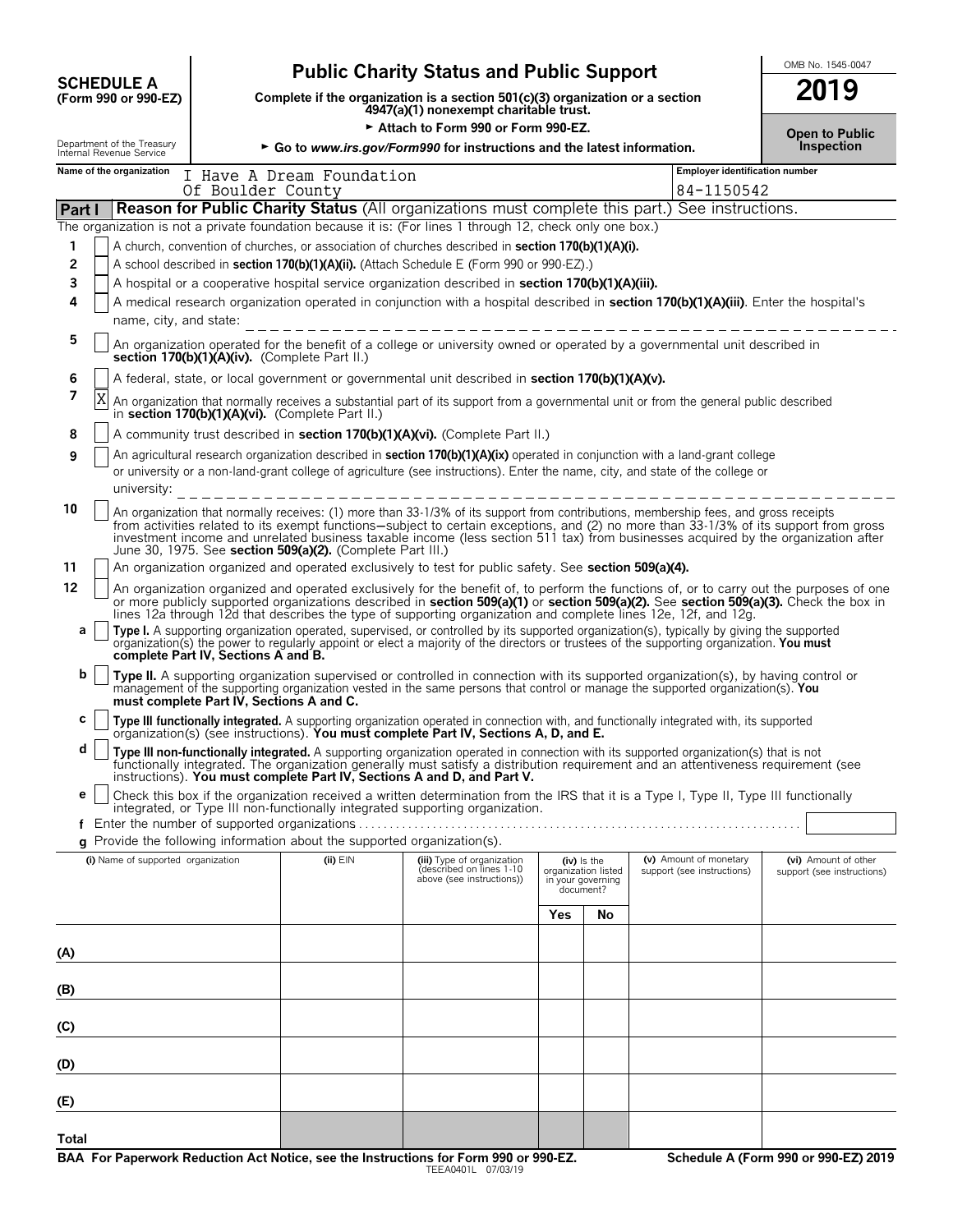#### Schedule A (Form 990 or 990-EZ) 2019 I Have A Dream Foundation 84-1150542 Page **2**

**Part II Support Schedule for Organizations Described in Sections 170(b)(1)(A)(iv) and 170(b)(1)(A)(vi)** (Complete only if you checked the box on line 5, 7, or 8 of Part I or if the organization failed to qualify under Part III. If the organization fails to qualify under the tests listed below, please complete Part III.)

#### **Section A. Public Support Calendar year (or fiscal year (a) 2015 <b>(b)** 2016 **(c) 2017 <b>(d)** 2018 **(e)** 2019 **(f)** Total **beginning in) 1** Gifts, grants, contributions, and<br>membership fees received. (Do not<br>include any 'unusual grants.'). . . . . . . . **2** Tax revenues levied for the organization's benefit and either paid to or expended on its behalf. . . . . . . . . . . . . . . . . . **3** The value of services or facilities furnished by a governmental unit to the organization without charge. . . . **4 Total.** Add lines 1 through 3 . . . **5** The portion of total contributions by each person (other than a governmental unit or publicly supported organization) included on line 1 that exceeds 2% of the amount shown on line 11, column (f). **6 Public support.** Subtract line 5 from line 4 **Section B. Total Support Calendar year (or fiscal year (a)** <sup>2015</sup> **(b)** <sup>2016</sup> **(c)** <sup>2017</sup> **(d)** <sup>2018</sup> **(e)** <sup>2019</sup> **(f)** Total **beginning in)** <sup>G</sup> **7** Amounts from line 4..... **8** Gross income from interest, dividends, payments received on securities loans, rents, royalties, and income from similar sources . . . . **9** Net income from unrelated business activities, whether or not the business is regularly carried on.......... **10** Other income. Do not include gain or loss from the sale of capital assets (Explain in  $Part VI.$ ). See  $Part VI.$ ... **11 Total support.** Add lines 7 through 10. . . . . . . . . . . . . . . . . . . . **12** Gross receipts from related activities, etc. (see instructions). . . . . . . . . . . . . . . . . . . . . . . . . . . . . . . . . . . . . . . . . . . . . . . . . . **12 13 First five years.** If the Form 990 is for the organization's first, second, third, fourth, or fifth tax year as a section 501(c)(3) organization, check this box and **stop here**. . . . . . . . . . . . . . . . . . . . . . . . . . . . . . . . . . . . . . . . . . . . . . . . . . . . . . . . . . . . . . . . . . . . . . . . . . . . . . . . . . . . G **Section C. Computation of Public Support Percentage 14** Public support percentage for 2019 (line 6, column (f) divided by line 11, column (f)). . . . . . . . . . . . . . . . . . . . . . . . . . . **14** % **15** Public support percentage from 2018 Schedule A, Part II, line 14 . . . . . . . . . . . . . . . . . . . . . . . . . . . . . . . . . . . . . . . . . . . . . **15** % **16a 33-1/3% support test**'**2019.** If the organization did not check the box on line 13, and line 14 is 33-1/3% or more, check this box and **stop here.** The organization qualifies as a publicly supported organization. . . . . . . . . . . . . . . . . . . . . . . . . . . . . . . . . . . . . . . . . . . . . . . . . . . G **b 33-1/3% support test-2018.** If the organization did not check a box on line 13 or 16a, and line 15 is 33-1/3% or more, check this box and **stop here.** The organization qualifies as a publicly supported organization. . . . . . . . . . . . . . . . . . . . . . . . . . . . . . . . . . . . . . . . . . . . . . . . . . . G **17a 10%-facts-and-circumstances test**'**2019.** If the organization did not check a box on line 13, 16a, or 16b, and line 14 is 10% or more, and if the organization meets the 'facts-and-circumstances' test, check this box and **stop here.** Explain in Part VI how<br>the organization meets the 'facts-and-circumstances' test. The organization qualifies as a **b 10%-facts-and-circumstances test**'**2018.** If the organization did not check a box on line 13, 16a, 16b, or 17a, and line 15 is 10% or more, and if the organization meets the 'facts-and-circumstances' test, check this box and **stop here.** Explain in Part VI how the<br>organization meets the 'facts-and-circumstances' test. The organization qualifies as a 18 **Private foundation.** If the organization did not check a box on line 13, 16a, 16b, 17a, or 17b, check this box and see instructions. 2,712,099. 3,450,935. 4,738,201. 4,191,723. 4,100,783. 19,193,741. 0.  $\Omega$ 2,712,099. 3,450,935. 4,738,201. 4,191,723. 4,100,783. 19,193,741. 0. 19,193,741. 2,712,099. 3,450,935. 4,738,201. 4,191,723. 4,100,783. 19,193,741. 11,585. 65,668. 129,755. 102,537. 180,374. 489,919. 14,163. 14,163. 340. 11,071. 11,411. 19,709,234.  $0.$ 97.38 97.47 X

**BAA Schedule A (Form 990 or 990-EZ) 2019**

|--|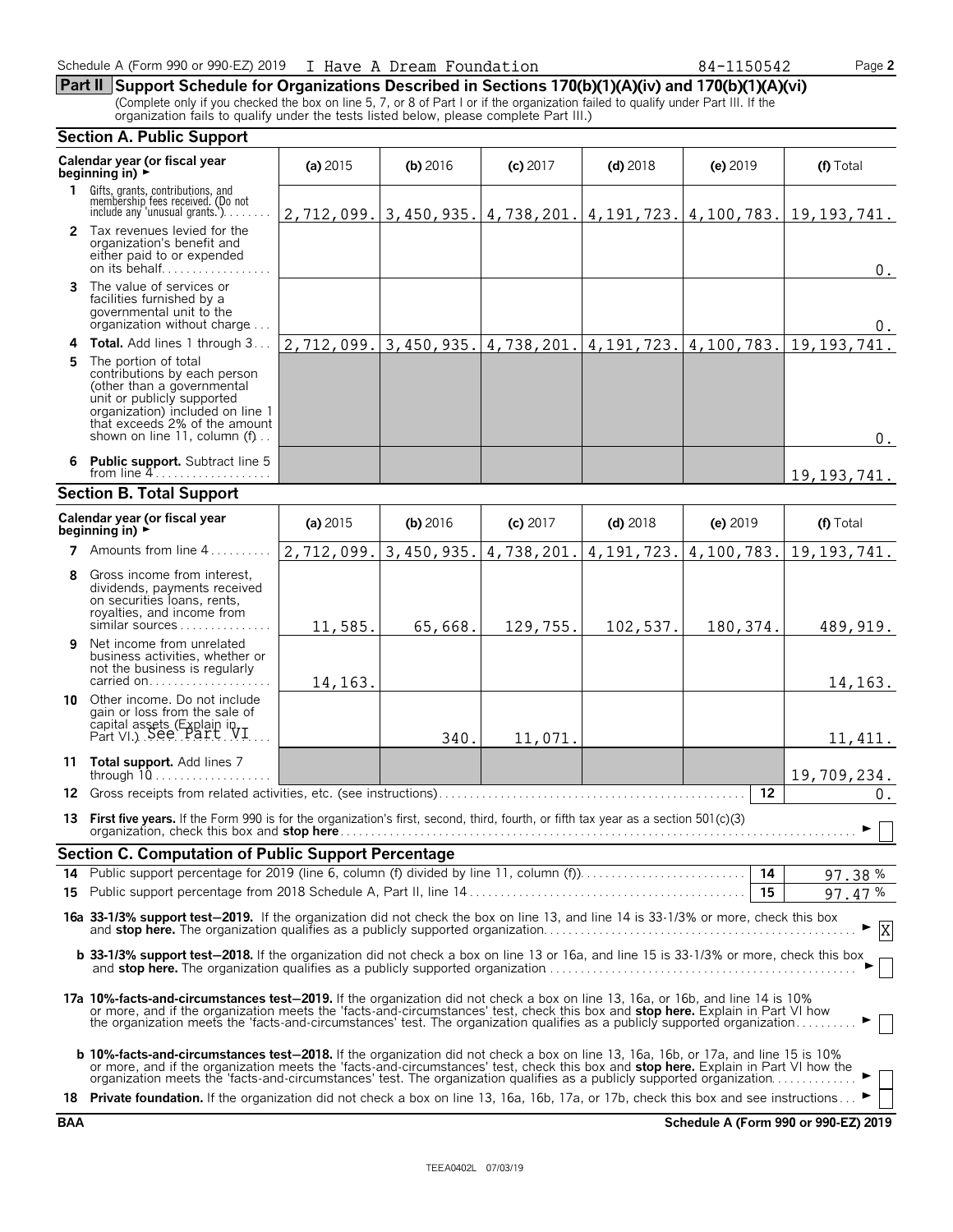#### **Part III Support Schedule for Organizations Described in Section 509(a)(2)**

(Complete only if you checked the box on line 10 of Part I or if the organization failed to qualify under Part II. If the organization fails to qualify under the tests listed below, please complete Part II.)

|            | <b>Section A. Public Support</b>                                                                                                                                                                                                                                   |          |                    |            |            |            |                                      |
|------------|--------------------------------------------------------------------------------------------------------------------------------------------------------------------------------------------------------------------------------------------------------------------|----------|--------------------|------------|------------|------------|--------------------------------------|
|            | Calendar year (or fiscal year beginning in) ►                                                                                                                                                                                                                      | (a) 2015 | (b) 2016           | $(c)$ 2017 | $(d)$ 2018 | $(e)$ 2019 | (f) Total                            |
|            | 1 Gifts, grants, contributions,<br>and membership fees<br>received. (Do not include<br>any 'unusual grants.')                                                                                                                                                      |          |                    |            |            |            |                                      |
|            | Gross receipts from admissions,<br>merchandise sold or services<br>performed, or facilities<br>furnished in any activity that is<br>related to the organization's<br>$tax\text{-}exempt$ purpose                                                                   |          |                    |            |            |            |                                      |
| 3.         | Gross receipts from activities<br>that are not an unrelated trade<br>or business under section 513.                                                                                                                                                                |          |                    |            |            |            |                                      |
| 4          | Tax revenues levied for the<br>organization's benefit and<br>either paid to or expended on<br>its behalf                                                                                                                                                           |          |                    |            |            |            |                                      |
| 5.         | The value of services or<br>facilities furnished by a<br>governmental unit to the<br>organization without charge                                                                                                                                                   |          |                    |            |            |            |                                      |
|            | <b>6 Total.</b> Add lines 1 through 5<br><b>7a</b> Amounts included on lines 1,<br>2, and 3 received from<br>disqualified persons                                                                                                                                  |          |                    |            |            |            |                                      |
|            | <b>b</b> Amounts included on lines 2<br>and 3 received from other than<br>disqualified persons that<br>exceed the greater of \$5,000 or<br>1% of the amount on line 13                                                                                             |          |                    |            |            |            |                                      |
|            | c Add lines $7a$ and $7b$                                                                                                                                                                                                                                          |          |                    |            |            |            |                                      |
|            | <b>Public support.</b> (Subtract line                                                                                                                                                                                                                              |          |                    |            |            |            |                                      |
|            | <b>Section B. Total Support</b>                                                                                                                                                                                                                                    |          |                    |            |            |            |                                      |
|            | Calendar year (or fiscal year beginning in) $\blacktriangleright$                                                                                                                                                                                                  | (a) 2015 | $(b)$ 2016         | $(c)$ 2017 | $(d)$ 2018 | (e) 2019   | (f) Total                            |
| 9.         | Amounts from line 6                                                                                                                                                                                                                                                |          |                    |            |            |            |                                      |
|            | <b>10a</b> Gross income from interest, dividends,<br>payments received on securities loans,<br>rents, royalties, and income from<br><b>b</b> Unrelated business taxable                                                                                            |          |                    |            |            |            |                                      |
|            | income (less section 511<br>taxes) from businesses<br>acquired after June 30, 1975                                                                                                                                                                                 |          |                    |            |            |            |                                      |
| 11         | c Add lines 10a and $10b$<br>Net income from unrelated business<br>activities not included in line 10b,<br>whether or not the business is<br>regularly carried on $\dots\dots\dots\dots\dots$                                                                      |          |                    |            |            |            |                                      |
|            | 12 Other income. Do not include<br>gain or loss from the sale of<br>capital assets (Explain in                                                                                                                                                                     |          |                    |            |            |            |                                      |
|            | 13 Total support. (Add lines 9,<br>10c, 11, and $12.$ )                                                                                                                                                                                                            |          |                    |            |            |            |                                      |
|            | 14 First five years. If the Form 990 is for the organization's first, second, third, fourth, or fifth tax year as a section 501(c)(3)                                                                                                                              |          |                    |            |            |            |                                      |
|            | <b>Section C. Computation of Public Support Percentage</b>                                                                                                                                                                                                         |          |                    |            |            |            |                                      |
| 15         | Public support percentage for 2019 (line 8, column (f), divided by line 13, column (f))                                                                                                                                                                            |          |                    |            |            | 15         | နွ                                   |
|            |                                                                                                                                                                                                                                                                    |          |                    |            |            | 16         | နွ                                   |
|            | Section D. Computation of Investment Income Percentage                                                                                                                                                                                                             |          |                    |            |            |            |                                      |
| 17         | Investment income percentage for 2019 (line 10c, column (f), divided by line 13, column (f)                                                                                                                                                                        |          |                    |            |            | 17         | နွ                                   |
| 18         |                                                                                                                                                                                                                                                                    |          |                    |            |            | 18         | နွ                                   |
|            | 19a 33-1/3% support tests-2019. If the organization did not check the box on line 14, and line 15 is more than 33-1/3%, and line 17<br>is not more than 33-1/3%, check this box and stop here. The organization qualifies as a publicly supported organization     |          |                    |            |            |            |                                      |
|            | <b>b</b> 33-1/3% support tests-2018. If the organization did not check a box on line 14 or line 19a, and line 16 is more than 33-1/3%, and                                                                                                                         |          |                    |            |            |            |                                      |
| 20         | line 18 is not more than 33-1/3%, check this box and stop here. The organization qualifies as a publicly supported organization<br><b>Private foundation.</b> If the organization did not check a box on line 14, 19a, or 19b, check this box and see instructions |          |                    |            |            |            |                                      |
| <b>BAA</b> |                                                                                                                                                                                                                                                                    |          | TEEA0403L 07/03/19 |            |            |            | Schedule A (Form 990 or 990-EZ) 2019 |
|            |                                                                                                                                                                                                                                                                    |          |                    |            |            |            |                                      |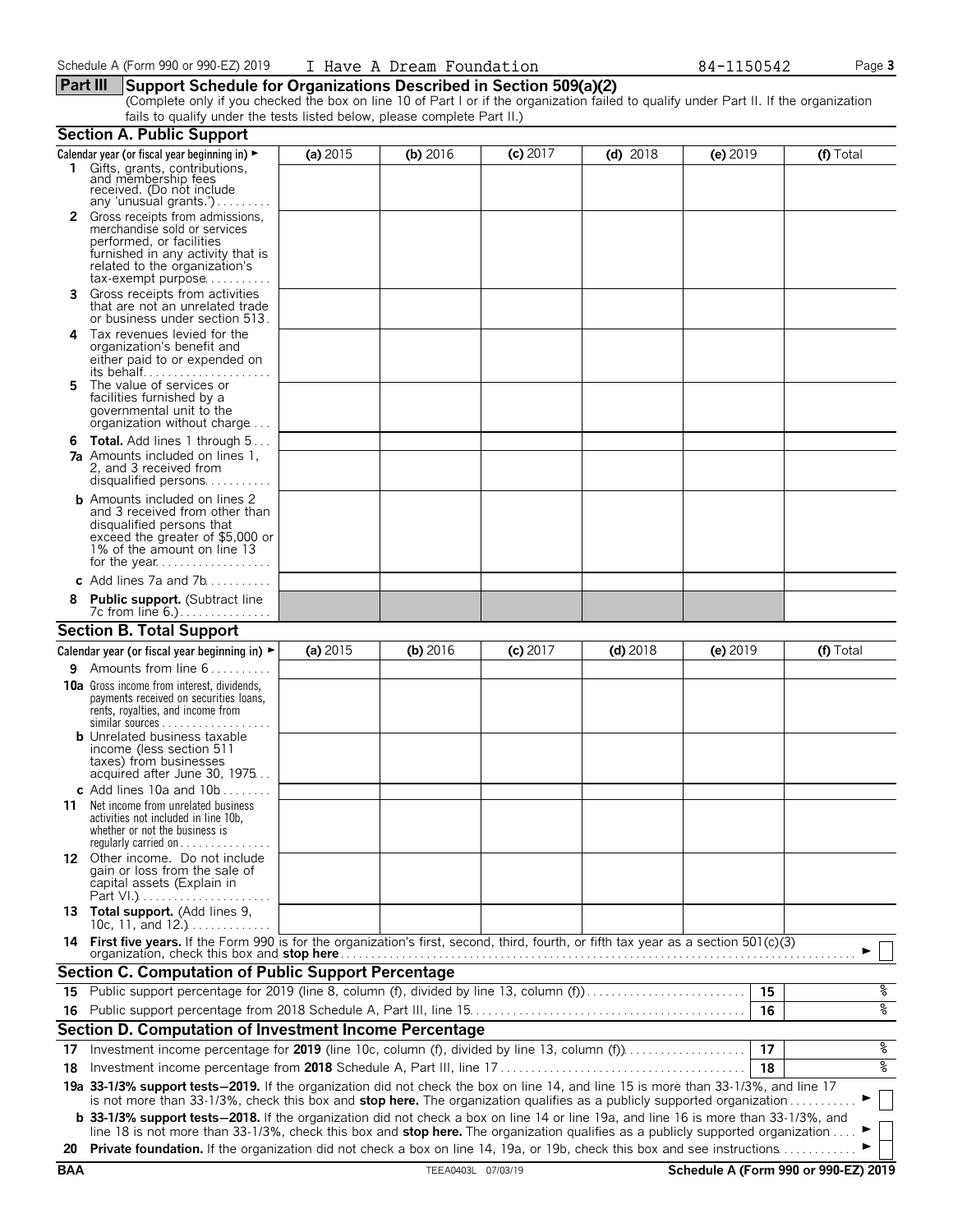#### **Part IV Supporting Organizations**

(Complete only if you checked a box in line 12 on Part I. If you checked 12a of Part I, complete Sections A and B. If you checked 12b of Part I, complete Sections A and C. If you checked 12c of Part I, complete Sections A, D, and E. If you checked 12d of Part I, complete Sections A and D, and complete Part V.)

#### **Section A. All Supporting Organizations**

- **Yes No 1** Are all of the organization's supported organizations listed by name in the organization's governing documents? *If 'No,' describe in Part VI how the supported organizations are designated. If designated by class or purpose, describe the designation. If historic and continuing relationship, explain.* **1 2** Did the organization have any supported organization that does not have an IRS determination of status under section 509(a)(1) or (2)? *If 'Yes,' explain in Part VI how the organization determined that the supported organization was described in section 509(a)(1) or (2).* **2 3a** Did the organization have a supported organization described in section 501(c)(4), (5), or (6)? *If 'Yes,' answer (b) and (c) below.* **3a b** Did the organization confirm that each supported organization qualified under section 501(c)(4), (5), or (6) and satisfied the public support tests under section 509(a)(2)? *If 'Yes,' describe in Part VI when and how the organization made the determination.* **3b c** Did the organization ensure that all support to such organizations was used exclusively for section 170(c)(2)(B) purposes? *If 'Yes,' explain in Part VI what controls the organization put in place to ensure such use.* **3c 4a** Was any supported organization not organized in the United States ('foreign supported organization')? *If 'Yes' and if you checked 12a or 12b in Part I, answer (b) and (c) below.* **4a b** Did the organization have ultimate control and discretion in deciding whether to make grants to the foreign supported organization? *If 'Yes,' describe in Part VI how the organization had such control and discretion despite being controlled or supervised by or in connection with its supported organizations.* **4b c** Did the organization support any foreign supported organization that does not have an IRS determination under sections 501(c)(3) and 509(a)(1) or (2)? *If 'Yes,' explain in Part VI what controls the organization used to ensure that all support to the foreign supported organization was used exclusively for section 170(c)(2)(B) purposes.* **4c 5a** Did the organization add, substitute, or remove any supported organizations during the tax year? *If 'Yes,' answer (b)* and (c) below (if applicable). Also, provide detail in **Part VI**, including (i) the names and EIN numbers of the supported *organizations added, substituted, or removed; (ii) the reasons for each such action; (iii) the authority under the organization's organizing document authorizing such action; and (iv) how the action was accomplished (such as by amendment to the organizing document).* **5a b Type I or Type II only.** Was any added or substituted supported organization part of a class already designated in the organization's organizing document? **5b c Substitutions only.** Was the substitution the result of an event beyond the organization's control? **5c 6** Did the organization provide support (whether in the form of grants or the provision of services or facilities) to anyone other than (i) its supported organizations, (ii) individuals that are part of the charitable class benefited by one or more of its supported organizations, or (iii) other supporting organizations that also support or benefit one or more of the filing organization's supported organizations? *If 'Yes,' provide detail in Part VI.* **6 7** Did the organization provide a grant, loan, compensation, or other similar payment to a substantial contributor (as defined in section 4958(c)(3)(C)), a family member of a substantial contributor, or a 35% controlled entity with regard to a substantial contributor? *If 'Yes,' complete Part I of Schedule L (Form 990 or 990-EZ).* **7 8** Did the organization make a loan to a disqualified person (as defined in section 4958) not described in line 7? *If 'Yes,' complete Part I of Schedule L (Form 990 or 990-EZ).* **8 9a** Was the organization controlled directly or indirectly at any time during the tax year by one or more disqualified persons as defined in section 4946 (other than foundation managers and organizations described in section 509(a)(1) or (2))? *If 'Yes,' provide detail in Part VI*. **9a** b Did one or more disqualified persons (as defined in line 9a) hold a controlling interest in any entity in which the<br>supporting organization had an interest? If 'Yes,' provide detail in **Part VI**.
- **c** Did a disqualified person (as defined in line 9a) have an ownership interest in, or derive any personal benefit from, assets in which the supporting organization also had an interest? *If 'Yes,' provide detail in Part VI*. **9c**
- **10a** Was the organization subject to the excess business holdings rules of section 4943 because of section 4943(f) (regarding certain Type II supporting organizations, and all Type III non-functionally integrated supporting organizations)? *If 'Yes,' answer 10b below.* **10a**
	- **b** Did the organization have any excess business holdings in the tax year? *(Use Schedule C, Form 4720, to determine whether the organization had excess business holdings.)* **10b**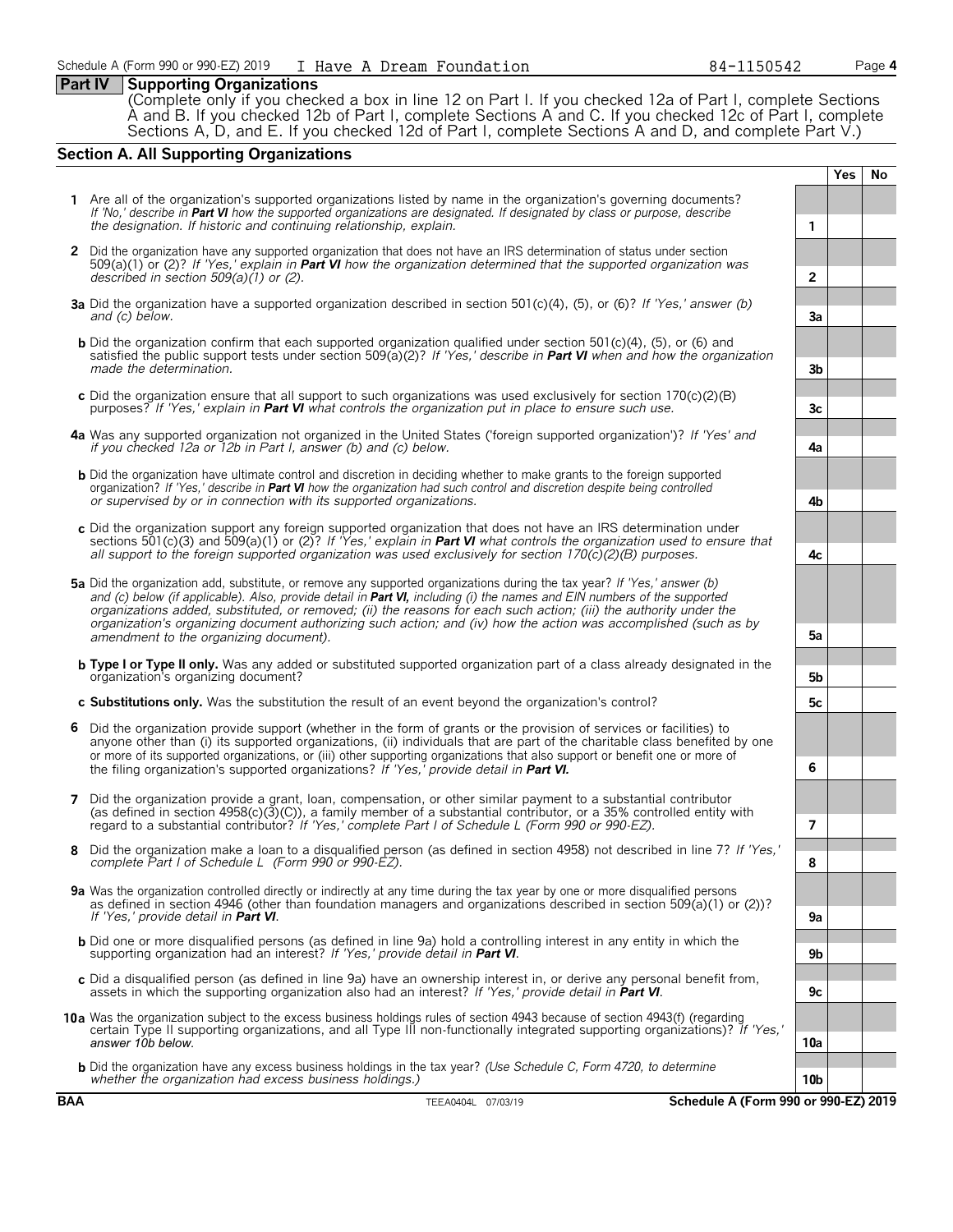| Part IV | Supporting Organizations (continued)                                                                                      |                 |     |    |
|---------|---------------------------------------------------------------------------------------------------------------------------|-----------------|-----|----|
|         |                                                                                                                           |                 | Yes | N0 |
| 11      | Has the organization accepted a gift or contribution from any of the following persons?                                   |                 |     |    |
|         | a A person who directly or indirectly controls, either alone or together with persons described in (b) and (c) below, the |                 |     |    |
|         | governing body of a supported organization?                                                                               | 11a             |     |    |
|         | <b>b</b> A family member of a person described in (a) above?                                                              | 11 <sub>b</sub> |     |    |
|         | c A 35% controlled entity of a person described in (a) or (b) above? If 'Yes' to a, b, or c, provide detail in Part VI.   | 11c             |     |    |
|         | <b>Section B. Type I Supporting Organizations</b>                                                                         |                 |     |    |

- **1** Did the directors, trustees, or membership of one or more supported organizations have the power to regularly appoint or elect at least a majority of the organization's directors or trustees at all times during the tax year? *If 'No,' describe in Part VI how the supported organization(s) effectively operated, supervised, or controlled the organization's activities. If the organization had more than one supported organization, describe how the powers to appoint and/or remove directors or trustees were allocated among the supported organizations and what conditions or restrictions, if any, applied to such powers during the tax* year. **1**
- **2** Did the organization operate for the benefit of any supported organization other than the supported organization(s) that operated, supervised, or controlled the supporting organization? *If 'Yes,' explain in Part VI how providing such benefit carried out the purposes of the supported organization(s) that operated, supervised, or controlled the supporting organization.* **2**

#### **Section C. Type II Supporting Organizations**

|                                                                                                                                                                                                                                                               | Yes |  |
|---------------------------------------------------------------------------------------------------------------------------------------------------------------------------------------------------------------------------------------------------------------|-----|--|
| Were a majority of the organization's directors or trustees during the tax year also a majority of the directors or trustees<br>of each of the organization's supported organization(s)? If 'No,' describe in <b>Part VI</b> how control or management of the |     |  |
| supporting organization was vested in the same persons that controlled or managed the supported organization(s).                                                                                                                                              |     |  |

#### **Section D. All Type III Supporting Organizations**

**Yes No 1** Did the organization provide to each of its supported organizations, by the last day of the fifth month of the organization's tax year, (i) a written notice describing the type and amount of support provided during the prior tax year, (ii) a copy of the Form 990 that was most recently filed as of the date of notification, and (iii) copies of the organization's governing documents in effect on the date of notification, to the extent not previously provided? **1 2** Were any of the organization's officers, directors, or trustees either (i) appointed or elected by the supported organization(s) or (ii) serving on the governing body of a supported organization? *If 'No,' explain in Part VI how the organization maintained a close and continuous working relationship with the supported organization(s).* **2 3** By reason of the relationship described in (2), did the organization's supported organizations have a significant voice in the organization's investment policies and in directing the use of the organization's income or assets at all times during the tax year? *If 'Yes,' describe in Part VI the role the organization's supported organizations played in this regard.* **3**

#### **Section E. Type III Functionally Integrated Supporting Organizations**

- **1** *Check the box next to the method that the organization used to satisfy the Integral Part Test during the year (see instructions).*
- **a** The organization satisfied the Activities Test. *Complete line 2 below.*
- **b** The organization is the parent of each of its supported organizations. *Complete line 3 below.*
- **c** The organization supported a governmental entity. *Describe in Part VI how you supported a government entity (see instructions).*

#### **2** Activities Test. *Answer (a) and (b) below.* **Yes No**

- **a** Did substantially all of the organization's activities during the tax year directly further the exempt purposes of the supported organization(s) to which the organization was responsive? *If 'Yes,' then in Part VI identify those supported organizations and explain how these activities directly furthered their exempt purposes, how the organization was responsive to those supported organizations, and how the organization determined that these activities constituted substantially all of its activities.* **2a**
- **b** Did the activities described in (a) constitute activities that, but for the organization's involvement, one or more of the organization's supported organization(s) would have been engaged in? *If 'Yes,' explain in Part VI the reasons for the organization's position that its supported organization(s) would have engaged in these activities but for the organization's involvement.* **2b**
- **3** Parent of Supported Organizations. *Answer (a) and (b) below.*
- **a** Did the organization have the power to regularly appoint or elect a majority of the officers, directors, or trustees of each of the supported organizations? *Provide details in Part VI.* **3a**
- **b** Did the organization exercise a substantial degree of direction over the policies, programs, and activities of each of its supported organizations? *If 'Yes,' describe in Part VI the role played by the organization in this regard.* **3b**

**Yes No**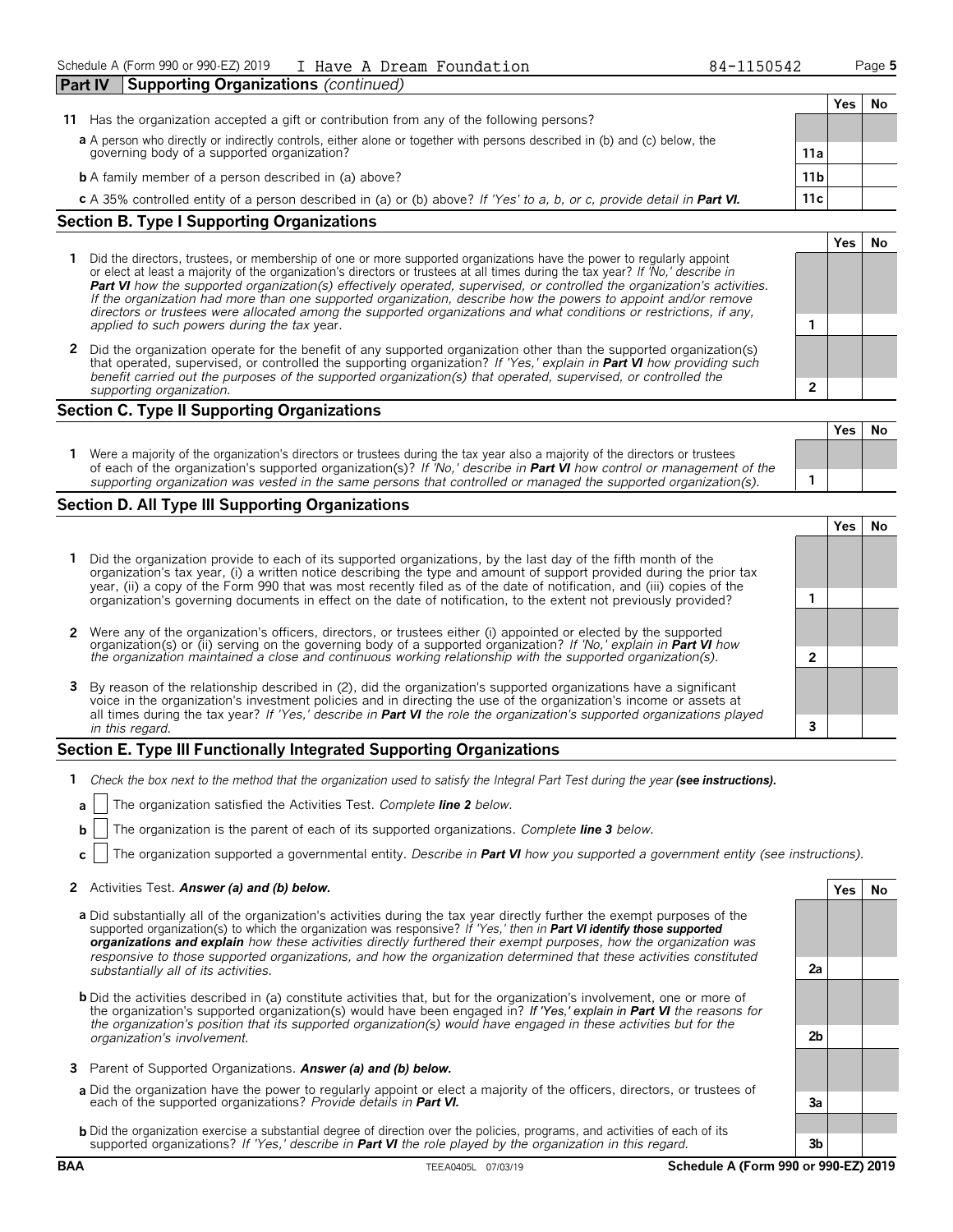| 1              | Check here if the organization satisfied the Integral Part Test as a qualifying trust on Nov. 20, 1970 (explain in Part VI). See<br><b>instructions.</b> All other Type III non-functionally integrated supporting organizations must complete Sections A through E. |                |                |                                |
|----------------|----------------------------------------------------------------------------------------------------------------------------------------------------------------------------------------------------------------------------------------------------------------------|----------------|----------------|--------------------------------|
|                | Section A - Adjusted Net Income                                                                                                                                                                                                                                      |                | (A) Prior Year | (B) Current Year<br>(optional) |
|                | 1 Net short-term capital gain                                                                                                                                                                                                                                        | 1              |                |                                |
| $\overline{2}$ | Recoveries of prior-year distributions                                                                                                                                                                                                                               | $\overline{2}$ |                |                                |
| 3              | Other gross income (see instructions)                                                                                                                                                                                                                                | $\overline{3}$ |                |                                |
| 4              | Add lines 1 through 3.                                                                                                                                                                                                                                               | 4              |                |                                |
| 5.             | Depreciation and depletion                                                                                                                                                                                                                                           | 5              |                |                                |
|                | 6 Portion of operating expenses paid or incurred for production or collection of gross<br>income or for management, conservation, or maintenance of property held for<br>production of income (see instructions)                                                     | 6              |                |                                |
| 7              | Other expenses (see instructions)                                                                                                                                                                                                                                    | $\overline{7}$ |                |                                |
| 8              | Adjusted Net Income (subtract lines 5, 6, and 7 from line 4)                                                                                                                                                                                                         | 8              |                |                                |
|                | <b>Section B - Minimum Asset Amount</b>                                                                                                                                                                                                                              |                | (A) Prior Year | (B) Current Year<br>(optional) |
|                | 1 Aggregate fair market value of all non-exempt-use assets (see instructions for short<br>tax year or assets held for part of year):                                                                                                                                 |                |                |                                |
|                | a Average monthly value of securities                                                                                                                                                                                                                                | 1a             |                |                                |
|                | <b>b</b> Average monthly cash balances                                                                                                                                                                                                                               | 1 <sub>b</sub> |                |                                |
|                | c Fair market value of other non-exempt-use assets                                                                                                                                                                                                                   | 1 <sub>c</sub> |                |                                |
|                | <b>d Total</b> (add lines 1a, 1b, and 1c)                                                                                                                                                                                                                            | 1d             |                |                                |
|                | <b>e Discount</b> claimed for blockage or other<br>factors (explain in detail in Part VI):                                                                                                                                                                           |                |                |                                |
|                | 2 Acquisition indebtedness applicable to non-exempt-use assets                                                                                                                                                                                                       | $\overline{2}$ |                |                                |
| 3              | Subtract line 2 from line 1d.                                                                                                                                                                                                                                        | $\mathbf{3}$   |                |                                |
| 4              | Cash deemed held for exempt use. Enter 1-1/2% of line 3 (for greater amount,<br>see instructions).                                                                                                                                                                   | 4              |                |                                |
| 5.             | Net value of non-exempt-use assets (subtract line 4 from line 3)                                                                                                                                                                                                     | 5              |                |                                |
| 6              | Multiply line 5 by .035.                                                                                                                                                                                                                                             | 6              |                |                                |
| $\overline{ }$ | Recoveries of prior-year distributions                                                                                                                                                                                                                               | $\overline{7}$ |                |                                |
| 8              | Minimum Asset Amount (add line 7 to line 6)                                                                                                                                                                                                                          | 8              |                |                                |
|                | Section C - Distributable Amount                                                                                                                                                                                                                                     |                |                | <b>Current Year</b>            |
| 1              | Adjusted net income for prior year (from Section A, line 8, Column A)                                                                                                                                                                                                | 1              |                |                                |
| $\mathbf{2}$   | Enter 85% of line 1.                                                                                                                                                                                                                                                 | $\overline{2}$ |                |                                |
| 3              | Minimum asset amount for prior year (from Section B, line 8, Column A)                                                                                                                                                                                               | $\mathbf{3}$   |                |                                |
| 4              | Enter greater of line 2 or line 3.                                                                                                                                                                                                                                   | 4              |                |                                |
| 5              | Income tax imposed in prior year                                                                                                                                                                                                                                     | 5              |                |                                |
| 6              | <b>Distributable Amount.</b> Subtract line 5 from line 4, unless subject to emergency<br>temporary reduction (see instructions).                                                                                                                                     | 6              |                |                                |

**7**  $\mid$  Check here if the current year is the organization's first as a non-functionally integrated Type III supporting organization (see instructions).

**BAA Schedule A (Form 990 or 990-EZ) 2019**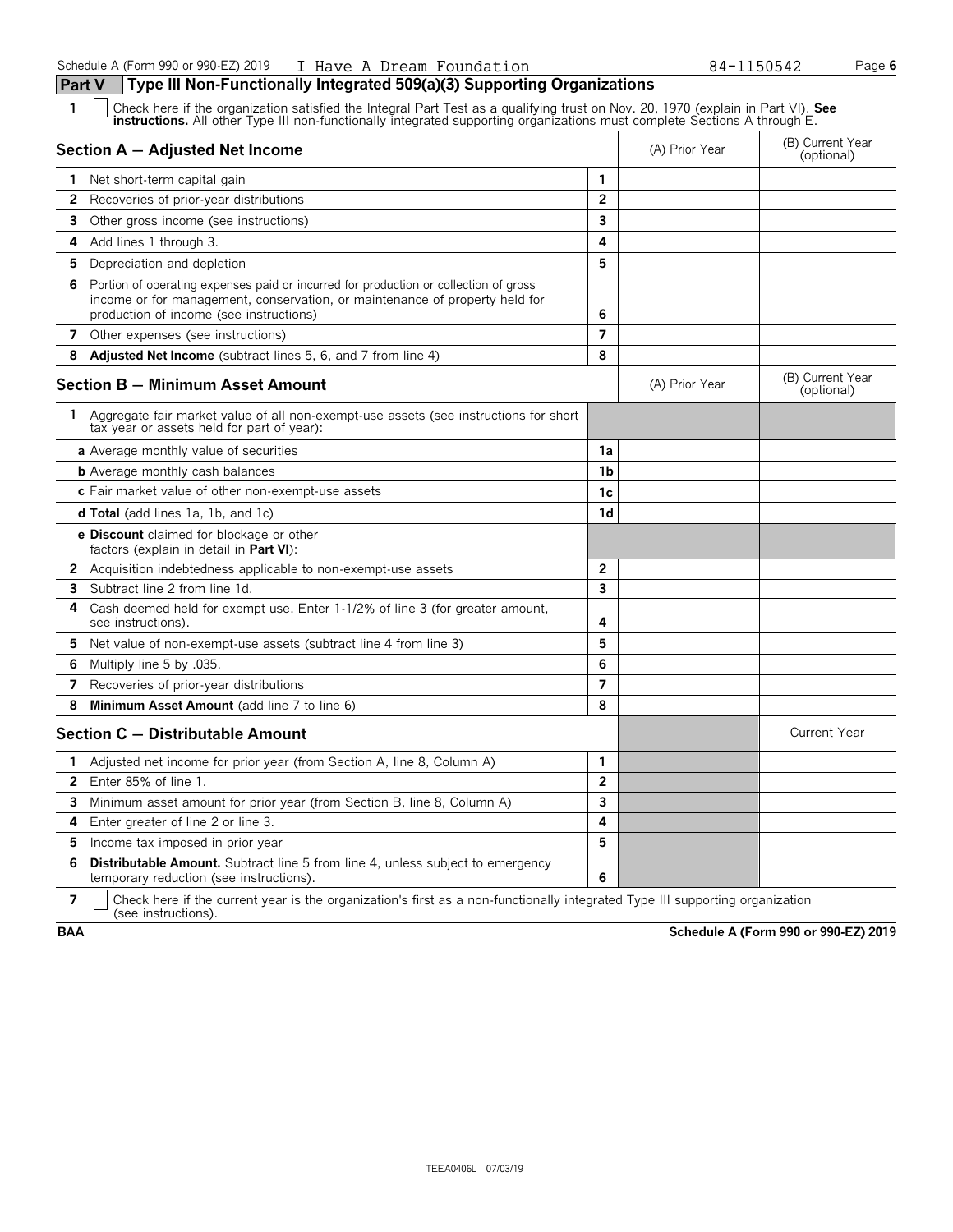| <b>Part V</b> | Type III Non-Functionally Integrated 509(a)(3) Supporting Organizations (continued)                                                                                           |                                              |                                        |                                                  |
|---------------|-------------------------------------------------------------------------------------------------------------------------------------------------------------------------------|----------------------------------------------|----------------------------------------|--------------------------------------------------|
|               | <b>Section D - Distributions</b>                                                                                                                                              |                                              |                                        | <b>Current Year</b>                              |
| 1.            | Amounts paid to supported organizations to accomplish exempt purposes                                                                                                         |                                              |                                        |                                                  |
| 2             | Amounts paid to perform activity that directly furthers exempt purposes of supported organizations,<br>in excess of income from activity                                      |                                              |                                        |                                                  |
| 3             | Administrative expenses paid to accomplish exempt purposes of supported organizations                                                                                         |                                              |                                        |                                                  |
| 4             | Amounts paid to acquire exempt-use assets                                                                                                                                     |                                              |                                        |                                                  |
| 5             | Qualified set-aside amounts (prior IRS approval required)                                                                                                                     |                                              |                                        |                                                  |
| 6             | Other distributions (describe in Part VI). See instructions.                                                                                                                  |                                              |                                        |                                                  |
| 7             | Total annual distributions. Add lines 1 through 6.                                                                                                                            |                                              |                                        |                                                  |
| 8             | Distributions to attentive supported organizations to which the organization is responsive (provide details<br>in Part VI). See instructions.                                 |                                              |                                        |                                                  |
| 9             | Distributable amount for 2019 from Section C, line 6                                                                                                                          |                                              |                                        |                                                  |
|               | 10 Line 8 amount divided by line 9 amount                                                                                                                                     |                                              |                                        |                                                  |
|               | Section $E -$ Distribution Allocations (see instructions)                                                                                                                     | (i)<br><b>Excess</b><br><b>Distributions</b> | (ii)<br>Underdistributions<br>Pre-2019 | (iii)<br><b>Distributable</b><br>Amount for 2019 |
|               | Distributable amount for 2019 from Section C, line 6                                                                                                                          |                                              |                                        |                                                  |
|               | 2 Underdistributions, if any, for years prior to 2019 (reasonable<br>cause required - explain in Part VI). See instructions.                                                  |                                              |                                        |                                                  |
| 3             | Excess distributions carryover, if any, to 2019                                                                                                                               |                                              |                                        |                                                  |
|               | a From 2014                                                                                                                                                                   |                                              |                                        |                                                  |
|               | $b$ From 2015                                                                                                                                                                 |                                              |                                        |                                                  |
|               | c From 2016                                                                                                                                                                   |                                              |                                        |                                                  |
|               | <b>d</b> From 2017.                                                                                                                                                           |                                              |                                        |                                                  |
|               | <b>e</b> From 2018                                                                                                                                                            |                                              |                                        |                                                  |
|               | f Total of lines 3a through e                                                                                                                                                 |                                              |                                        |                                                  |
|               | g Applied to underdistributions of prior years                                                                                                                                |                                              |                                        |                                                  |
|               | h Applied to 2019 distributable amount                                                                                                                                        |                                              |                                        |                                                  |
|               | <i>i</i> Carryover from 2014 not applied (see instructions)                                                                                                                   |                                              |                                        |                                                  |
|               | j Remainder. Subtract lines 3g, 3h, and 3i from 3f.                                                                                                                           |                                              |                                        |                                                  |
| 4             | Distributions for 2019 from Section D.<br>\$<br>line $7:$                                                                                                                     |                                              |                                        |                                                  |
|               | a Applied to underdistributions of prior years                                                                                                                                |                                              |                                        |                                                  |
|               | <b>b</b> Applied to 2019 distributable amount                                                                                                                                 |                                              |                                        |                                                  |
|               | c Remainder. Subtract lines 4a and 4b from 4.                                                                                                                                 |                                              |                                        |                                                  |
| 5.            | Remaining underdistributions for years prior to 2019, if any.<br>Subtract lines 3g and 4a from line 2. For result greater than<br>zero, explain in Part VI. See instructions. |                                              |                                        |                                                  |
|               | 6 Remaining underdistributions for 2019. Subtract lines 3h and 4b<br>from line 1. For result greater than zero, explain in Part VI. See<br>instructions.                      |                                              |                                        |                                                  |
|               | 7 Excess distributions carryover to 2020. Add lines 3j and 4c.                                                                                                                |                                              |                                        |                                                  |
|               | 8 Breakdown of line 7:                                                                                                                                                        |                                              |                                        |                                                  |
|               | $a$ Excess from 2015.                                                                                                                                                         |                                              |                                        |                                                  |
|               | <b>b</b> Excess from 2016                                                                                                                                                     |                                              |                                        |                                                  |
|               | <b>c</b> Excess from 2017.                                                                                                                                                    |                                              |                                        |                                                  |
|               | $d$ Excess from 2018                                                                                                                                                          |                                              |                                        |                                                  |
|               | <b>e</b> Excess from 2019.                                                                                                                                                    |                                              |                                        |                                                  |

**BAA Schedule A (Form 990 or 990-EZ) 2019**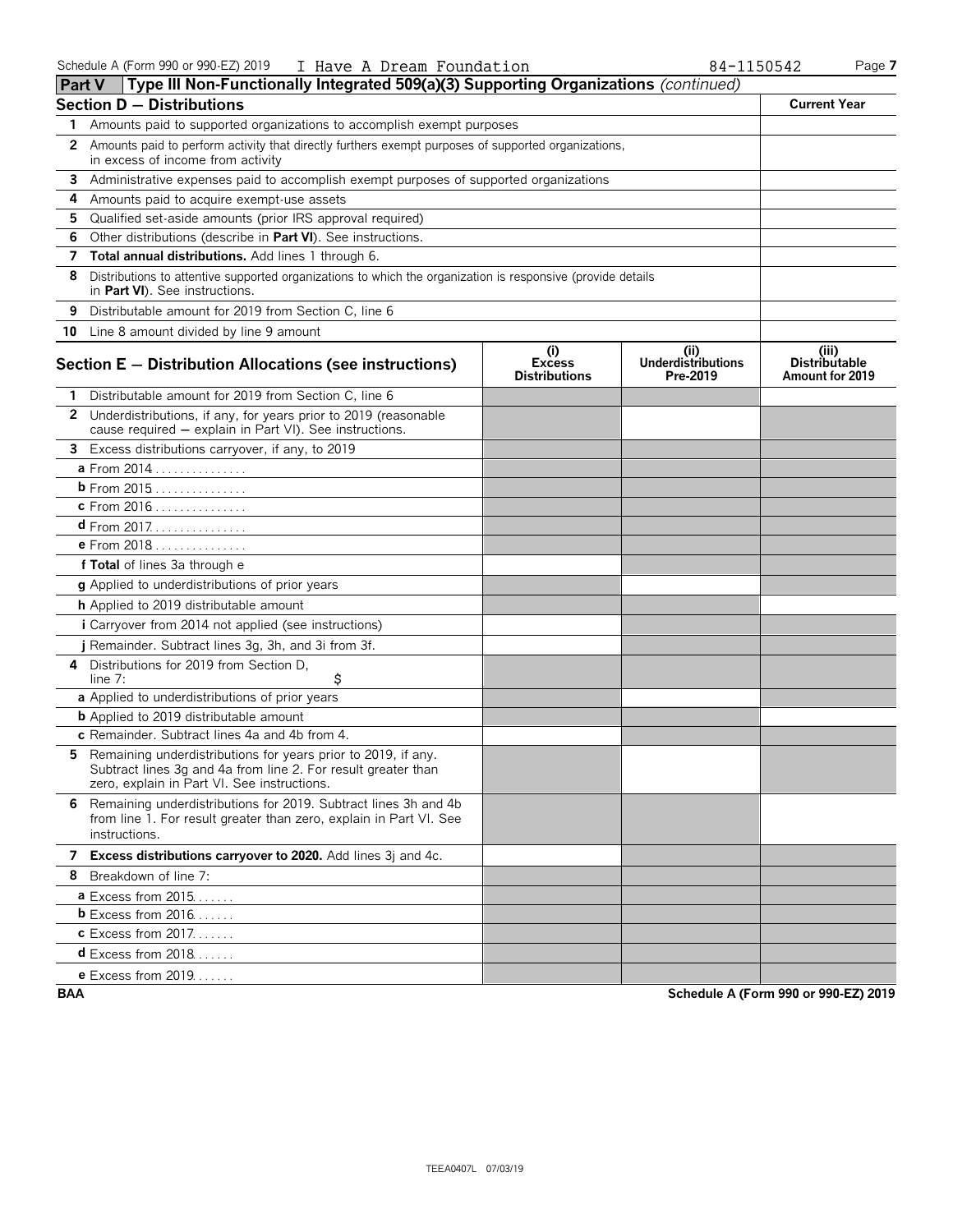Part VI Supplemental Information. Provide the explanations required by Part II, line 10; Part II, line 17a or 17b;Part III, line 12; Part IV,<br>Section A, lines 1, 2, 3b, 3c, 4b, 4c, 5a, 6, 9a, 9b, 9c, 11a, 11b, and 11c; Par Part IV, Section D, lines 2 and 3; Part IV, Section E, lines 1c, 2a, 2b, 3a, and 3b; Part V, line 1; Part V, Section B, line 1e; Part V, Section D, lines 5, 6, and 8; and Part V, Section E, lines 2, 5, and 6. Also complete this part for any additional information. (See instructions.)

## **Part II, Line 10 - Other Income**

| Nature and Source |       |  |  |            |     |  |
|-------------------|-------|--|--|------------|-----|--|
| Other Income      | Total |  |  | 11,071. \$ | 340 |  |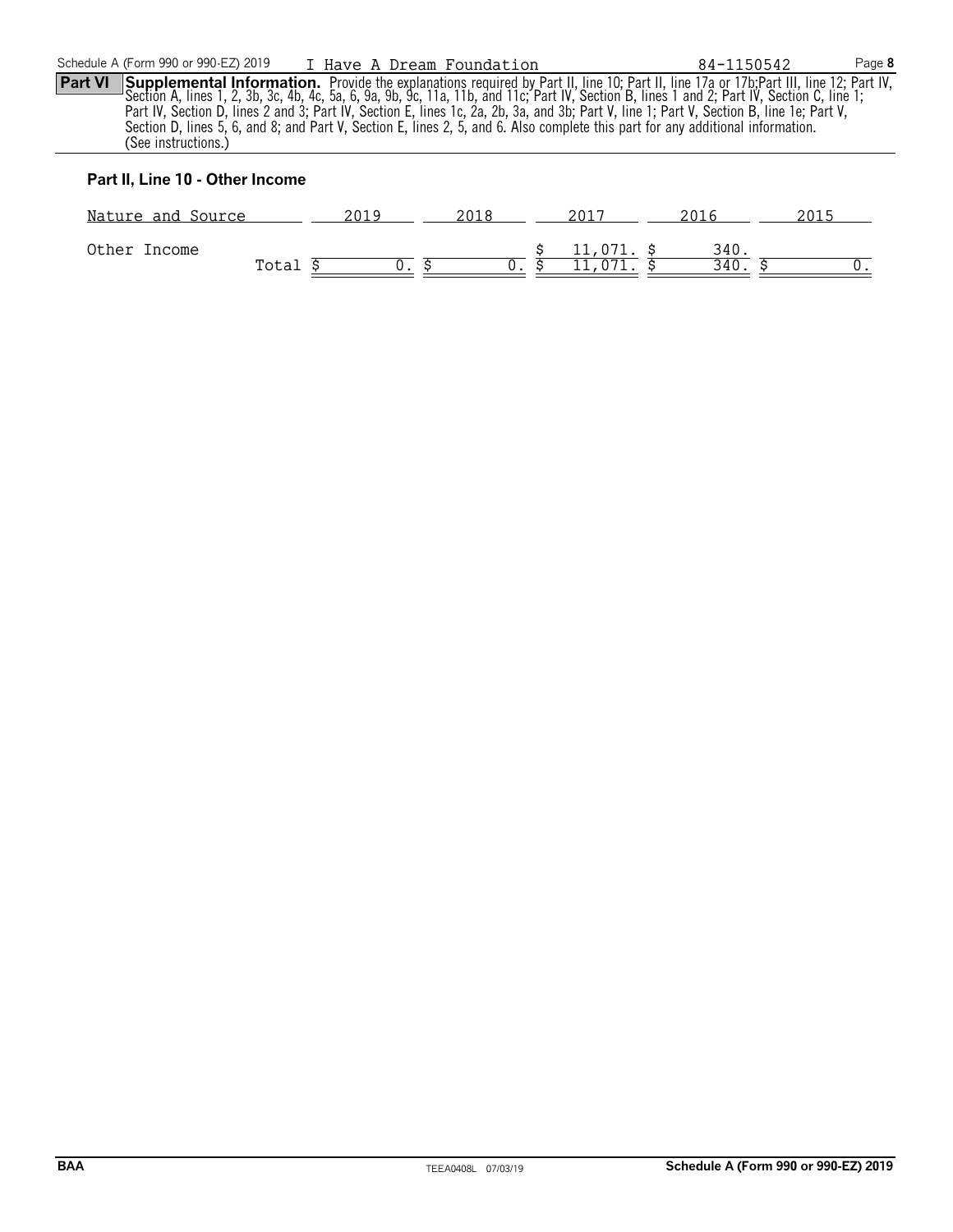| <b>Schedule B</b> |  |
|-------------------|--|
|-------------------|--|

**(Form 990, 990-EZ,**

#### OMB No. 1545-0047 **Schedule B** PUBLIC DISCLOSURE COPY **Schedule of Contributors**

| ×<br>٦ | ×<br>I |
|--------|--------|
|        |        |

| (Form 990, 990-EZ,<br>or 990-PF)<br>Department of the Treasury<br>Internal Revenue Service | Attach to Form 990, Form 990-EZ, or Form 990-PF.<br>► Go to www.irs.gov/Form990 for the latest information. | 2019                                  |
|--------------------------------------------------------------------------------------------|-------------------------------------------------------------------------------------------------------------|---------------------------------------|
|                                                                                            | Name of the organization I Have A Dream Foundation                                                          | <b>Employer identification number</b> |
|                                                                                            | Of Boulder County                                                                                           | 84-1150542                            |
| Organization type (check one):                                                             |                                                                                                             |                                       |
| Filers of:                                                                                 | Section:                                                                                                    |                                       |
| Form 990 or 990-EZ                                                                         | X<br>$501(c)$ ( 3 )<br>(enter number) organization                                                          |                                       |
|                                                                                            | $4947(a)(1)$ nonexempt charitable trust <b>not</b> treated as a private foundation                          |                                       |
| Form 990-PF                                                                                | 527 political organization                                                                                  |                                       |
|                                                                                            | $501(c)(3)$ exempt private foundation                                                                       |                                       |
|                                                                                            | $4947(a)(1)$ nonexempt charitable trust treated as a private foundation                                     |                                       |
|                                                                                            | 501(c)(3) taxable private foundation                                                                        |                                       |

Check if your organization is covered by the **General Rule** or a **Special Rule.**

**Note:** Only a section 501(c)(7), (8), or (10) organization can check boxes for both the General Rule and a Special Rule. See instructions.

#### **General Rule**

For an organization filing Form 990, 990-EZ, or 990-PF that received, during the year, contributions totaling \$5,000 or more (in money or property) from any one contributor. Complete Parts I and II. See instructions for determining a contributor's total contributions.

#### **Special Rules**

- For an organization described in section 501(c)(3) filing Form 990 or 990-EZ that met the 33-1/3% support test of the regulations under sections 509(a)(1) and 170(b)(1)(A)(vi), that checked Schedule A (Form 990 or 990-EZ), Part II, line 13, 16a, or 16b, and that received from any one contributor, during the year, total contributions of the greater of (**1**) \$5,000; or (**2**) 2% of the amount on (i) Form 990, Part VIII, line 1h; or (ii) Form 990-EZ, line 1. Complete Parts I and II. X
	- For an organization described in section 501(c)(7), (8), or (10) filing Form 990 or 990-EZ that received from any one contributor, during the year, total contributions of more than \$1,000 *exclusively* for religious, charitable, scientific, literary, or educational purposes, or for the prevention of cruelty to children or animals. Complete Parts I, II, and III.

For an organization described in section 501(c)(7), (8), or (10) filing Form 990 or 990-EZ that received from any one contributor, during the year, contributions *exclusively* for religious, charitable, etc., purposes, but no such contributions totaled more than \$1,000. If this box is checked, enter here the total contributions that were received during the year for an *exclusively* religious, charitable, etc., purpose. Don't complete any of the parts unless the **General Rule** applies to this organization because it received *nonexclusively* religious, charitable, etc., contributions totaling \$5,000 or more during the year .  $\blacktriangleright$ \$

**Caution:** An organization that isn't covered by the General Rule and/or the Special Rules doesn't file Schedule B (Form 990, 990-EZ, or 990-PF), but it **must** answer 'No' on Part IV, line 2, of its Form 990; or check the box on line H of its Form 990-EZ or on its Form 990-PF, Part I, line 2, to certify that it doesn't meet the filing requirements of Schedule B (Form 990, 990-EZ, or 990-PF).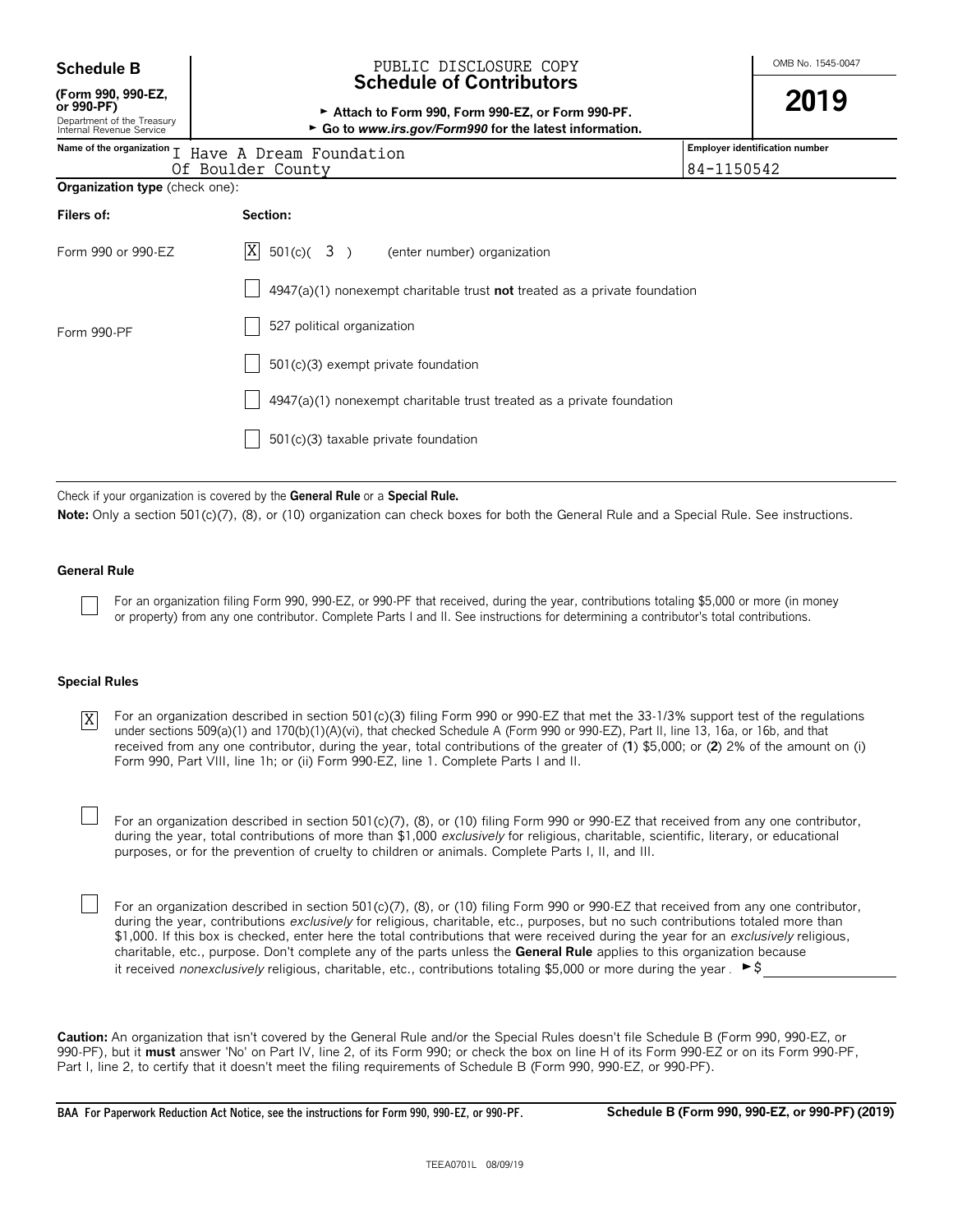| Schedule B (Form 990, 990-EZ, or 990-PF) (2019) |                                       | Page $\blacktriangle$ |
|-------------------------------------------------|---------------------------------------|-----------------------|
| Name of organization                            | <b>Employer identification number</b> |                       |
| I Have A Dream Foundation                       | 84-1150542                            |                       |

| Part I         | Contributors (see instructions). Use duplicate copies of Part I if additional space is needed. |                                 |                                                                                       |
|----------------|------------------------------------------------------------------------------------------------|---------------------------------|---------------------------------------------------------------------------------------|
| (a)<br>No.     | (b)<br>Name, address, and ZIP + 4                                                              | (c)<br>Total<br>contributions   | (d)<br>Type of contribution                                                           |
| $\mathbf{1}$   |                                                                                                | 391,442.                        | Person<br>Payroll<br>Noncash<br>(Complete Part II for<br>noncash contributions.)      |
| (a)<br>No.     | (b)<br>Name, address, and ZIP + 4                                                              | $(c)$<br>Total<br>contributions | (d)<br>Type of contribution                                                           |
| $\overline{2}$ |                                                                                                | 154,909.                        | Χ<br>Person<br>Payroll<br>Noncash<br>(Complete Part II for<br>noncash contributions.) |
| (a)<br>No.     | (b)<br>Name, address, and ZIP + 4                                                              | (c)<br>Total<br>contributions   | (d)<br>Type of contribution                                                           |
| $\overline{3}$ |                                                                                                | 800,000.                        | Χ<br>Person<br>Payroll<br>Noncash<br>(Complete Part II for<br>noncash contributions.) |
| (a)<br>No.     | (b)<br>Name, address, and ZIP + 4                                                              | (c)<br>Total<br>contributions   | (d)<br>Type of contribution                                                           |
| 4              |                                                                                                | 166, 176.                       | Χ<br>Person<br>Payroll<br>Noncash<br>(Complete Part II for<br>noncash contributions.) |
| (a)<br>No.     | (b)<br>Name, address, and ZIP + 4                                                              | (c)<br>Total<br>contributions   | (d)<br>Type of contribution                                                           |
| $\overline{5}$ |                                                                                                | 100,000.                        | X<br>Person<br>Payroll<br>Noncash<br>(Complete Part II for<br>noncash contributions.) |
| (a)<br>No.     | (b)<br>Name, address, and ZIP + 4                                                              | (c)<br>Total<br>contributions   | (d)<br>Type of contribution                                                           |
| 6              |                                                                                                | 139,007.                        | Χ<br>Person<br>Payroll<br>Noncash<br>(Complete Part II for<br>noncash contributions.) |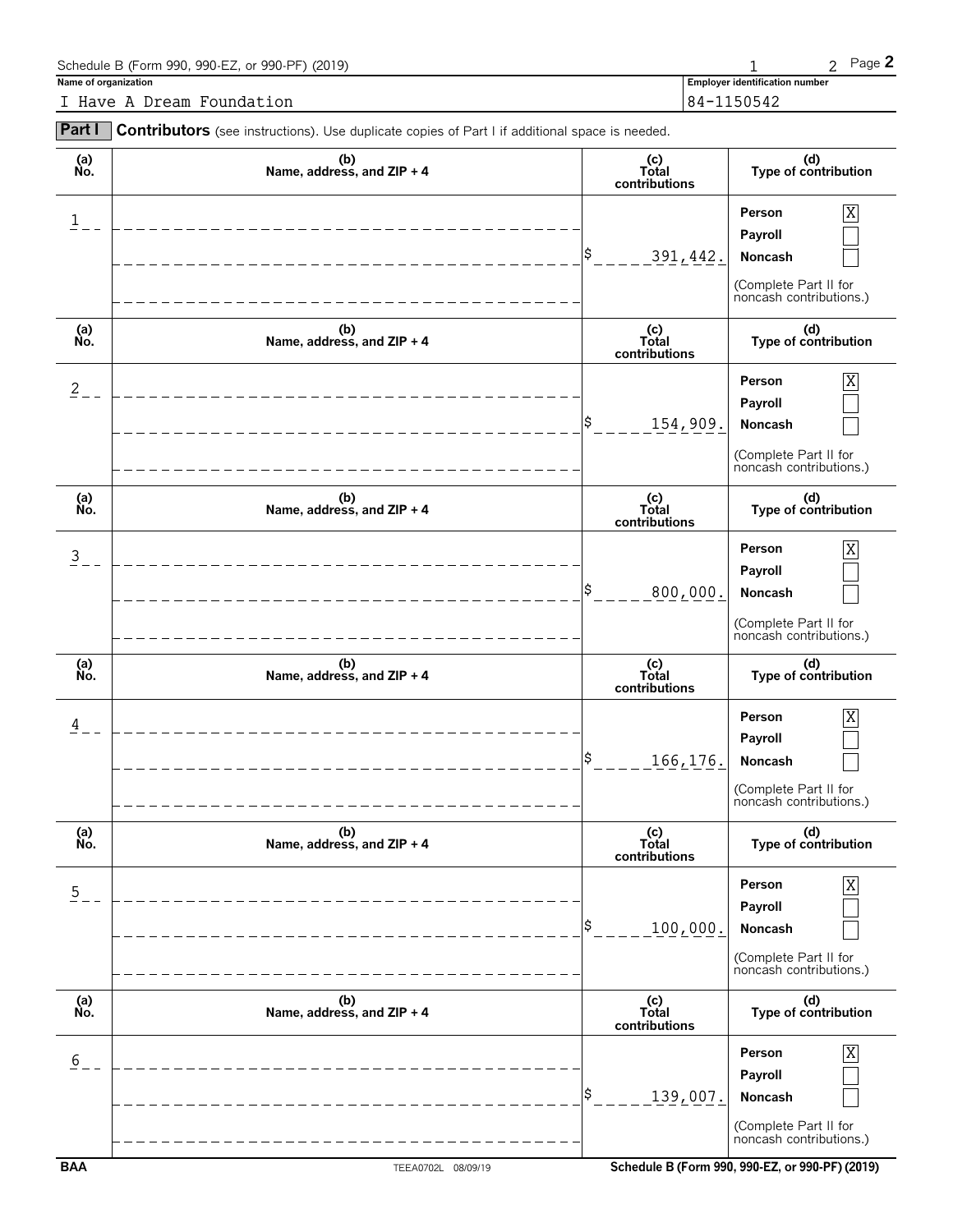| Schedule B (Form 990, 990-EZ, or 990-PF) (2019) |                                       | Page $\angle$ |
|-------------------------------------------------|---------------------------------------|---------------|
| Name of organization                            | <b>Employer identification number</b> |               |
| I Have A Dream Foundation                       | 84-1150542                            |               |

|                | Contributors (see instructions). Use duplicate copies of Part I if additional space is needed. |                               |                                                                                       |
|----------------|------------------------------------------------------------------------------------------------|-------------------------------|---------------------------------------------------------------------------------------|
| (a)<br>No.     | (b)<br>Name, address, and ZIP + 4                                                              | (c)<br>Total<br>contributions | (d)<br>Type of contribution                                                           |
| 7              |                                                                                                | \$<br>100,116.                | Person<br>Χ<br>Payroll<br>Noncash<br>(Complete Part II for<br>noncash contributions.) |
| (a)<br>No.     | (b)<br>Name, address, and ZIP + 4                                                              | (c)<br>Total<br>contributions | (d)<br>Type of contribution                                                           |
| 8              |                                                                                                | \$<br>100,000.                | X<br>Person<br>Payroll<br>Noncash<br>(Complete Part II for<br>noncash contributions.) |
| (a)<br>No.     | (b)<br>Name, address, and ZIP + 4                                                              | (c)<br>Total<br>contributions | (d)<br>Type of contribution                                                           |
| $\overline{9}$ |                                                                                                | \$<br>271,387.                | Person<br>X<br>Payroll<br>Noncash<br>(Complete Part II for<br>noncash contributions.) |
| (a)<br>No.     | (b)<br>Name, address, and ZIP + 4                                                              | (c)<br>Total<br>contributions | (d)<br>Type of contribution                                                           |
|                |                                                                                                |                               |                                                                                       |
| 10             |                                                                                                | \$<br>140,000.                | Person<br>X<br>Payroll<br>Noncash<br>(Complete Part II for<br>noncash contributions.) |
| (a)<br>No.     | (b)<br>Name, address, and ZIP + 4                                                              | (c)<br>Total<br>contributions | (d)<br>Type of contribution                                                           |
|                |                                                                                                | \$                            | Person<br>Payroll<br>Noncash<br>(Complete Part II for<br>noncash contributions.)      |
| (a)<br>No.     | (b)<br>Name, address, and ZIP + 4                                                              | (c)<br>Total<br>contributions | (d)<br>Type of contribution                                                           |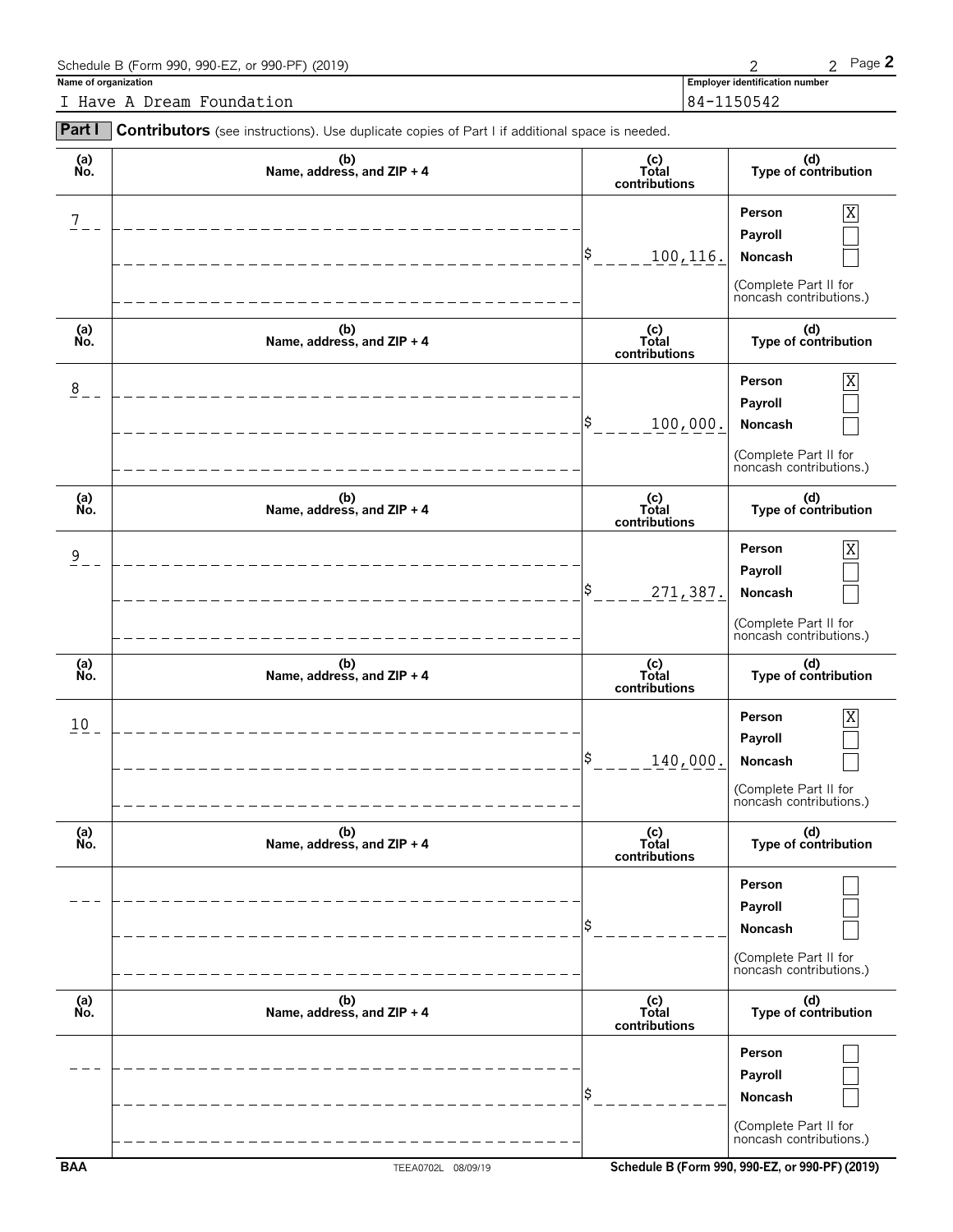| Schedule B (Form 990, 990-EZ, or 990-PF) (2019) |            |                                       | Page $\mathbf 3$ |  |
|-------------------------------------------------|------------|---------------------------------------|------------------|--|
| Name of organization                            |            | <b>Employer identification number</b> |                  |  |
| I Have A Dream Foundation                       | 84-1150542 |                                       |                  |  |

**Part II** Noncash Property (see instructions). Use duplicate copies of Part II if additional space is needed.

| (a) No.<br>from<br>Part I | (b)<br>Description of noncash property given | (c)<br>FMV (or estimate)<br>(See instructions.) | (d)<br>Date received |
|---------------------------|----------------------------------------------|-------------------------------------------------|----------------------|
|                           | N/A                                          |                                                 |                      |
|                           |                                              | \$                                              |                      |
| (a) No.<br>from<br>Part I | (b)<br>Description of noncash property given | (c)<br>FMV (or estimate)<br>(See instructions.) | (d)<br>Date received |
|                           |                                              |                                                 |                      |
|                           |                                              | \$                                              |                      |
| (a) No.<br>from<br>Part I | (b)<br>Description of noncash property given | (c)<br>FMV (or estimate)<br>(See instructions.) | (d)<br>Date received |
|                           |                                              |                                                 |                      |
|                           |                                              | \$                                              |                      |
| (a) No.<br>from<br>Part I | (b)<br>Description of noncash property given | (c)<br>FMV (or estimate)<br>(See instructions.) | (d)<br>Date received |
|                           |                                              |                                                 |                      |
|                           |                                              | \$                                              |                      |
| (a) No.<br>from<br>Part I | (b)<br>Description of noncash property given | (c)<br>FMV (or estimate)<br>(See instructions.) | (d)<br>Date received |
|                           |                                              |                                                 |                      |
|                           |                                              | \$                                              |                      |
| (a) No.<br>from<br>Part I | (b)<br>Description of noncash property given | (c)<br>FMV (or estimate)<br>(See instructions.) | (d)<br>Date received |
|                           |                                              |                                                 |                      |
|                           |                                              | \$                                              |                      |
| <b>BAA</b>                |                                              | Schedule B (Form 990, 990-EZ, or 990-PF) (2019) |                      |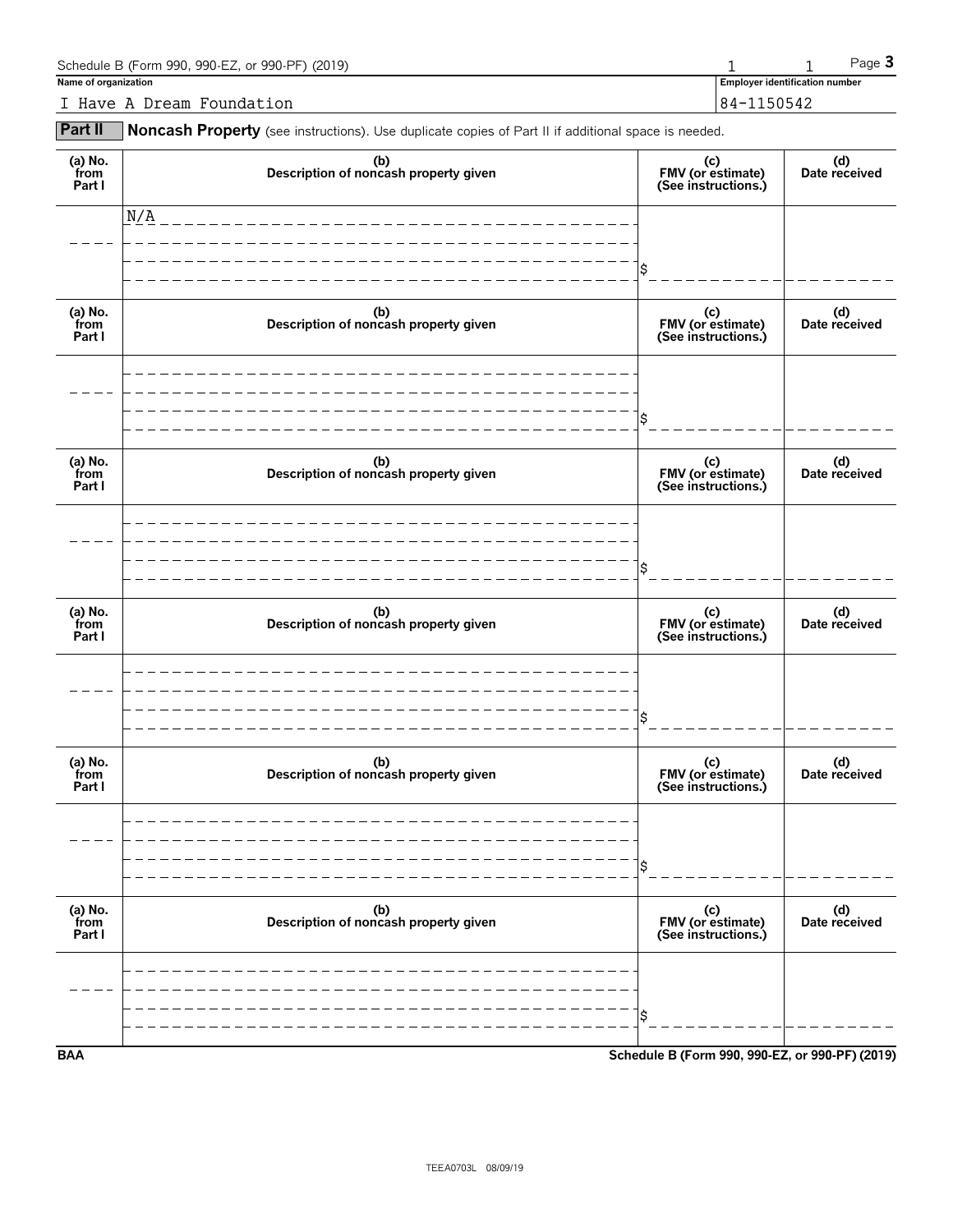|                           | Schedule B (Form 990, 990-EZ, or 990-PF) (2019)                                                                                                                                                                                                                                                                                                                                                                                                                                                                                                                     |                         | Page 4                                              |
|---------------------------|---------------------------------------------------------------------------------------------------------------------------------------------------------------------------------------------------------------------------------------------------------------------------------------------------------------------------------------------------------------------------------------------------------------------------------------------------------------------------------------------------------------------------------------------------------------------|-------------------------|-----------------------------------------------------|
| Name of organization      | I Have A Dream Foundation                                                                                                                                                                                                                                                                                                                                                                                                                                                                                                                                           |                         | <b>Employer identification number</b><br>84-1150542 |
|                           | Part III Exclusively religious, charitable, etc., contributions to organizations described in section 501(c)(7), (8),<br>or (10) that total more than \$1,000 for the year from any one contributor. Complete columns (a) through (e) and<br>the following line entry. For organizations completing Part III, enter the total of exclusively religious, charitable, etc.,<br>contributions of \$1,000 or less for the year. (Enter this information once. See instructions.) $\triangleright$ \$<br>Use duplicate copies of Part III if additional space is needed. |                         |                                                     |
| (a)<br>No. from<br>Part I | (b)<br>Purpose of gift                                                                                                                                                                                                                                                                                                                                                                                                                                                                                                                                              | (c)<br>Use of gift      | (d)<br>Description of how gift is held              |
|                           |                                                                                                                                                                                                                                                                                                                                                                                                                                                                                                                                                                     | _____________________   |                                                     |
|                           |                                                                                                                                                                                                                                                                                                                                                                                                                                                                                                                                                                     |                         |                                                     |
|                           |                                                                                                                                                                                                                                                                                                                                                                                                                                                                                                                                                                     |                         |                                                     |
|                           | Transferee's name, address, and ZIP + 4                                                                                                                                                                                                                                                                                                                                                                                                                                                                                                                             | (e)<br>Transfer of gift | Relationship of transferor to transferee            |
| (a)<br>No. from           | (b)<br>Purpose of gift                                                                                                                                                                                                                                                                                                                                                                                                                                                                                                                                              | (c)<br>Use of gift      | (d)<br>Description of how gift is held              |
| Part I                    |                                                                                                                                                                                                                                                                                                                                                                                                                                                                                                                                                                     |                         |                                                     |
|                           | Transferee's name, address, and ZIP + 4                                                                                                                                                                                                                                                                                                                                                                                                                                                                                                                             | (e)<br>Transfer of gift | Relationship of transferor to transferee            |
| (a)<br>No. from<br>Part I | (b)<br>Purpose of gift                                                                                                                                                                                                                                                                                                                                                                                                                                                                                                                                              | (c)<br>Use of gift      | (d)<br>Description of how gift is held              |
|                           |                                                                                                                                                                                                                                                                                                                                                                                                                                                                                                                                                                     |                         |                                                     |
|                           | Transferee's name, address, and ZIP + 4                                                                                                                                                                                                                                                                                                                                                                                                                                                                                                                             | (e)<br>Transfer of gift | Relationship of transferor to transferee            |
| (a)<br>No. from<br>Part I | (b)<br>Purpose of gift                                                                                                                                                                                                                                                                                                                                                                                                                                                                                                                                              | (c)<br>Use of gift      | (d)<br>Description of how gift is held              |
|                           |                                                                                                                                                                                                                                                                                                                                                                                                                                                                                                                                                                     |                         |                                                     |
|                           | Transferee's name, address, and ZIP + 4                                                                                                                                                                                                                                                                                                                                                                                                                                                                                                                             | (e)<br>Transfer of gift | Relationship of transferor to transferee            |
| <b>BAA</b>                |                                                                                                                                                                                                                                                                                                                                                                                                                                                                                                                                                                     |                         | Schedule B (Form 990, 990-EZ, or 990-PF) (2019)     |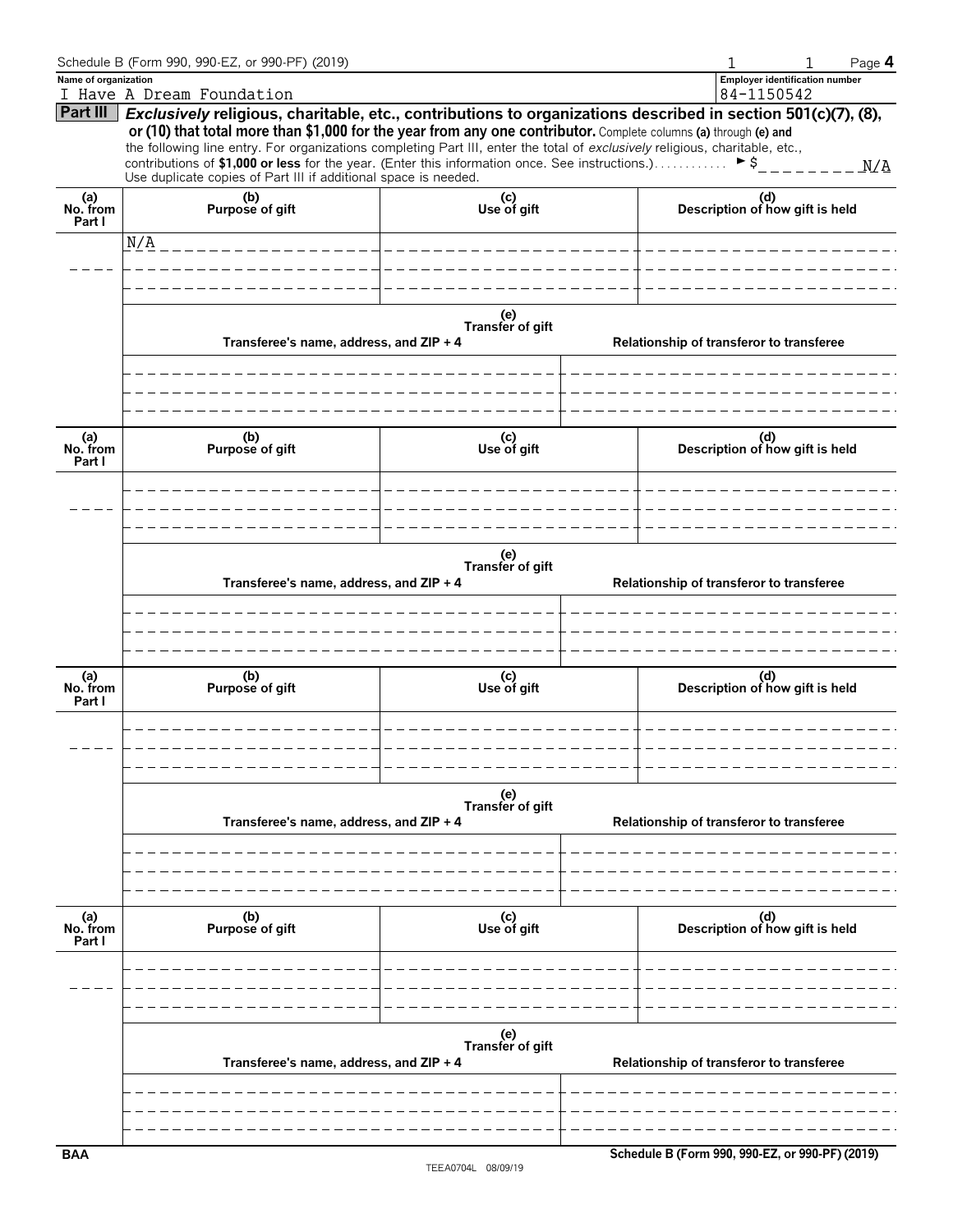|                 | <b>SCHEDULE D</b>                                      |                                                                                | <b>Supplemental Financial Statements</b>                                                                                                                                                                                                                                                                                                                                               |                                                    |                       |                     |                                       | OMB No. 1545-0047               |
|-----------------|--------------------------------------------------------|--------------------------------------------------------------------------------|----------------------------------------------------------------------------------------------------------------------------------------------------------------------------------------------------------------------------------------------------------------------------------------------------------------------------------------------------------------------------------------|----------------------------------------------------|-----------------------|---------------------|---------------------------------------|---------------------------------|
|                 | (Form 990)                                             |                                                                                | ► Complete if the organization answered 'Yes' on Form 990,<br>Part IV, line 6, 7, 8, 9, 10, 11a, 11b, 11c, 11d, 11e, 11f, 12a, or 12b.                                                                                                                                                                                                                                                 |                                                    |                       |                     |                                       | 2019                            |
|                 | Department of the Treasury<br>Internal Revenue Service |                                                                                | Attach to Form 990.<br>► Go to www.irs.gov/Form990 for instructions and the latest information.                                                                                                                                                                                                                                                                                        | <b>Inspection</b>                                  | <b>Open to Public</b> |                     |                                       |                                 |
|                 | Name of the organization                               |                                                                                |                                                                                                                                                                                                                                                                                                                                                                                        |                                                    |                       |                     | <b>Employer identification number</b> |                                 |
|                 |                                                        | I Have A Dream Foundation                                                      |                                                                                                                                                                                                                                                                                                                                                                                        |                                                    |                       |                     |                                       |                                 |
|                 | Of Boulder County                                      |                                                                                | Organizations Maintaining Donor Advised Funds or Other Similar Funds or Accounts.                                                                                                                                                                                                                                                                                                      |                                                    |                       | 84-1150542          |                                       |                                 |
| Part I          |                                                        |                                                                                | Complete if the organization answered 'Yes' on Form 990, Part IV, line 6.                                                                                                                                                                                                                                                                                                              |                                                    |                       |                     |                                       |                                 |
|                 |                                                        |                                                                                | (a) Donor advised funds                                                                                                                                                                                                                                                                                                                                                                |                                                    |                       |                     | (b) Funds and other accounts          |                                 |
| 1.              |                                                        | Total number at end of year                                                    |                                                                                                                                                                                                                                                                                                                                                                                        |                                                    |                       |                     |                                       |                                 |
| 2               |                                                        | Aggregate value of contributions to (during year)                              |                                                                                                                                                                                                                                                                                                                                                                                        |                                                    |                       |                     |                                       |                                 |
| 3<br>4          |                                                        | Aggregate value of grants from (during year)<br>Aggregate value at end of year |                                                                                                                                                                                                                                                                                                                                                                                        |                                                    |                       |                     |                                       |                                 |
| 5               |                                                        |                                                                                | Did the organization inform all donors and donor advisors in writing that the assets held in donor advised funds                                                                                                                                                                                                                                                                       |                                                    |                       |                     |                                       |                                 |
| 6               |                                                        |                                                                                | are the organization's property, subject to the organization's exclusive legal control?<br>Did the organization inform all grantees, donors, and donor advisors in writing that grant funds can be used only                                                                                                                                                                           |                                                    |                       |                     | Yes                                   | No                              |
|                 |                                                        |                                                                                | for charitable purposes and not for the benefit of the donor or donor advisor, or for any other purpose conferring                                                                                                                                                                                                                                                                     |                                                    |                       |                     | Yes                                   | No                              |
| Part II         |                                                        | <b>Conservation Easements.</b>                                                 |                                                                                                                                                                                                                                                                                                                                                                                        |                                                    |                       |                     |                                       |                                 |
|                 |                                                        |                                                                                | Complete if the organization answered 'Yes' on Form 990, Part IV, line 7.                                                                                                                                                                                                                                                                                                              |                                                    |                       |                     |                                       |                                 |
| 1.              |                                                        |                                                                                | Purpose(s) of conservation easements held by the organization (check all that apply).                                                                                                                                                                                                                                                                                                  |                                                    |                       |                     |                                       |                                 |
|                 |                                                        | Preservation of land for public use (for example, recreation or education)     |                                                                                                                                                                                                                                                                                                                                                                                        | Preservation of a historically important land area |                       |                     |                                       |                                 |
|                 |                                                        | Protection of natural habitat                                                  |                                                                                                                                                                                                                                                                                                                                                                                        | Preservation of a certified historic structure     |                       |                     |                                       |                                 |
| 2               |                                                        | Preservation of open space                                                     | Complete lines 2a through 2d if the organization held a qualified conservation contribution in the form of a conservation easement on the                                                                                                                                                                                                                                              |                                                    |                       |                     |                                       |                                 |
|                 | last day of the tax year.                              |                                                                                |                                                                                                                                                                                                                                                                                                                                                                                        |                                                    |                       |                     |                                       |                                 |
|                 |                                                        |                                                                                |                                                                                                                                                                                                                                                                                                                                                                                        |                                                    |                       |                     |                                       | Held at the End of the Tax Year |
|                 |                                                        |                                                                                |                                                                                                                                                                                                                                                                                                                                                                                        |                                                    | 2a<br>2 <sub>b</sub>  |                     |                                       |                                 |
|                 |                                                        |                                                                                | c Number of conservation easements on a certified historic structure included in (a)                                                                                                                                                                                                                                                                                                   |                                                    | 2c                    |                     |                                       |                                 |
|                 |                                                        |                                                                                | <b>d</b> Number of conservation easements included in (c) acquired after 7/25/06, and not on a historic                                                                                                                                                                                                                                                                                |                                                    |                       |                     |                                       |                                 |
| 3               |                                                        |                                                                                | Number of conservation easements modified, transferred, released, extinguished, or terminated by the organization during the                                                                                                                                                                                                                                                           |                                                    | 2d                    |                     |                                       |                                 |
|                 | tax year $\blacktriangleright$                         |                                                                                |                                                                                                                                                                                                                                                                                                                                                                                        |                                                    |                       |                     |                                       |                                 |
| 4               |                                                        |                                                                                | Number of states where property subject to conservation easement is located ►                                                                                                                                                                                                                                                                                                          |                                                    |                       |                     |                                       |                                 |
|                 |                                                        |                                                                                | Does the organization have a written policy regarding the periodic monitoring, inspection, handling of violations,                                                                                                                                                                                                                                                                     |                                                    |                       |                     | $\exists$ Yes                         | <b>No</b>                       |
| 6               |                                                        |                                                                                | Staff and volunteer hours devoted to monitoring, inspecting, handling of violations, and enforcing conservation easements during the year                                                                                                                                                                                                                                              |                                                    |                       |                     |                                       |                                 |
| 7               |                                                        |                                                                                | Amount of expenses incurred in monitoring, inspecting, handling of violations, and enforcing conservation easements during the year                                                                                                                                                                                                                                                    |                                                    |                       |                     |                                       |                                 |
|                 | ►\$                                                    |                                                                                |                                                                                                                                                                                                                                                                                                                                                                                        |                                                    |                       |                     |                                       |                                 |
| 8               |                                                        |                                                                                | Does each conservation easement reported on line 2(d) above satisfy the requirements of section 170(h)(4)(B)(i)                                                                                                                                                                                                                                                                        |                                                    |                       |                     | Yes                                   | <b>No</b>                       |
| 9               | conservation easements.                                |                                                                                | In Part XIII, describe how the organization reports conservation easements in its revenue and expense statement and balance sheet, and<br>include, if applicable, the text of the footnote to the organization's financial statements that describes the organization's accounting for                                                                                                 |                                                    |                       |                     |                                       |                                 |
| <b>Part III</b> |                                                        |                                                                                | Organizations Maintaining Collections of Art, Historical Treasures, or Other Similar Assets.<br>Complete if the organization answered 'Yes' on Form 990, Part IV, line 8.                                                                                                                                                                                                              |                                                    |                       |                     |                                       |                                 |
|                 |                                                        |                                                                                | 1a If the organization elected, as permitted under FASB ASC 958, not to report in its revenue statement and balance sheet works of art,<br>historical treasures, or other similar assets held for public exhibition, education, or research in furtherance of public service, provide in<br>Part XIII the text of the footnote to its financial statements that describes these items. |                                                    |                       |                     |                                       |                                 |
|                 |                                                        | following amounts relating to these items:                                     | <b>b</b> If the organization elected, as permitted under FASB ASC 958, to report in its revenue statement and balance sheet works of art,<br>historical treasures, or other similar assets held for public exhibition, education, or research in furtherance of public service, provide the                                                                                            |                                                    |                       |                     |                                       |                                 |
|                 |                                                        |                                                                                |                                                                                                                                                                                                                                                                                                                                                                                        |                                                    |                       | ►s                  |                                       |                                 |
|                 |                                                        |                                                                                |                                                                                                                                                                                                                                                                                                                                                                                        |                                                    |                       | $\triangleright$ \$ |                                       |                                 |
|                 |                                                        |                                                                                | 2 If the organization received or held works of art, historical treasures, or other similar assets for financial gain, provide the following amounts required to be reported under FASB ASC 958 relating to these items:                                                                                                                                                               |                                                    |                       |                     |                                       |                                 |
|                 |                                                        |                                                                                |                                                                                                                                                                                                                                                                                                                                                                                        |                                                    |                       |                     |                                       |                                 |
|                 |                                                        |                                                                                | BAA For Paperwork Reduction Act Notice, see the Instructions for Form 990. TEEA3301L 8/22/19                                                                                                                                                                                                                                                                                           |                                                    |                       |                     |                                       | Schedule D (Form 990) 2019      |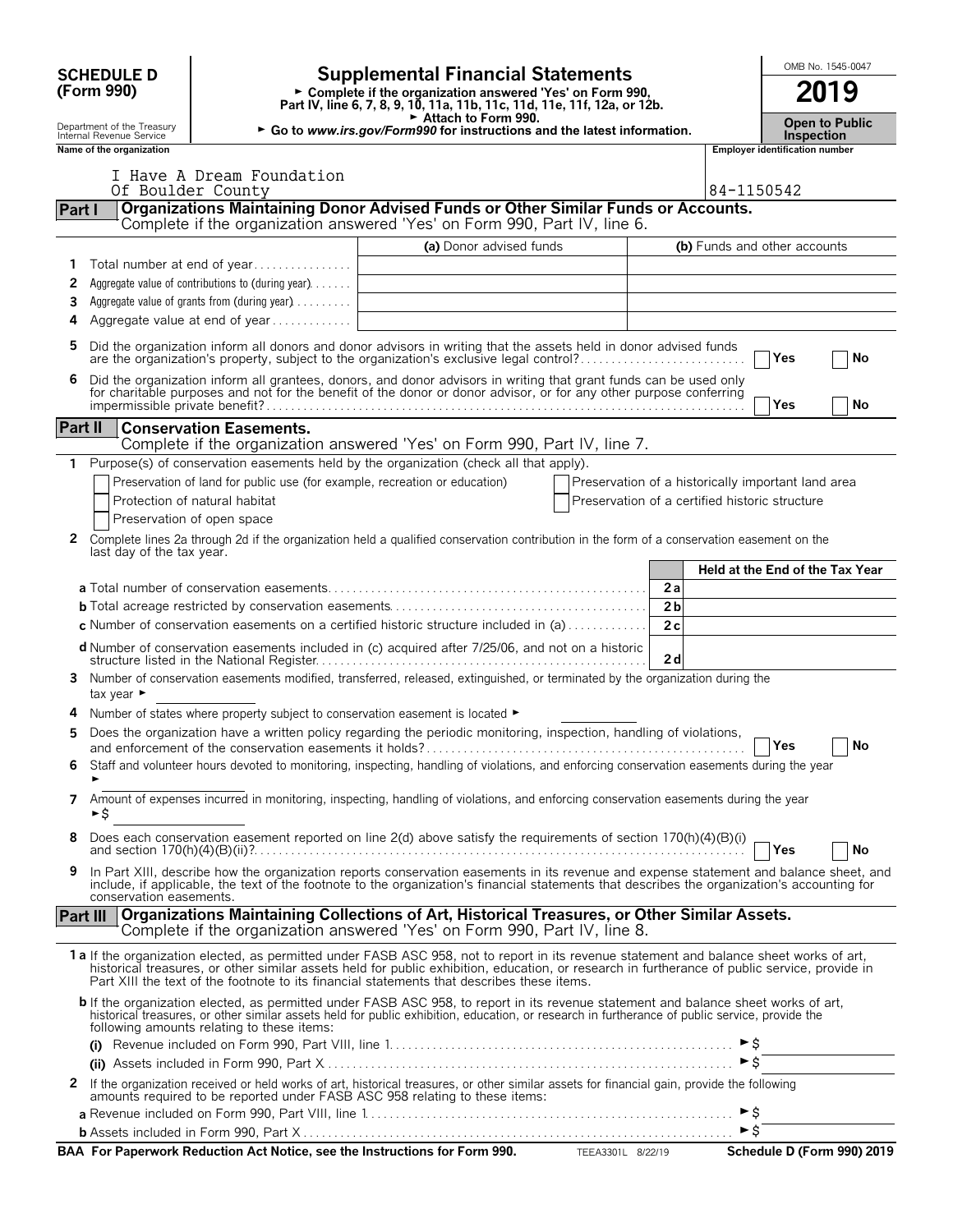| Schedule D (Form 990) 2019 I Have A Dream Foundation<br>Part III   Organizations Maintaining Collections of Art, Historical Treasures, or Other Similar Assets (continued)                                                |                  |                                         |                                    | 84-1150542                      |                                          | Page 2   |
|---------------------------------------------------------------------------------------------------------------------------------------------------------------------------------------------------------------------------|------------------|-----------------------------------------|------------------------------------|---------------------------------|------------------------------------------|----------|
| 3 Using the organization's acquisition, accession, and other records, check any of the following that make significant use of its collection                                                                              |                  |                                         |                                    |                                 |                                          |          |
| items (check all that apply):                                                                                                                                                                                             |                  |                                         |                                    |                                 |                                          |          |
| Public exhibition<br>a<br>Scholarly research<br>b                                                                                                                                                                         |                  | d<br>Other                              | Loan or exchange program           |                                 |                                          |          |
| Preservation for future generations<br>C                                                                                                                                                                                  |                  |                                         |                                    |                                 |                                          |          |
| 4 Provide a description of the organization's collections and explain how they further the organization's exempt purpose in<br>Part XIII.                                                                                 |                  |                                         |                                    |                                 |                                          |          |
| 5.                                                                                                                                                                                                                        |                  |                                         |                                    |                                 |                                          |          |
| During the year, did the organization solicit or receive donations of art, historical treasures, or other similar assets to be sold to raise funds rather than to be maintained as part of the organization's collection? |                  |                                         |                                    |                                 | l Yes                                    | No       |
| Part IV Escrow and Custodial Arrangements. Complete if the organization answered 'Yes' on Form 990, Part IV,<br>line 9, or reported an amount on Form 990, Part X, line 21.                                               |                  |                                         |                                    |                                 |                                          |          |
| 1a Is the organization an agent, trustee, custodian or other intermediary for contributions or other assets not included                                                                                                  |                  |                                         |                                    |                                 |                                          |          |
|                                                                                                                                                                                                                           |                  |                                         |                                    |                                 | Yes                                      | No       |
| <b>b</b> If 'Yes,' explain the arrangement in Part XIII and complete the following table:                                                                                                                                 |                  |                                         |                                    |                                 | Amount                                   |          |
|                                                                                                                                                                                                                           |                  |                                         |                                    |                                 |                                          |          |
|                                                                                                                                                                                                                           |                  |                                         |                                    | 1 d                             |                                          |          |
|                                                                                                                                                                                                                           |                  |                                         |                                    | 1e                              |                                          |          |
|                                                                                                                                                                                                                           |                  |                                         |                                    | 1f                              |                                          |          |
| 2a Did the organization include an amount on Form 990, Part X, line 21, for escrow or custodial account liability?                                                                                                        |                  |                                         |                                    |                                 | <b>Yes</b>                               | No       |
|                                                                                                                                                                                                                           |                  |                                         |                                    |                                 |                                          |          |
|                                                                                                                                                                                                                           |                  |                                         |                                    |                                 |                                          |          |
| <b>Part V</b><br>Endowment Funds. Complete if the organization answered 'Yes' on Form 990, Part IV, line 10.                                                                                                              | (a) Current year | (b) Prior year                          | (c) Two years back                 | (d) Three years back            | (e) Four years back                      |          |
| <b>1 a</b> Beginning of year balance                                                                                                                                                                                      |                  |                                         |                                    |                                 |                                          |          |
| $b$ Contributions                                                                                                                                                                                                         |                  |                                         |                                    |                                 |                                          |          |
|                                                                                                                                                                                                                           |                  |                                         |                                    |                                 |                                          |          |
| <b>c</b> Net investment earnings, gains,<br>and losses                                                                                                                                                                    |                  |                                         |                                    |                                 |                                          |          |
| d Grants or scholarships                                                                                                                                                                                                  |                  |                                         |                                    |                                 |                                          |          |
| <b>e</b> Other expenditures for facilities                                                                                                                                                                                |                  |                                         |                                    |                                 |                                          |          |
| and programs<br>f Administrative expenses                                                                                                                                                                                 |                  |                                         |                                    |                                 |                                          |          |
| <b>q</b> End of year balance $\dots\dots\dots\dots$                                                                                                                                                                       |                  |                                         |                                    |                                 |                                          |          |
| 2 Provide the estimated percentage of the current year end balance (line 1g, column (a)) held as:                                                                                                                         |                  |                                         |                                    |                                 |                                          |          |
| a Board designated or quasi-endowment $\blacktriangleright$                                                                                                                                                               |                  |                                         |                                    |                                 |                                          |          |
| <b>b</b> Permanent endowment ►                                                                                                                                                                                            | g                |                                         |                                    |                                 |                                          |          |
| c Term endowment ►                                                                                                                                                                                                        | ৡ                |                                         |                                    |                                 |                                          |          |
| The percentages on lines 2a, 2b, and 2c should equal 100%.                                                                                                                                                                |                  |                                         |                                    |                                 |                                          |          |
| 3a Are there endowment funds not in the possession of the organization that are held and administered for the                                                                                                             |                  |                                         |                                    |                                 |                                          |          |
| organization by:                                                                                                                                                                                                          |                  |                                         |                                    |                                 | Yes                                      | No       |
|                                                                                                                                                                                                                           |                  |                                         |                                    |                                 | 3a(i)                                    |          |
| <b>b</b> If 'Yes' on line 3a(ii), are the related organizations listed as required on Schedule R?                                                                                                                         |                  |                                         |                                    |                                 | 3a(ii)<br>3 <sub>b</sub>                 |          |
| 4 Describe in Part XIII the intended uses of the organization's endowment funds.                                                                                                                                          |                  |                                         |                                    |                                 |                                          |          |
| <b>Part VI</b> Land, Buildings, and Equipment.                                                                                                                                                                            |                  |                                         |                                    |                                 |                                          |          |
| Complete if the organization answered 'Yes' on Form 990, Part IV, line 11a. See Form 990, Part X, line 10.                                                                                                                |                  |                                         |                                    |                                 |                                          |          |
| Description of property                                                                                                                                                                                                   |                  | (a) Cost or other basis<br>(investment) | (b) Cost or other<br>basis (other) | (c) Accumulated<br>depreciation | (d) Book value                           |          |
|                                                                                                                                                                                                                           |                  |                                         | 475,000.                           |                                 |                                          | 475,000. |
|                                                                                                                                                                                                                           |                  |                                         | 925, 327.                          | 97,959.                         |                                          | 827,368. |
| c Leasehold improvements                                                                                                                                                                                                  |                  |                                         |                                    |                                 |                                          |          |
|                                                                                                                                                                                                                           |                  |                                         | 353, 357.                          | 305,081.                        |                                          | 48,276.  |
|                                                                                                                                                                                                                           |                  |                                         | 114,464.                           | 113,390.                        |                                          | 1,074.   |
| <b>BAA</b>                                                                                                                                                                                                                |                  |                                         |                                    |                                 | 1,351,718.<br>Schedule D (Form 990) 2019 |          |
|                                                                                                                                                                                                                           |                  |                                         |                                    |                                 |                                          |          |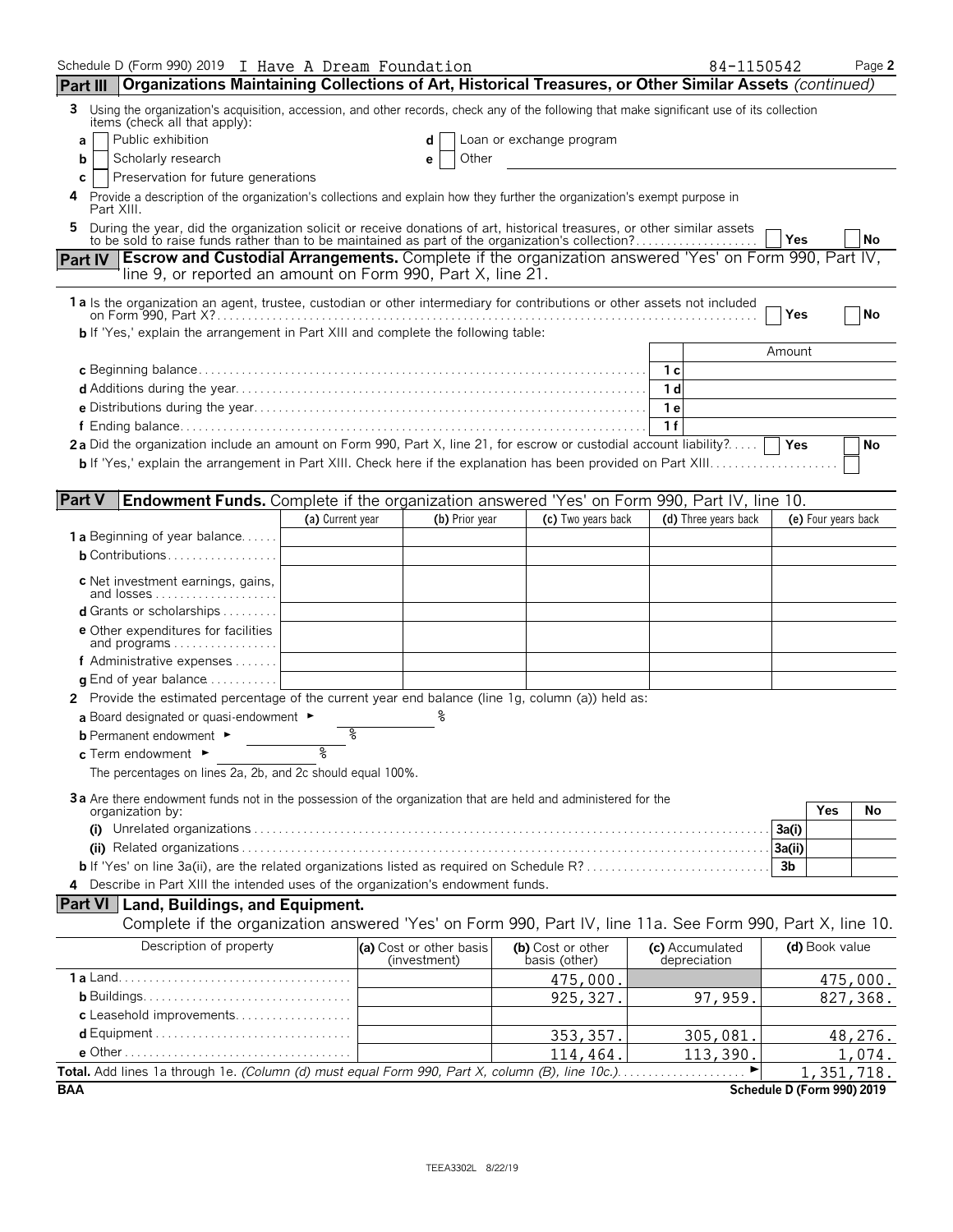|                                       | Part VII   Investments - Other Securities.                                                                                                                                                  |                              |                                                           |                |
|---------------------------------------|---------------------------------------------------------------------------------------------------------------------------------------------------------------------------------------------|------------------------------|-----------------------------------------------------------|----------------|
|                                       | Complete if the organization answered 'Yes' on Form 990, Part IV, line 11b. See Form 990, Part X, line 12.                                                                                  |                              |                                                           |                |
|                                       | (a) Description of security or category (including name of security)                                                                                                                        | (b) Book value               | (c) Method of valuation: Cost or end-of-year market value |                |
|                                       |                                                                                                                                                                                             |                              |                                                           |                |
|                                       | (3) Other Mutual Funds                                                                                                                                                                      |                              | 5,439,669. End of Year Market Value                       |                |
| (A)                                   |                                                                                                                                                                                             |                              |                                                           |                |
| $\overline{(\mathsf{B})}$             |                                                                                                                                                                                             |                              |                                                           |                |
| $\overline{C}$                        |                                                                                                                                                                                             |                              |                                                           |                |
|                                       |                                                                                                                                                                                             |                              |                                                           |                |
| $\frac{\overline{10}}{\overline{10}}$ |                                                                                                                                                                                             |                              |                                                           |                |
| (F)                                   |                                                                                                                                                                                             |                              |                                                           |                |
| (G)                                   |                                                                                                                                                                                             |                              |                                                           |                |
| $\overline{\text{(H)}}$               |                                                                                                                                                                                             |                              |                                                           |                |
| $($ l $)$                             |                                                                                                                                                                                             |                              |                                                           |                |
|                                       | Total. (Column (b) must equal Form 990, Part X, column (B) line 12.)                                                                                                                        | 5,439,669.                   |                                                           |                |
| Part VIII                             | Investments - Program Related.<br>Complete if the organization answered 'Yes' on Form 990, Part IV, line 11c. See Form 990, Part X, line 13.                                                |                              | N/A                                                       |                |
|                                       | (a) Description of investment                                                                                                                                                               | (b) Book value               | (c) Method of valuation: Cost or end-of-year market value |                |
| (1)                                   |                                                                                                                                                                                             |                              |                                                           |                |
| (2)                                   |                                                                                                                                                                                             |                              |                                                           |                |
| (3)                                   |                                                                                                                                                                                             |                              |                                                           |                |
| (4)                                   |                                                                                                                                                                                             |                              |                                                           |                |
| (5)                                   |                                                                                                                                                                                             |                              |                                                           |                |
| (6)                                   |                                                                                                                                                                                             |                              |                                                           |                |
| (7)                                   |                                                                                                                                                                                             |                              |                                                           |                |
| (8)                                   |                                                                                                                                                                                             |                              |                                                           |                |
| (9)                                   |                                                                                                                                                                                             |                              |                                                           |                |
| (10)                                  | Total. (Column (b) must equal Form 990, Part X, column (B) line 13.).<br>►                                                                                                                  |                              |                                                           |                |
| Part IX                               | <b>Other Assets.</b>                                                                                                                                                                        | N/A                          |                                                           |                |
|                                       | Complete if the organization answered 'Yes' on Form 990, Part IV, line 11d. See Form 990, Part X, line 15.                                                                                  |                              |                                                           |                |
| (1)                                   |                                                                                                                                                                                             | (a) Description              |                                                           | (b) Book value |
| (2)                                   |                                                                                                                                                                                             |                              |                                                           |                |
| (3)                                   |                                                                                                                                                                                             |                              |                                                           |                |
| (4)                                   |                                                                                                                                                                                             |                              |                                                           |                |
| $\overline{(5)}$                      |                                                                                                                                                                                             |                              |                                                           |                |
| $\overline{(6)}$                      |                                                                                                                                                                                             |                              |                                                           |                |
| (7)<br>(8)                            |                                                                                                                                                                                             |                              |                                                           |                |
| $\overline{(9)}$                      |                                                                                                                                                                                             |                              |                                                           |                |
| (10)                                  |                                                                                                                                                                                             |                              |                                                           |                |
|                                       |                                                                                                                                                                                             |                              | ▶                                                         |                |
| Part X                                | <b>Other Liabilities.</b>                                                                                                                                                                   |                              |                                                           |                |
|                                       | Complete if the organization answered 'Yes' on Form 990, Part IV, line 11e or 11f. See Form 990, Part X, line 25.                                                                           | (a) Description of liability |                                                           |                |
| 1.                                    | (1) Federal income taxes                                                                                                                                                                    |                              |                                                           | (b) Book value |
| (2)                                   |                                                                                                                                                                                             |                              |                                                           |                |
| (3)                                   |                                                                                                                                                                                             |                              |                                                           |                |
| (4)                                   |                                                                                                                                                                                             |                              |                                                           |                |
| (5)                                   |                                                                                                                                                                                             |                              |                                                           |                |
| (6)                                   |                                                                                                                                                                                             |                              |                                                           |                |
| (7)<br>(8)                            |                                                                                                                                                                                             |                              |                                                           |                |
| (9)                                   |                                                                                                                                                                                             |                              |                                                           |                |
| (10)                                  |                                                                                                                                                                                             |                              |                                                           |                |
| (11)                                  |                                                                                                                                                                                             |                              |                                                           |                |
|                                       |                                                                                                                                                                                             |                              | ▶                                                         |                |
|                                       | 2. Lightlity for uncertain tay nositions, In Part YIII, provide the text of the footnote to the organization's financial statements that reports the organization's lightlity for uncertain |                              |                                                           |                |

x positions. In Part XIII, provide the text of the footnote to the organization's financial statements that reports the orga tax positions under FASB ASC 740. Check here if the text of the footnote has been provided in Part XIII. . . . . . . . . . . . . . . . . . . . . . . . . . . . . . . . . . . . . . . . . . . . . . . . . . . . . . . . X See Part XIII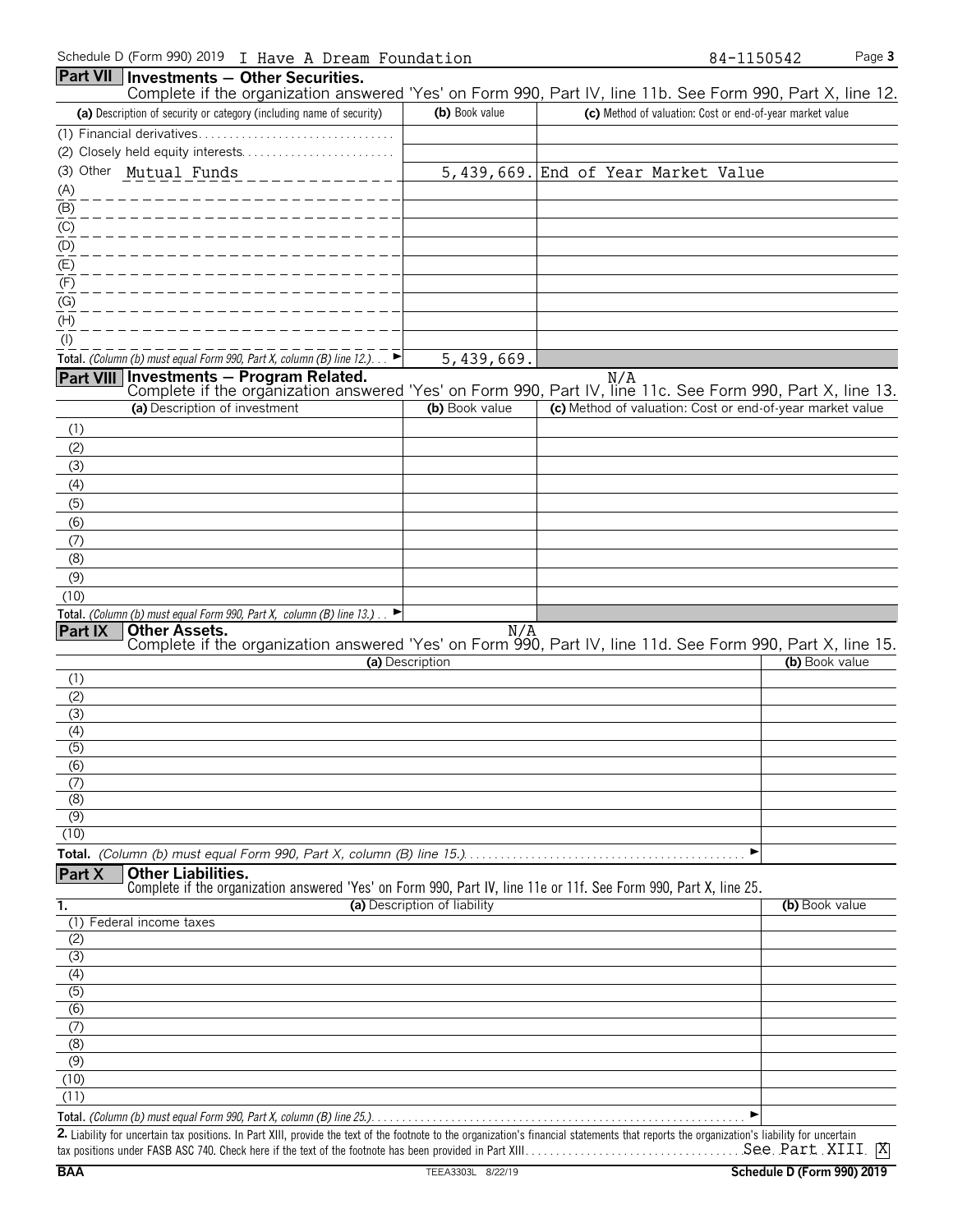| Schedule D (Form 990) 2019 I Have A Dream Foundation                                                  | 84-1150542     | Page 4       |
|-------------------------------------------------------------------------------------------------------|----------------|--------------|
| <b>Part XI</b> Reconciliation of Revenue per Audited Financial Statements With Revenue per Return.    |                |              |
| Complete if the organization answered 'Yes' on Form 990, Part IV, line 12a.                           |                |              |
| $\mathbf{1}$                                                                                          | $\mathbf{1}$   | 6, 323, 149. |
| Amounts included on line 1 but not on Form 990, Part VIII, line 12:<br>2                              |                |              |
| 506, 374.                                                                                             |                |              |
| 2 <sub>b</sub><br>502,042.                                                                            |                |              |
|                                                                                                       |                |              |
| d Other (Describe in Part XIII) See Part XIII (2008)<br>115,449.                                      |                |              |
|                                                                                                       | 2 e            | 1,123,865.   |
| 3.                                                                                                    | $\mathbf{3}$   | 5,199,284.   |
| Amounts included on Form 990, Part VIII, line 12, but not on line 1:                                  |                |              |
| a Investment expenses not included on Form 990, Part VIII, line 7b.   4a                              |                |              |
|                                                                                                       |                |              |
|                                                                                                       | 4с             |              |
| 5 Total revenue. Add lines 3 and 4c. (This must equal Form 990, Part I, line 12.)                     | 5 <sup>5</sup> | 5, 199, 284. |
| <b>Part XII Reconciliation of Expenses per Audited Financial Statements With Expenses per Return.</b> |                |              |
| Complete if the organization answered 'Yes' on Form 990, Part IV, line 12a.                           |                |              |
|                                                                                                       | $\mathbf{1}$   | 4,494,029.   |
| Amounts included on line 1 but not on Form 990, Part IX, line 25:<br>2                                |                |              |
| 502,042.                                                                                              |                |              |
| 2 <sub>b</sub>                                                                                        |                |              |
|                                                                                                       |                |              |
| 2d<br>115,449.                                                                                        |                |              |
|                                                                                                       | 2e             | 617,491.     |
| 3                                                                                                     | 3              | 3,876,538.   |
| Amounts included on Form 990, Part IX, line 25, but not on line 1:<br>4                               |                |              |
| a Investment expenses not included on Form 990, Part VIII, line 7b.   4a                              |                |              |
| <b>4h</b>                                                                                             |                |              |
|                                                                                                       | 4 c            |              |
|                                                                                                       | $\overline{5}$ | 3,876,538.   |
| Part XIII Supplemental Information.                                                                   |                |              |

Provide the descriptions required for Part II, lines 3, 5, and 9; Part III, lines 1a and 4; Part IV, lines 1b and 2b; Part V,

line 4; Part X, line 2; Part XI, lines 2d and 4b; and Part XII, lines 2d and 4b. Also complete this part to provide any additional information.

## **Part X - FASB ASC 740 Footnote**

IHAD is exempt from federal income taxes under Section 501(c)(3) of the Internal Revenue Code, except on net income derived from unrelated business activities. During 2019 and 2018, IHAD had no unrelated business activities and believes that it has appropriate support for any tax positions taken, and as such, does not have any uncertain tax positions that are material to the financial statements. The Organization's federal tax returns (Form 990) for 2019 and 2018 are subject to examination by the IRS, generally for three years after they were filed.

**BAA Schedule D (Form 990) 2019**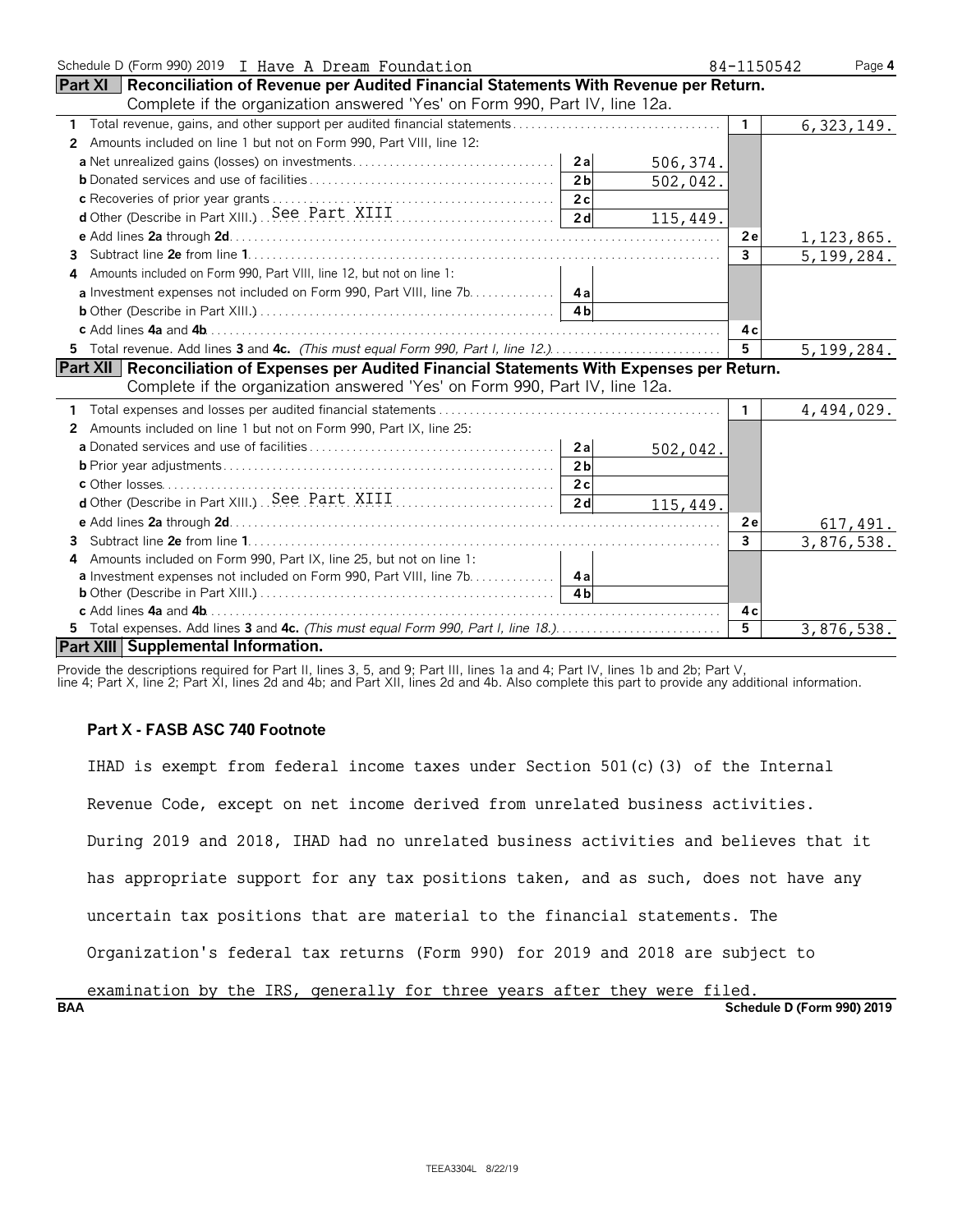## **Schedule D, Part XI, Line 2d Other Revenue Included In F/S But Not Included On Form 990** Special Event Expenses. . . . . . . . . . . . . . . . . . . . . . . . . . . . . . . . . . . . . . . . . . . . . . . . . . . . . . . . . . . . . . . . . . . . . . . . \$ 115,449.  $\frac{115,449.}{115,449.}$ **Schedule D, Part XII, Line 2d Other Expenses And Losses Per Audited F/S**  $\begin{array}{cccccc} \texttt{Special Event Expenses} & \texttt{3} & \texttt{3} & \texttt{5} & \texttt{Total} & \texttt{5} \\ & & \texttt{Total} & \texttt{5} & \texttt{5} & \texttt{6} & \texttt{6} \\ & & \texttt{6} & \texttt{7} & \texttt{8} & \texttt{9} & \texttt{10} \\ & & \texttt{9} & \texttt{10} & \texttt{10} & \texttt{11} & \texttt{11} & \texttt{12} & \texttt{13} \\ \end{array}$  $\frac{115,449.}{115,449.}$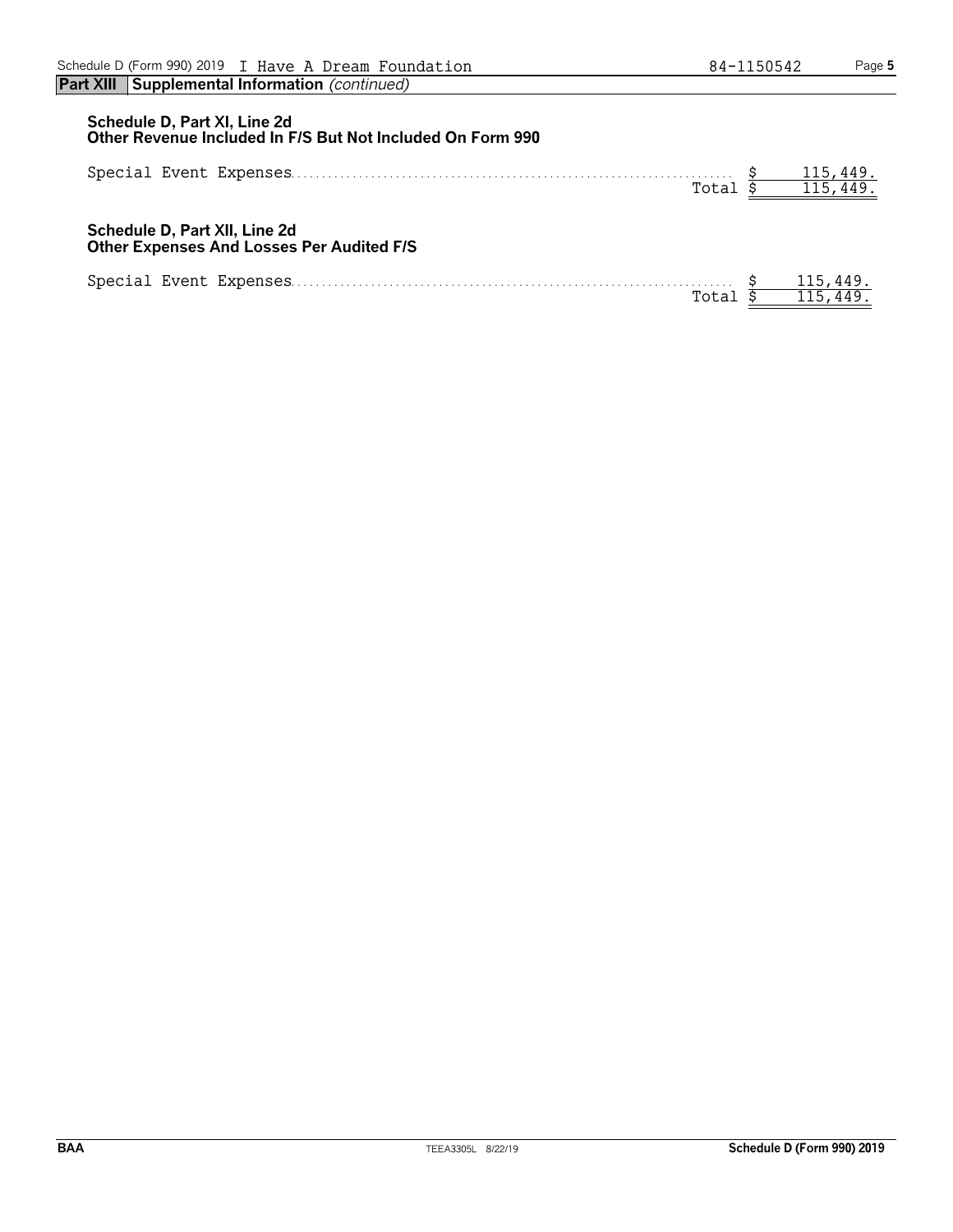|                                                                                                                                                                    |                                                                                                                                                                     |                                                                                                                |     |                                                                      | Supplemental Information Regarding Fundraising or Gaming Activities                                                                                                                                                                              |  |                                                                | OMB No. 1545-0047                                       |
|--------------------------------------------------------------------------------------------------------------------------------------------------------------------|---------------------------------------------------------------------------------------------------------------------------------------------------------------------|----------------------------------------------------------------------------------------------------------------|-----|----------------------------------------------------------------------|--------------------------------------------------------------------------------------------------------------------------------------------------------------------------------------------------------------------------------------------------|--|----------------------------------------------------------------|---------------------------------------------------------|
| <b>SCHEDULE G</b><br>(Form 990 or 990-EZ)                                                                                                                          | Complete if the organization answered 'Yes' on Form 990, Part IV, line 17, 18, or 19, or if the<br>organization entered more than \$15,000 on Form 990-EZ, line 6a. |                                                                                                                |     |                                                                      |                                                                                                                                                                                                                                                  |  | 19                                                             |                                                         |
| Department of the Treasury<br>Internal Revenue Service                                                                                                             |                                                                                                                                                                     | Attach to Form 990 or Form 990-EZ.<br>► Go to www.irs.gov/Form990 for instructions and the latest information. |     |                                                                      |                                                                                                                                                                                                                                                  |  |                                                                | <b>Open to Public</b><br><b>Inspection</b>              |
| Name of the organization I Have A Dream Foundation                                                                                                                 | Of Boulder County                                                                                                                                                   |                                                                                                                |     |                                                                      |                                                                                                                                                                                                                                                  |  | Employer identification number<br>84-1150542                   |                                                         |
| Part I<br>Form 990-EZ filers are not required to complete this part.                                                                                               |                                                                                                                                                                     |                                                                                                                |     |                                                                      | Fundraising Activities. Complete if the organization answered 'Yes' on Form 990, Part IV, line 17.                                                                                                                                               |  |                                                                |                                                         |
| 1.<br>Mail solicitations<br>а<br>Internet and email solicitations<br>b<br>Phone solicitations                                                                      |                                                                                                                                                                     |                                                                                                                |     | e <sub>1</sub><br>f                                                  | Indicate whether the organization raised funds through any of the following activities. Check all that apply.<br>Solicitation of non-government grants<br>Solicitation of government grants<br>Special fundraising events                        |  |                                                                |                                                         |
| c<br>d<br>In-person solicitations<br>2a Did the organization have a written or oral agreement with any individual (including officers, directors, trustees, or key |                                                                                                                                                                     |                                                                                                                |     | q                                                                    | employees listed in Form 990, Part VII) or entity in connection with professional fundraising services?<br>b If 'Yes,' list the 10 highest paid individuals or entities (fundraisers) pursuant to agreements under which the fundraiser is to be |  |                                                                | $X$ No                                                  |
| compensated at least \$5,000 by the organization.<br>(i) Name and address of individual<br>or entity (fundraiser)                                                  |                                                                                                                                                                     | (ii) Activity                                                                                                  |     | (iii) Did fundraiser<br>have custody or control<br>of contributions? | (iv) Gross receipts<br>from activity                                                                                                                                                                                                             |  | (v) Amount paid to<br>(or retained by)<br>fundraiser listed in | (vi) Amount paid to<br>(or retained by)<br>organization |
|                                                                                                                                                                    |                                                                                                                                                                     |                                                                                                                | Yes | No                                                                   |                                                                                                                                                                                                                                                  |  | column (i)                                                     |                                                         |
| 1                                                                                                                                                                  |                                                                                                                                                                     |                                                                                                                |     |                                                                      |                                                                                                                                                                                                                                                  |  |                                                                |                                                         |
| 2                                                                                                                                                                  |                                                                                                                                                                     |                                                                                                                |     |                                                                      |                                                                                                                                                                                                                                                  |  |                                                                |                                                         |
| 3                                                                                                                                                                  |                                                                                                                                                                     |                                                                                                                |     |                                                                      |                                                                                                                                                                                                                                                  |  |                                                                |                                                         |
| 4                                                                                                                                                                  |                                                                                                                                                                     |                                                                                                                |     |                                                                      |                                                                                                                                                                                                                                                  |  |                                                                |                                                         |
| 5                                                                                                                                                                  |                                                                                                                                                                     |                                                                                                                |     |                                                                      |                                                                                                                                                                                                                                                  |  |                                                                |                                                         |
| 6                                                                                                                                                                  |                                                                                                                                                                     |                                                                                                                |     |                                                                      |                                                                                                                                                                                                                                                  |  |                                                                |                                                         |
| 7                                                                                                                                                                  |                                                                                                                                                                     |                                                                                                                |     |                                                                      |                                                                                                                                                                                                                                                  |  |                                                                |                                                         |
| 8                                                                                                                                                                  |                                                                                                                                                                     |                                                                                                                |     |                                                                      |                                                                                                                                                                                                                                                  |  |                                                                |                                                         |
| 9                                                                                                                                                                  |                                                                                                                                                                     |                                                                                                                |     |                                                                      |                                                                                                                                                                                                                                                  |  |                                                                |                                                         |
| 10                                                                                                                                                                 |                                                                                                                                                                     |                                                                                                                |     |                                                                      |                                                                                                                                                                                                                                                  |  |                                                                |                                                         |
| Total…<br>3<br>or licensing.                                                                                                                                       |                                                                                                                                                                     |                                                                                                                |     |                                                                      | List all states in which the organization is registered or licensed to solicit contributions or has been notified it is exempt from registration                                                                                                 |  |                                                                | $0$ .                                                   |
|                                                                                                                                                                    |                                                                                                                                                                     |                                                                                                                |     |                                                                      |                                                                                                                                                                                                                                                  |  |                                                                |                                                         |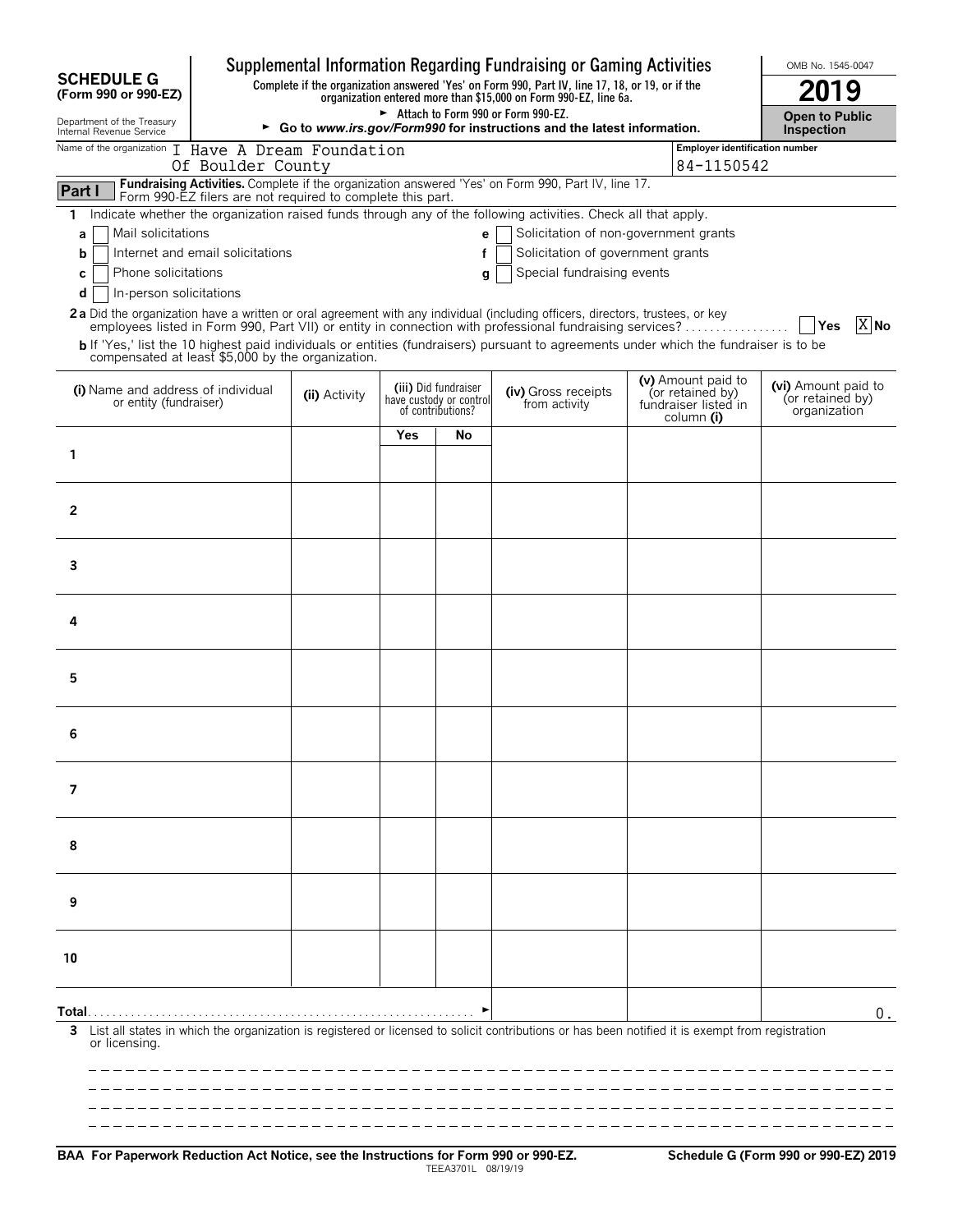|                    | Part II        | Schedule G (Form 990 or 990-EZ) 2019 I Have A Dream Foundation<br>Fundraising Events. Complete if the organization answered 'Yes' on Form 990, Part IV, line 18, or reported<br>more than \$15,000 of fundraising event contributions and gross income on Form 990-EZ, lines 1 and 6b.<br>List events with gross receipts greater than \$5,000. |                                                |                                                     | 84-1150542                              | Page 2                                                                  |
|--------------------|----------------|-------------------------------------------------------------------------------------------------------------------------------------------------------------------------------------------------------------------------------------------------------------------------------------------------------------------------------------------------|------------------------------------------------|-----------------------------------------------------|-----------------------------------------|-------------------------------------------------------------------------|
|                    |                |                                                                                                                                                                                                                                                                                                                                                 | (a) Event #1<br>Dreamer Lunche<br>(event type) | (b) Event $#2$<br>Golf Tournamen<br>(event type)    | (c) Other events<br>1<br>(total number) | (d) Total events<br>(add column (a)<br>through column $(c)$             |
| <b>REVENU</b><br>Е | 1              | 2 Less: Contributions                                                                                                                                                                                                                                                                                                                           | 337,277.                                       | 82,007.                                             | 24,501.                                 | 443,785.                                                                |
|                    | 3              | Gross income (line 1 minus line 2)                                                                                                                                                                                                                                                                                                              | 337, 277.                                      | 82,007.                                             | 24,501.                                 | 443,785.                                                                |
|                    | 4              | Cash prizes                                                                                                                                                                                                                                                                                                                                     |                                                |                                                     |                                         |                                                                         |
|                    | 5.             | Noncash prizes                                                                                                                                                                                                                                                                                                                                  |                                                |                                                     |                                         |                                                                         |
| <b>DIRECT</b>      | 6              | Rent/facility costs                                                                                                                                                                                                                                                                                                                             |                                                |                                                     |                                         |                                                                         |
|                    | 7              | Food and beverages                                                                                                                                                                                                                                                                                                                              |                                                |                                                     |                                         |                                                                         |
| <b>EXPENSES</b>    | 8              |                                                                                                                                                                                                                                                                                                                                                 |                                                |                                                     |                                         |                                                                         |
|                    | 9              | Other direct expenses                                                                                                                                                                                                                                                                                                                           | 71,687.                                        | 34,399.                                             | 8,001.                                  | 114,087.                                                                |
| <b>REVENDE</b>     | 11<br>Part III | Gaming. Complete if the organization answered 'Yes' on Form 990, Part IV, line 19, or reported more than<br>\$15,000 on Form 990-EZ, line 6a.                                                                                                                                                                                                   | (a) Bingo                                      | (b) Pull tabs/instant<br>bingo/progressive<br>bingo | (c) Other gaming                        | 329,698.<br>(d) Total gaming<br>(add column (a)<br>through column $(c)$ |
|                    | 1              | Gross revenue                                                                                                                                                                                                                                                                                                                                   |                                                |                                                     |                                         |                                                                         |
|                    | 2<br>3         | Cash prizes<br>Noncash prizes                                                                                                                                                                                                                                                                                                                   |                                                |                                                     |                                         |                                                                         |
|                    |                |                                                                                                                                                                                                                                                                                                                                                 |                                                |                                                     |                                         |                                                                         |
| EXPENSES           | 4              | Rent/facility costs                                                                                                                                                                                                                                                                                                                             |                                                |                                                     |                                         |                                                                         |
|                    | 5              | Other direct expenses                                                                                                                                                                                                                                                                                                                           | နွ<br>Yes                                      | နွ<br>Yes                                           | ٥R<br>Yes                               |                                                                         |
|                    | 7<br>8         | Volunteer labor                                                                                                                                                                                                                                                                                                                                 | No                                             | No                                                  | <b>No</b>                               |                                                                         |
| 9                  |                | Enter the state(s) in which the organization conducts gaming activities:<br><b>b</b> If 'No,' explain:<br>10 a Were any of the organization's gaming licenses revoked, suspended, or terminated during the tax year?                                                                                                                            |                                                |                                                     |                                         | Yes<br><b>No</b>                                                        |

**BAA** TEEA3702L 08/19/19 **Schedule G (Form 990 or 990-EZ) 2019**

 $-1$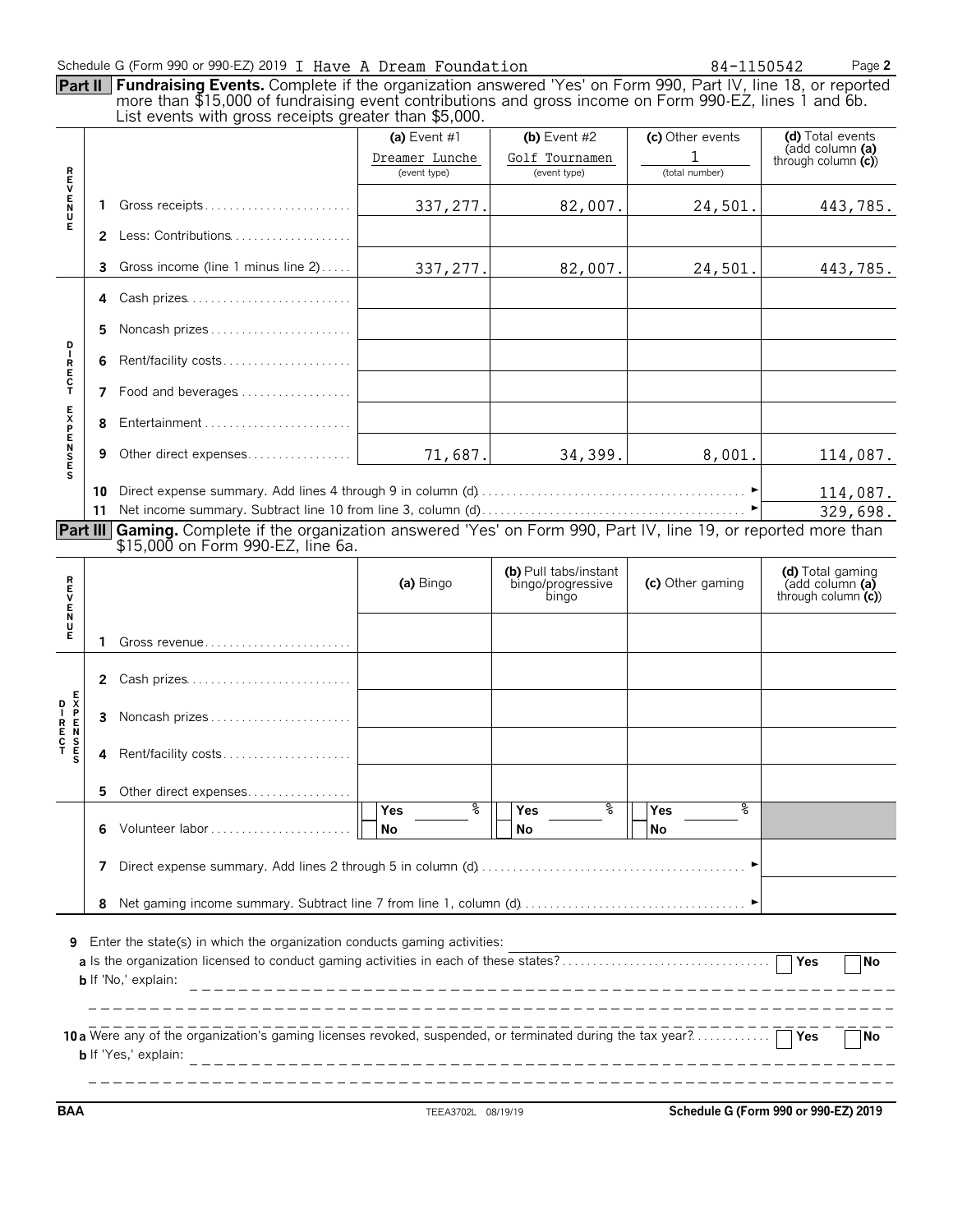|    | Schedule G (Form 990 or 990-EZ) 2019 I Have A Dream Foundation                                                                                                                                                                                                                                                                                                                         | 84-1150542      | Page 3    |
|----|----------------------------------------------------------------------------------------------------------------------------------------------------------------------------------------------------------------------------------------------------------------------------------------------------------------------------------------------------------------------------------------|-----------------|-----------|
|    |                                                                                                                                                                                                                                                                                                                                                                                        | Yes             | No        |
| 12 | Is the organization a grantor, beneficiary or trustee of a trust, or a member of a partnership or other entity formed to                                                                                                                                                                                                                                                               | Yes             | No        |
| 13 | Indicate the percentage of gaming activity conducted in:                                                                                                                                                                                                                                                                                                                               |                 |           |
|    |                                                                                                                                                                                                                                                                                                                                                                                        | 13a             | ଽ         |
|    |                                                                                                                                                                                                                                                                                                                                                                                        | 13 <sub>b</sub> | နွ        |
|    | 14 Enter the name and address of the person who prepares the organization's gaming/special events books and records:                                                                                                                                                                                                                                                                   |                 |           |
|    | Name $\blacktriangleright$                                                                                                                                                                                                                                                                                                                                                             |                 |           |
|    | Address ►                                                                                                                                                                                                                                                                                                                                                                              |                 |           |
|    | <b>15a</b> Does the organization have a contract with a third party from whom the organization receives gaming revenue?<br><b>b</b> If 'Yes,' enter the amount of gaming revenue received by the organization $\bullet$ $\circ$<br>of gaming revenue retained by the third party $\blacktriangleright$ $\blacktriangleright$<br>c If 'Yes,' enter name and address of the third party: | and the amount  | l No      |
|    | Name $\blacktriangleright$                                                                                                                                                                                                                                                                                                                                                             |                 |           |
|    | Address $\blacktriangleright$                                                                                                                                                                                                                                                                                                                                                          |                 |           |
| 16 | Gaming manager information:                                                                                                                                                                                                                                                                                                                                                            |                 |           |
|    | Name $\blacktriangleright$<br>_____________________________                                                                                                                                                                                                                                                                                                                            |                 |           |
|    |                                                                                                                                                                                                                                                                                                                                                                                        |                 |           |
|    | Description of services provided ►<br>____________________________                                                                                                                                                                                                                                                                                                                     |                 |           |
|    | Employee<br>Director/officer<br>Independent contractor                                                                                                                                                                                                                                                                                                                                 |                 |           |
|    | 17 Mandatory distributions:                                                                                                                                                                                                                                                                                                                                                            |                 |           |
|    | a Is the organization required under state law to make charitable distributions from the gaming proceeds to retain the<br><b>b</b> Enter the amount of distributions required under state law to be distributed to other exempt organizations or spent in the                                                                                                                          |                 | <b>No</b> |
|    | organization's own exempt activities during the tax year $\blacktriangleright$ $\blacklozenge$                                                                                                                                                                                                                                                                                         |                 |           |
|    | <b>Supplemental Information.</b> Provide the explanations required by Part I, line 2b, columns (iii) and (v);<br><b>Part IV</b><br>and Part III, lines 9, 9b, 10b, 15b, 15c, 16, and 17b, as applicable. Also provide any additional<br>information. See instructions.                                                                                                                 |                 |           |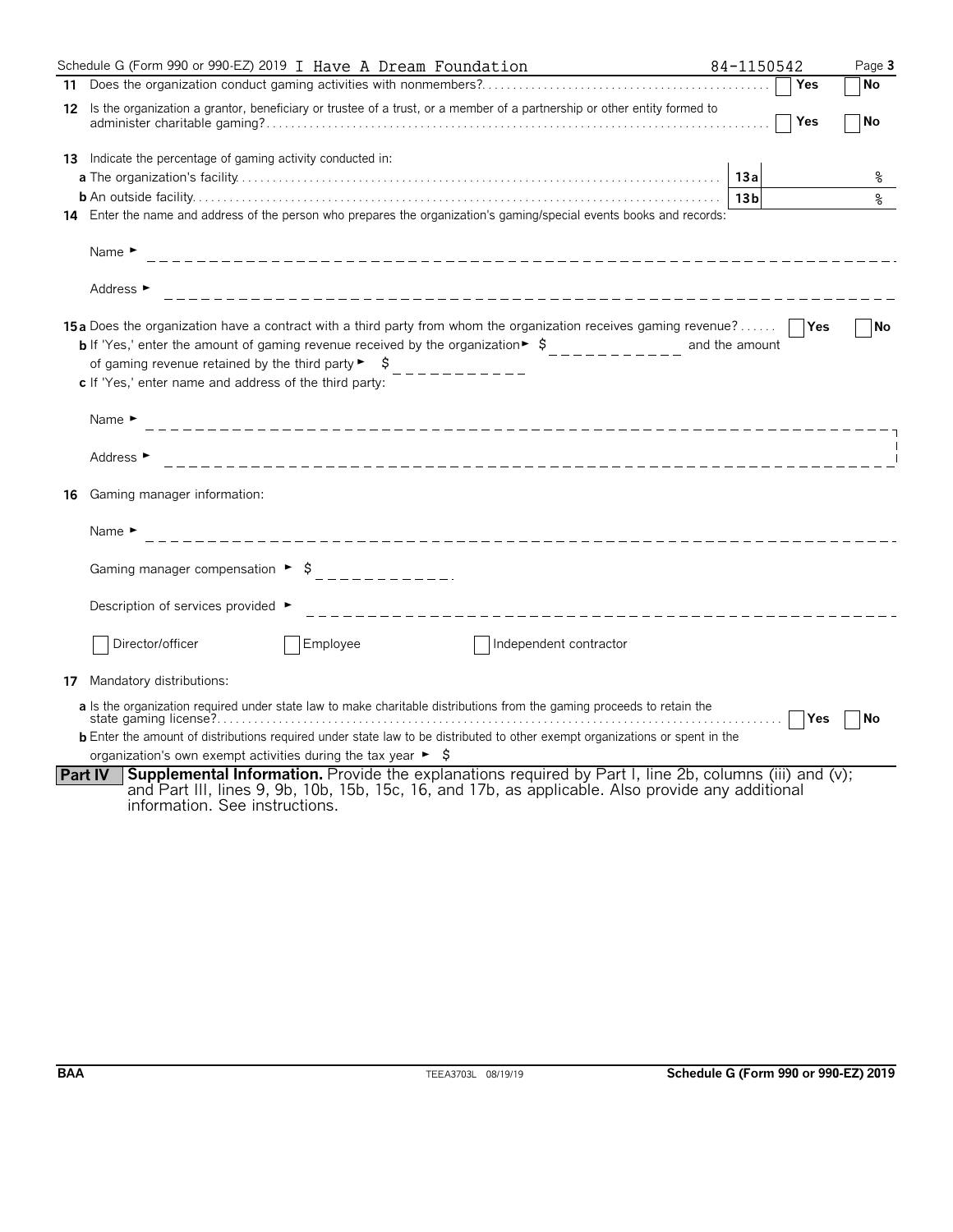| <b>SCHEDULE I</b>                                                                                                                                                                                                                                                                 |                                                                                                                                       |                                    | <b>Grants and Other Assistance to Organizations,</b> |                                      |                                                             |                                          | OMB No. 1545-0047<br>2019             |  |  |
|-----------------------------------------------------------------------------------------------------------------------------------------------------------------------------------------------------------------------------------------------------------------------------------|---------------------------------------------------------------------------------------------------------------------------------------|------------------------------------|------------------------------------------------------|--------------------------------------|-------------------------------------------------------------|------------------------------------------|---------------------------------------|--|--|
| (Form 990)                                                                                                                                                                                                                                                                        | Governments, and Individuals in the United States<br>Complete if the organization answered 'Yes' on Form 990, Part IV, line 21 or 22. |                                    |                                                      |                                      |                                                             |                                          |                                       |  |  |
| Attach to Form 990.<br>Department of the Treasury<br>Internal Revenue Service<br>► Go to www.irs.gov/Form990 for the latest information.                                                                                                                                          |                                                                                                                                       |                                    |                                                      |                                      |                                                             |                                          |                                       |  |  |
| Name of the organization                                                                                                                                                                                                                                                          |                                                                                                                                       |                                    |                                                      |                                      |                                                             | <b>Employer identification number</b>    | Inspection                            |  |  |
| Of Boulder County                                                                                                                                                                                                                                                                 | I Have A Dream Foundation                                                                                                             |                                    |                                                      |                                      |                                                             | 84-1150542                               |                                       |  |  |
| <b>General Information on Grants and Assistance</b><br>Part I                                                                                                                                                                                                                     |                                                                                                                                       |                                    |                                                      |                                      |                                                             |                                          |                                       |  |  |
| Does the organization maintain records to substantiate the amount of the grants or assistance, the grantees' eligibility for the grants or assistance, and<br>1                                                                                                                   |                                                                                                                                       |                                    |                                                      |                                      |                                                             |                                          | X Yes<br>1No                          |  |  |
| 2 Describe in Part IV the organization's procedures for monitoring the use of grant funds in the United States.                                                                                                                                                                   |                                                                                                                                       |                                    |                                                      |                                      |                                                             |                                          |                                       |  |  |
| Part II Grants and Other Assistance to Domestic Organizations and Domestic Governments. Complete if the organization answered 'Yes' on<br>Form 990, Part IV, line 21, for any recipient that received more than \$5,000. Part II can be duplicated if additional space is needed. |                                                                                                                                       |                                    |                                                      |                                      |                                                             |                                          |                                       |  |  |
| 1 (a) Name and address of organization<br>or government                                                                                                                                                                                                                           | $(b)$ EIN                                                                                                                             | (c) IRC section<br>(if applicable) | (d) Amount of cash grant                             | (e) Amount of non-cash<br>assistance | (f) Method of valuation<br>(book, FMV, appraisal,<br>other) | (g) Description of<br>noncash assistance | (h) Purpose of grant<br>or assistance |  |  |
| (1)                                                                                                                                                                                                                                                                               |                                                                                                                                       |                                    |                                                      |                                      |                                                             |                                          |                                       |  |  |
|                                                                                                                                                                                                                                                                                   |                                                                                                                                       |                                    |                                                      |                                      |                                                             |                                          |                                       |  |  |
| (2)                                                                                                                                                                                                                                                                               |                                                                                                                                       |                                    |                                                      |                                      |                                                             |                                          |                                       |  |  |
|                                                                                                                                                                                                                                                                                   |                                                                                                                                       |                                    |                                                      |                                      |                                                             |                                          |                                       |  |  |
|                                                                                                                                                                                                                                                                                   |                                                                                                                                       |                                    |                                                      |                                      |                                                             |                                          |                                       |  |  |
| (3)                                                                                                                                                                                                                                                                               |                                                                                                                                       |                                    |                                                      |                                      |                                                             |                                          |                                       |  |  |
|                                                                                                                                                                                                                                                                                   |                                                                                                                                       |                                    |                                                      |                                      |                                                             |                                          |                                       |  |  |
| (4)                                                                                                                                                                                                                                                                               |                                                                                                                                       |                                    |                                                      |                                      |                                                             |                                          |                                       |  |  |
|                                                                                                                                                                                                                                                                                   |                                                                                                                                       |                                    |                                                      |                                      |                                                             |                                          |                                       |  |  |
| (5)                                                                                                                                                                                                                                                                               |                                                                                                                                       |                                    |                                                      |                                      |                                                             |                                          |                                       |  |  |
|                                                                                                                                                                                                                                                                                   |                                                                                                                                       |                                    |                                                      |                                      |                                                             |                                          |                                       |  |  |
|                                                                                                                                                                                                                                                                                   |                                                                                                                                       |                                    |                                                      |                                      |                                                             |                                          |                                       |  |  |
| (6)                                                                                                                                                                                                                                                                               |                                                                                                                                       |                                    |                                                      |                                      |                                                             |                                          |                                       |  |  |
|                                                                                                                                                                                                                                                                                   |                                                                                                                                       |                                    |                                                      |                                      |                                                             |                                          |                                       |  |  |
| (7)                                                                                                                                                                                                                                                                               |                                                                                                                                       |                                    |                                                      |                                      |                                                             |                                          |                                       |  |  |
|                                                                                                                                                                                                                                                                                   |                                                                                                                                       |                                    |                                                      |                                      |                                                             |                                          |                                       |  |  |
| (8)                                                                                                                                                                                                                                                                               |                                                                                                                                       |                                    |                                                      |                                      |                                                             |                                          |                                       |  |  |
|                                                                                                                                                                                                                                                                                   |                                                                                                                                       |                                    |                                                      |                                      |                                                             |                                          |                                       |  |  |
| $\mathbf{2}$                                                                                                                                                                                                                                                                      |                                                                                                                                       |                                    |                                                      |                                      |                                                             |                                          | 0                                     |  |  |
|                                                                                                                                                                                                                                                                                   |                                                                                                                                       |                                    |                                                      |                                      |                                                             |                                          |                                       |  |  |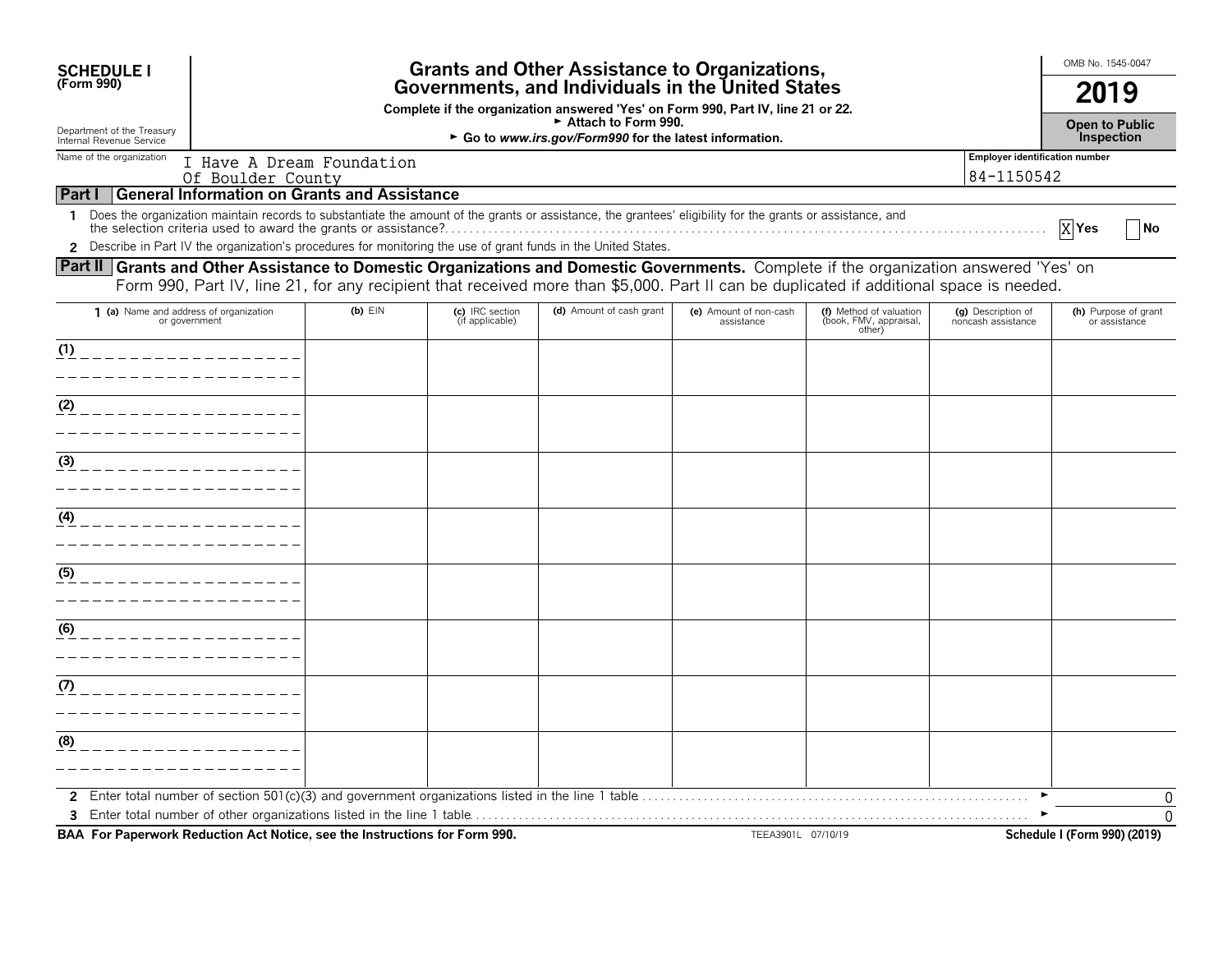can be duplicated if additional space is needed. (a) Type of grant or assistance **(b)** Number of **(b)** Number of **(c)** Amount of **(d)** Amount of **(e)** Method of valuation (book, **(f)** Description of noncash assistance **(b)** Number of **(c)** Amount of **(d)** Amount of **(d)** FMV, appraisal, other) **1** College Tuition Scholarships  $\begin{array}{ccc} 1 & 57 & 207,579. \end{array}$ 2 Other-Books/Rent/Computers/Tuition  $\vert$  35 122,408. **3 4 5 6 7**

**Part III** Grants and Other Assistance to Domestic Individuals. Complete if the organization answered 'Yes' on Form 990, Part IV, line 22. Part III

**Part IV** Supplemental Information. Provide the information required in Part I, line 2; Part III, column (b); and any other additional information.

#### **Part IV - Additional Supplemental Information**

All scholarship requests are submitted to I Have A Dream on our application forms

and evaluated for completeness and qualifications. Once approved, all Scholarships

are sent directly to domestic institutions and/or to the students with approved

receipts for non-tuition scholarships.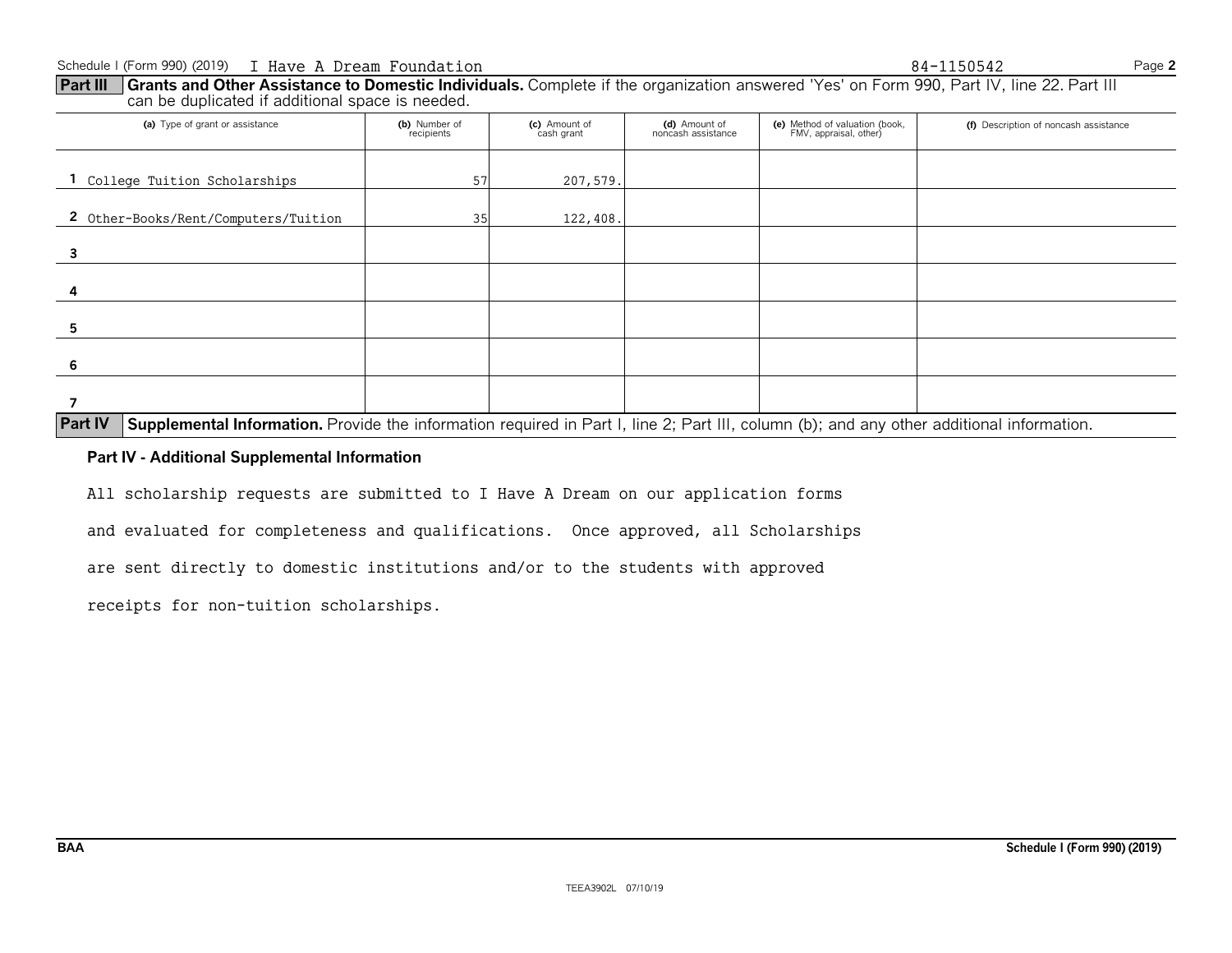| <b>SCHEDULE J</b>                                      | <b>Compensation Information</b><br>OMB No. 1545-0047                                                                                                                                                                                                                                                                        |                                                   |                                                     |                |            |             |  |
|--------------------------------------------------------|-----------------------------------------------------------------------------------------------------------------------------------------------------------------------------------------------------------------------------------------------------------------------------------------------------------------------------|---------------------------------------------------|-----------------------------------------------------|----------------|------------|-------------|--|
| (Form 990)                                             | 2019<br>For certain Officers, Directors, Trustees, Key Employees, and Highest Compensated Employees<br>Complete if the organization answered 'Yes' on Form 990, Part IV, line 23.                                                                                                                                           |                                                   |                                                     |                |            |             |  |
|                                                        | Attach to Form 990.<br><b>Open to Public</b>                                                                                                                                                                                                                                                                                |                                                   |                                                     |                |            |             |  |
| Department of the Treasury<br>Internal Revenue Service | Go to www.irs.gov/Form990 for instructions and the latest information.                                                                                                                                                                                                                                                      |                                                   |                                                     | Inspection     |            |             |  |
| Name of the organization                               | I Have A Dream Foundation<br>Of Boulder County                                                                                                                                                                                                                                                                              |                                                   | <b>Employer identification number</b><br>84-1150542 |                |            |             |  |
| Part I                                                 | <b>Questions Regarding Compensation</b>                                                                                                                                                                                                                                                                                     |                                                   |                                                     |                |            |             |  |
|                                                        |                                                                                                                                                                                                                                                                                                                             |                                                   |                                                     |                | <b>Yes</b> | No          |  |
|                                                        | 1 a Check the appropriate box(es) if the organization provided any of the following to or for a person listed on Form 990, Part<br>VII, Section A, line 1a. Complete Part III to provide any relevant information regarding these items.                                                                                    |                                                   |                                                     |                |            |             |  |
|                                                        | First-class or charter travel                                                                                                                                                                                                                                                                                               | Housing allowance or residence for personal use   |                                                     |                |            |             |  |
| Travel for companions                                  |                                                                                                                                                                                                                                                                                                                             | Payments for business use of personal residence   |                                                     |                |            |             |  |
|                                                        | Tax indemnification and gross-up payments                                                                                                                                                                                                                                                                                   | Health or social club dues or initiation fees     |                                                     |                |            |             |  |
|                                                        | Discretionary spending account                                                                                                                                                                                                                                                                                              | Personal services (such as maid, chauffeur, chef) |                                                     |                |            |             |  |
|                                                        | <b>b</b> If any of the boxes on line 1a are checked, did the organization follow a written policy regarding payment or<br>reimbursement or provision of all of the expenses described above? If 'No,' complete Part III to explain                                                                                          |                                                   |                                                     | 1 b            |            |             |  |
| $\mathbf{2}$                                           | Did the organization require substantiation prior to reimbursing or allowing expenses incurred by all directors,<br>trustees, and officers, including the CEO/Executive Director, regarding the items checked on line 1a?                                                                                                   |                                                   |                                                     | $\mathbf{2}$   |            |             |  |
| 3                                                      | Indicate which, if any, of the following the organization used to establish the compensation of the organization's CEO/<br>Executive Director. Check all that apply. Do not check any boxes for methods used by a related organization to<br>establish compensation of the CEO/Executive Director, but explain in Part III. |                                                   |                                                     |                |            |             |  |
|                                                        | Compensation committee                                                                                                                                                                                                                                                                                                      | Written employment contract                       |                                                     |                |            |             |  |
|                                                        | Independent compensation consultant                                                                                                                                                                                                                                                                                         | Compensation survey or study                      |                                                     |                |            |             |  |
|                                                        | Form 990 of other organizations                                                                                                                                                                                                                                                                                             | Approval by the board or compensation committee   |                                                     |                |            |             |  |
|                                                        | During the year, did any person listed on Form 990, Part VII, Section A, line 1a, with respect to the filing<br>organization or a related organization:                                                                                                                                                                     |                                                   |                                                     |                |            |             |  |
|                                                        |                                                                                                                                                                                                                                                                                                                             |                                                   |                                                     | 4 a            |            | Χ           |  |
|                                                        |                                                                                                                                                                                                                                                                                                                             |                                                   |                                                     | 4b             |            | $\mathbf X$ |  |
|                                                        | c Participate in, or receive payment from, an equity-based compensation arrangement?<br>If 'Yes' to any of lines 4a-c, list the persons and provide the applicable amounts for each item in Part III.                                                                                                                       |                                                   |                                                     | 4 c            |            | $\mathbf X$ |  |
|                                                        | Only section 501(c)(3), 501(c)(4), and 501(c)(29) organizations must complete lines 5-9.                                                                                                                                                                                                                                    |                                                   |                                                     |                |            |             |  |
| 5.<br>contingent on the revenues of:                   | For persons listed on Form 990, Part VII, Section A, line 1a, did the organization pay or accrue any compensation                                                                                                                                                                                                           |                                                   |                                                     |                |            |             |  |
|                                                        |                                                                                                                                                                                                                                                                                                                             |                                                   |                                                     | 5a             |            | Χ           |  |
|                                                        |                                                                                                                                                                                                                                                                                                                             |                                                   |                                                     | 5 <sub>b</sub> |            | X           |  |
|                                                        | If 'Yes' on line 5a or 5b, describe in Part III.                                                                                                                                                                                                                                                                            |                                                   |                                                     |                |            |             |  |
| 6.                                                     | For persons listed on Form 990, Part VII, Section A, line 1a, did the organization pay or accrue any compensation<br>contingent on the net earnings of:                                                                                                                                                                     |                                                   |                                                     |                |            |             |  |
|                                                        |                                                                                                                                                                                                                                                                                                                             |                                                   |                                                     | 6а             |            | Χ           |  |
|                                                        | If 'Yes' on line 6a or 6b, describe in Part III.                                                                                                                                                                                                                                                                            |                                                   |                                                     | 6b             |            | X           |  |
|                                                        |                                                                                                                                                                                                                                                                                                                             |                                                   |                                                     |                |            |             |  |
|                                                        | 7 For persons listed on Form 990, Part VII, Section A, line 1a, did the organization provide any nonfixed                                                                                                                                                                                                                   |                                                   |                                                     | 7              |            | X           |  |
| 8                                                      | Were any amounts reported on Form 990, Part VII, paid or accrued pursuant to a contract that was subject<br>to the initial contract exception described in Regulations section 53.4958-4(a)(3)?                                                                                                                             |                                                   |                                                     | 8              |            | Χ           |  |
| 9                                                      | If 'Yes' on line 8, did the organization also follow the rebuttable presumption procedure described in Regulations                                                                                                                                                                                                          |                                                   |                                                     | 9              |            |             |  |
|                                                        | BAA For Paperwork Reduction Act Notice, see the Instructions for Form 990.                                                                                                                                                                                                                                                  |                                                   | Schedule J (Form 990) 2019                          |                |            |             |  |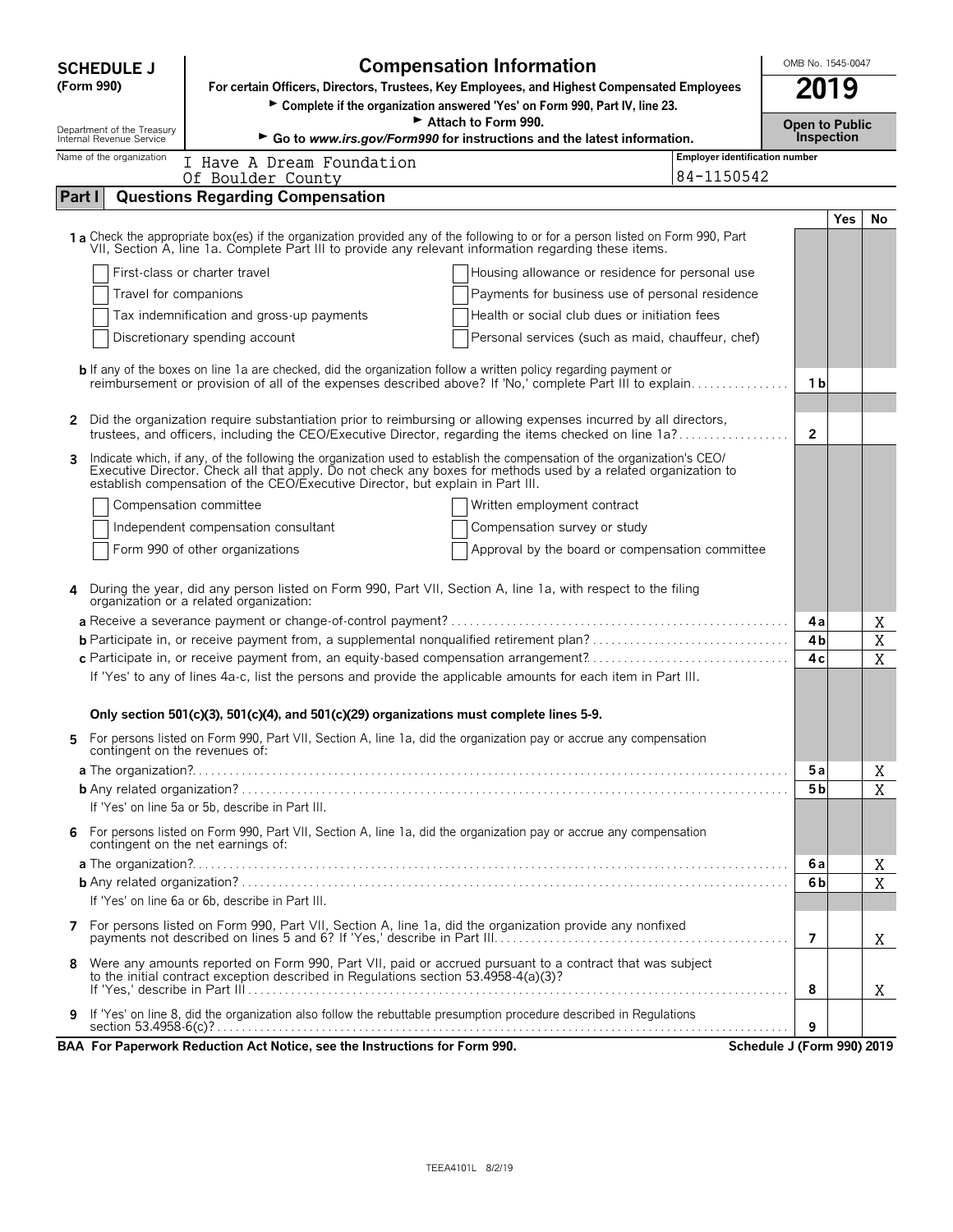For each individual whose compensation must be reported on Schedule J, report compensation from the organization on row (i) and from related organizations, described in the instructions, on row (ii). Do not list any individuals that aren't listed on Form 990, Part VII.

Note: The sum of columns (B)(i)-(iii) for each listed individual must equal the total amount of Form 990, Part VII, Section A, line 1a, applicable column (D) and (E) amounts for that individual.

|                         |                           |                          | (B) Breakdown of W-2 and/or 1099-MISC compensation |                                           |                                                         |                            |                                            |                                                                                   |
|-------------------------|---------------------------|--------------------------|----------------------------------------------------|-------------------------------------------|---------------------------------------------------------|----------------------------|--------------------------------------------|-----------------------------------------------------------------------------------|
| (A) Name and Title      |                           | (i) Base<br>compensation | (ii) Bonus & incentive<br>compensation             | (iii) Other<br>reportable<br>compensation | (C) Retirement<br>and other<br>deferred<br>compensation | (D) Nontaxable<br>benefits | $(E)$ Total of<br>columns $(B)(i)$ - $(D)$ | (F) Compensation<br>in column (B)<br>reported as<br>deferred on prior<br>Form 990 |
| Lori Canova             | (i)                       | 151, 314.                | $\mathsf 0$                                        | 0.                                        | $\mathbf{0}$                                            | 1,149.                     | 152, 463.                                  | 0.                                                                                |
| 1 CEO                   | (i)                       | $\boldsymbol{0}$         | $\mathbf 0$                                        | $\mathbf{0}$                              | $\mathbf{0}$                                            | $\mathsf{0}$ .             | $\mathbf 0$                                | $\overline{0}$ .                                                                  |
|                         | (i)                       |                          |                                                    |                                           |                                                         |                            |                                            |                                                                                   |
| $\overline{2}$          | (i)                       |                          |                                                    |                                           |                                                         |                            |                                            |                                                                                   |
|                         | (i)                       |                          |                                                    |                                           |                                                         |                            |                                            |                                                                                   |
| $\overline{\mathbf{3}}$ | (i)                       |                          |                                                    |                                           |                                                         |                            |                                            |                                                                                   |
|                         | (i)                       |                          |                                                    |                                           |                                                         |                            |                                            |                                                                                   |
| 4                       | (i)                       |                          |                                                    |                                           |                                                         |                            |                                            |                                                                                   |
|                         | $\overline{(\mathsf{i})}$ |                          |                                                    |                                           |                                                         |                            |                                            |                                                                                   |
| 5                       | (i)                       |                          |                                                    |                                           |                                                         |                            |                                            |                                                                                   |
|                         | $\overline{(\mathsf{i})}$ |                          |                                                    |                                           |                                                         |                            |                                            |                                                                                   |
| 6                       | (i)                       |                          |                                                    |                                           |                                                         |                            |                                            |                                                                                   |
|                         | (i)                       |                          |                                                    |                                           |                                                         |                            |                                            |                                                                                   |
| $\overline{7}$          | (i)                       |                          |                                                    |                                           |                                                         |                            |                                            |                                                                                   |
|                         | $\overline{(\mathsf{i})}$ |                          |                                                    |                                           |                                                         |                            |                                            |                                                                                   |
| 8                       | (i)                       |                          |                                                    |                                           |                                                         |                            |                                            |                                                                                   |
|                         | $\overline{(\mathsf{i})}$ |                          |                                                    |                                           |                                                         |                            |                                            |                                                                                   |
| 9                       | (i)                       |                          |                                                    |                                           |                                                         |                            |                                            |                                                                                   |
|                         | $\overline{(\mathsf{i})}$ |                          |                                                    |                                           |                                                         |                            |                                            |                                                                                   |
| ${\bf 10}$              | (i)                       |                          |                                                    |                                           |                                                         |                            |                                            |                                                                                   |
|                         | (i)                       |                          |                                                    |                                           |                                                         |                            |                                            |                                                                                   |
| 11                      | (i)                       |                          |                                                    |                                           |                                                         |                            |                                            |                                                                                   |
|                         | (i)                       |                          |                                                    |                                           |                                                         |                            |                                            |                                                                                   |
| $12\,$                  | (i)                       |                          |                                                    |                                           |                                                         |                            |                                            |                                                                                   |
|                         | $\overline{(\mathsf{i})}$ |                          |                                                    |                                           |                                                         |                            |                                            |                                                                                   |
| $\frac{13}{1}$          | (i)                       |                          |                                                    |                                           |                                                         |                            |                                            |                                                                                   |
|                         | (i)                       |                          |                                                    |                                           |                                                         |                            |                                            |                                                                                   |
| 14                      | (i)                       |                          |                                                    |                                           |                                                         |                            |                                            |                                                                                   |
|                         | (i)                       |                          |                                                    |                                           |                                                         |                            |                                            |                                                                                   |
| 15                      | (i)                       |                          |                                                    |                                           |                                                         |                            |                                            |                                                                                   |
|                         | (i)                       |                          |                                                    |                                           |                                                         |                            |                                            |                                                                                   |
| $16\,$                  | (i)                       |                          |                                                    |                                           |                                                         |                            |                                            |                                                                                   |
| <b>BAA</b>              |                           |                          | TEEA4102L 8/2/19                                   |                                           |                                                         |                            |                                            | Schedule J (Form 990) 2019                                                        |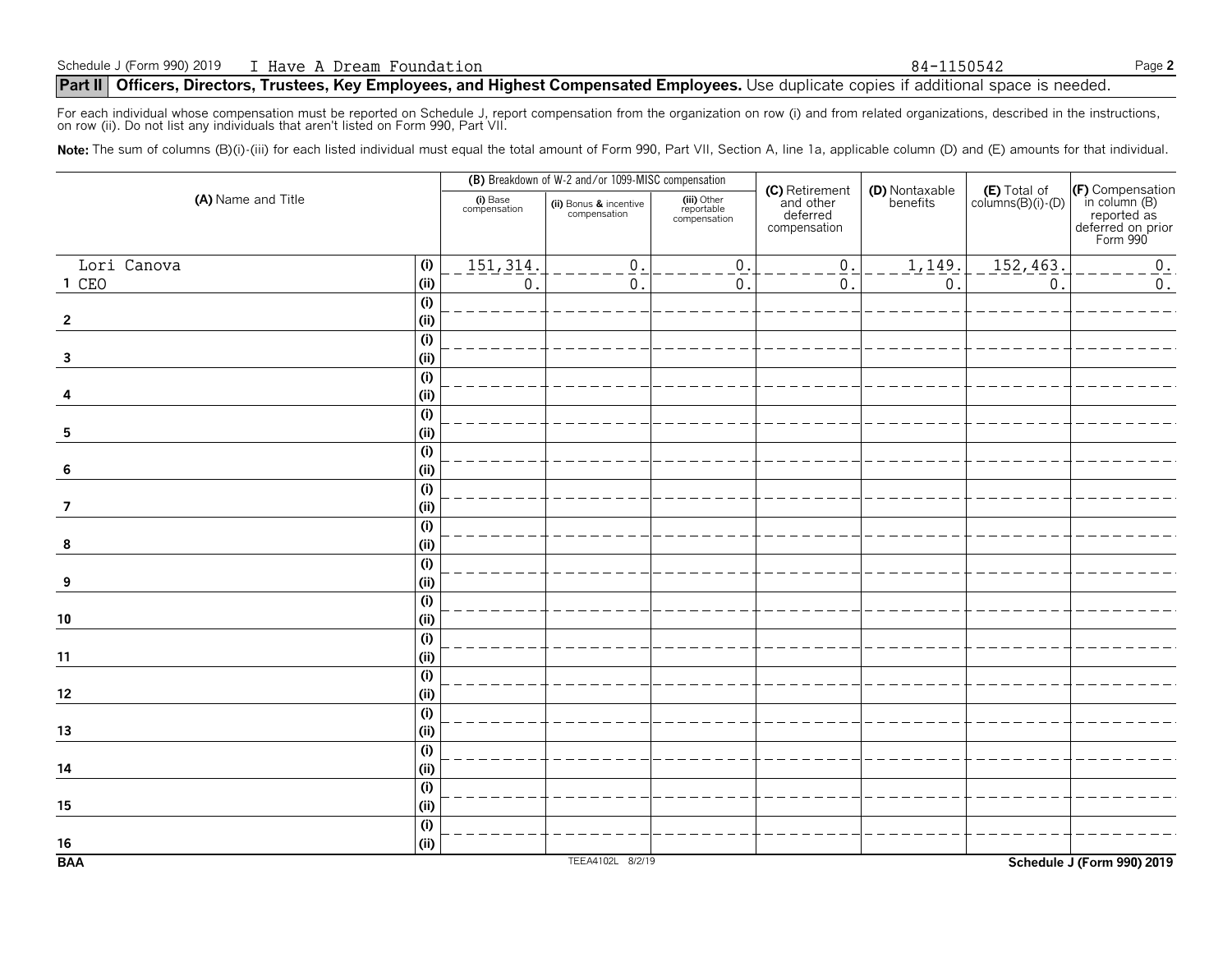## **Part III Supplemental Information**

Provide the information, explanation, or descriptions required for Part I, lines 1a, 1b, 3, 4a, 4b, 4c, 5a, 5b, 6a, 6b, 7, and 8, and for Part II. Also complete this part for any additional information.